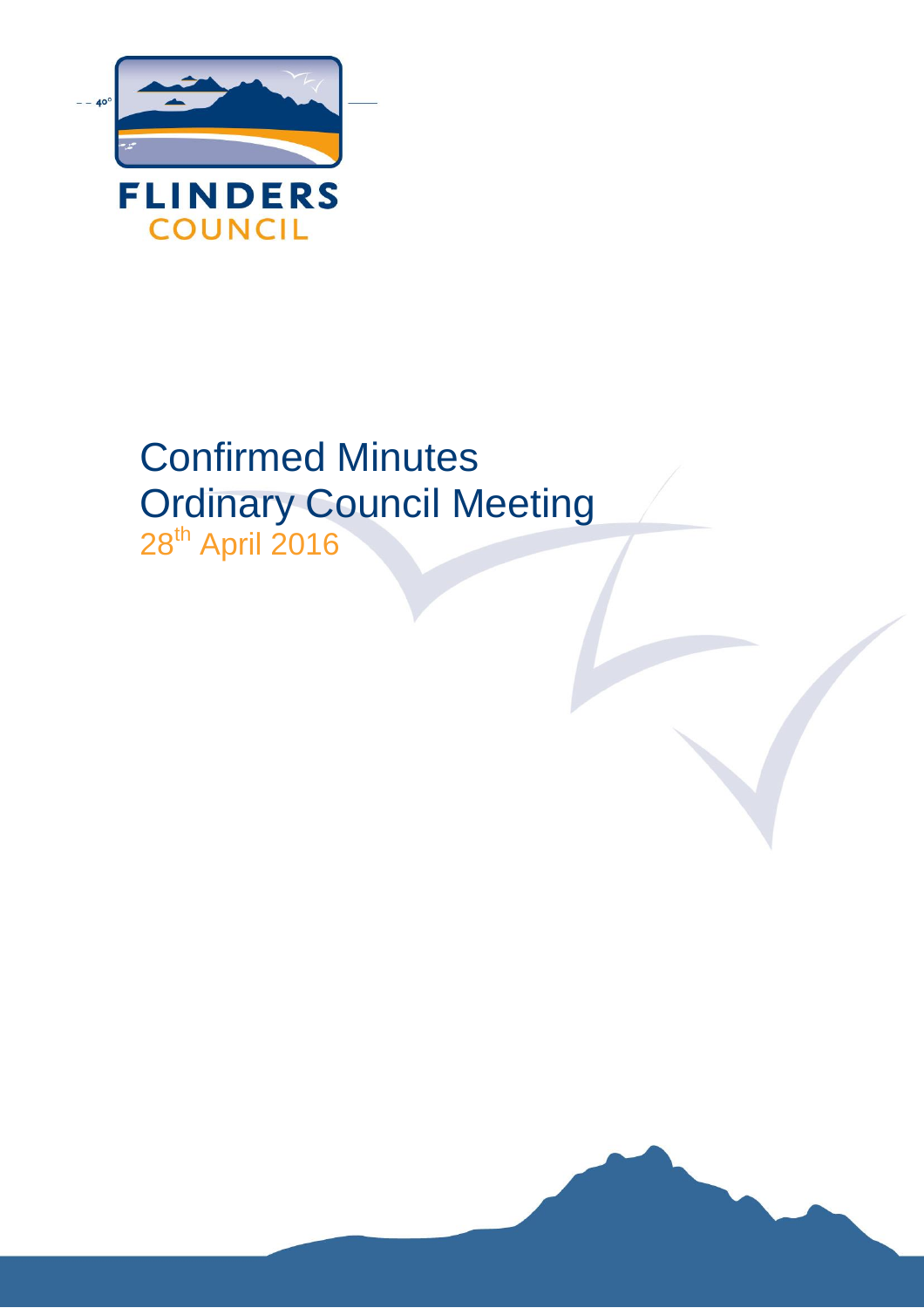## FLINDERS COUNCIL ORDINARY MEETING

CONFIRMED MINUTES

| DATE:              | Thursday 28 <sup>th</sup> April 2016                     |
|--------------------|----------------------------------------------------------|
| <b>VENUE:</b>      | <b>Furneaux Arts and Entertainment Centre, Whitemark</b> |
| <b>COMMENCING:</b> | $1.00 \,\mathrm{pm}$                                     |

## PRESENT

| Mayor Carol Cox          |
|--------------------------|
| Deputy Mayor Marc Cobham |
| <b>Cr Chris Rhodes</b>   |
| Cr Peter Rhodes          |
| Cr Ken Stockton          |
| Cr David Williams        |
| Cr Gerald Willis         |
|                          |

## APOLOGIES

Nil

#### STAFF IN ATTENDANCE

|              | Sophie Pitchford - Acting General Manager        | $1.00 - 1.59$ pm |
|--------------|--------------------------------------------------|------------------|
| Jacci Viney  | - Development Services Coordinator 1.00 - 1.31pm |                  |
| Vicki Warden | - Executive Officer                              | $1.00 - 1.59$ pm |

#### CONFIRMATION OF MINUTES

55.04.2016 Moved: Deputy Mayor M Cobham Seconded: Cr K Stockton That the Minutes from the Ordinary Council Meeting held on the 17 $^{\rm th}$  March 2016 be confirmed.

## CARRIED UNANIMOUSLY (7-0)

For: Mayor Carol Cox, Deputy Mayor Marc Cobham, Cr Chris Rhodes, Cr Peter Rhodes, Cr Ken Stockton, Cr David Williams and Cr Gerald Willis.

#### PUBLIC QUESTION TIME

#### Question 1: Doreen Lovegrove

Madam Mayor my question relates to the recent Planning Appeal by Mary Anne Roberts and Jude Cazaly and one other resident and 9 nonresidents re the Quoin Development located at 3951 Palana Road & 322 Killiecrankie Road, Killiecrankie. Could you please tell me and the Community how much this appeal has cost the Flinders Council?

#### Mayor's Response:

The appeal process cost in excess of \$25,000 plus staff time.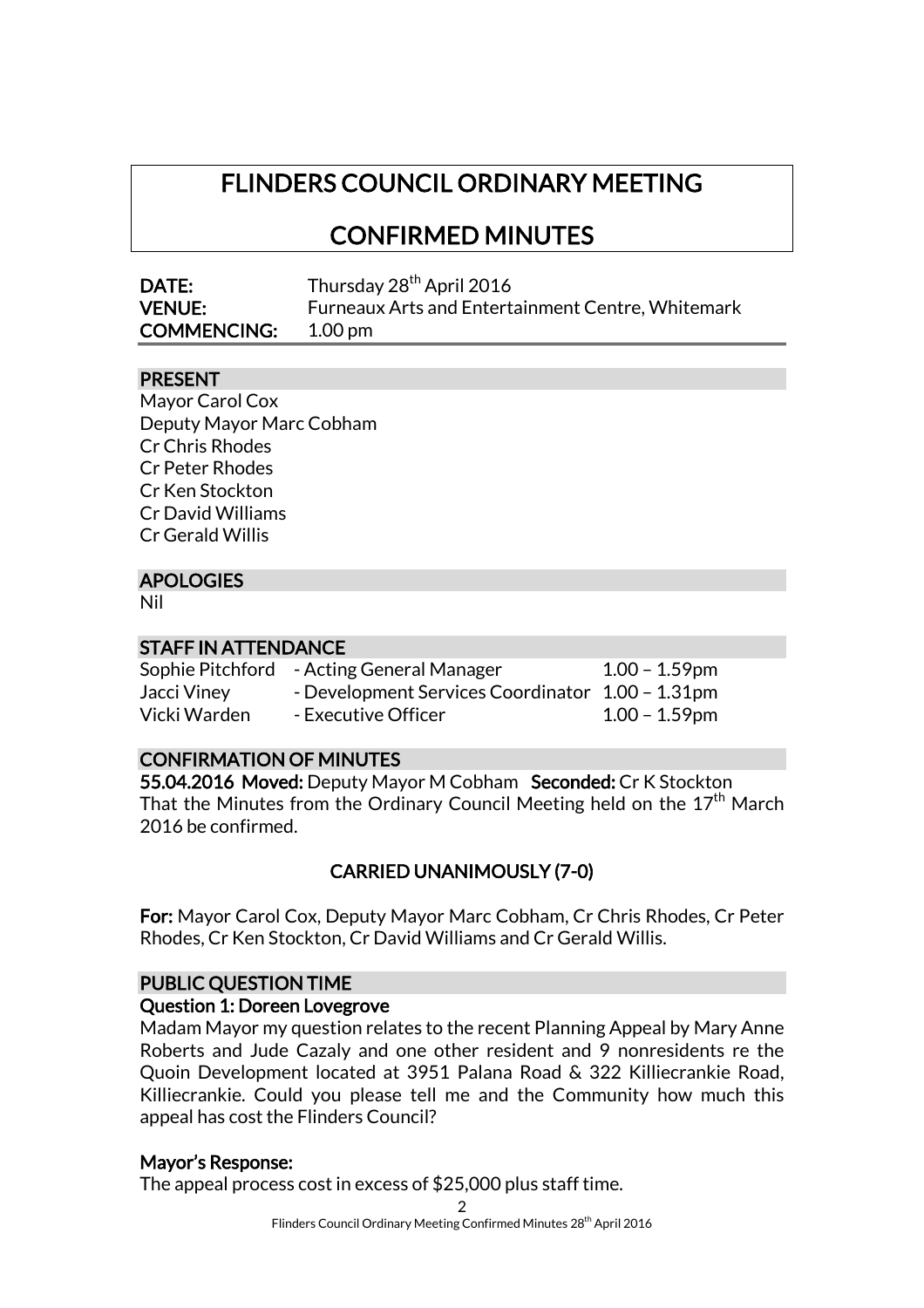## Question 2: Doreen Lovegrove

Relating to the same Planning Appeal, could you please tell me and the Community if any submission has been made for a cost order under S28 (2)?

#### Mayor's Response:

Council has not made a submission for a cost order.

#### Question 3: Dennis Cooper

Regarding TasWater - Would Council consider putting forward a motion for the Local Government Association of Tasmania to ask TasWater to change their pricing policy? Not asking them to reduce their income but to reduce standard annual water and sewerage charges by 50% and to pick up dollars with more realistic water usage charges.

#### Mayor's Response:

The matter will be taken to a workshop for discussion.

Note: Cr G Willis informed the meeting that prices charged by TasWater are set by the Office of the Tasmanian Energy Regulator (OTTER). TasWater does not have any control over pricing however representation to TasWater could be made.

#### Question 4: Cr D Williams on behalf of Margie Goss

Given the significant number of regular cyclists on our roads and the need to provide for their safety, would Council please erect "cycle safe" road signs at appropriate sites around the island?

#### Mayor's Response:

This matter is already on the next workshop agenda for discussion.

#### Question 5: Cr C Rhodes on behalf of Wayne Dick

Regarding operation of Yellow Beach toilet:

1. is it operational?

2. Is it going to be connected to town water given that there is a shower attached?

#### Mayor's Response:

1. The plumber planned to commence installation of the septic today.

2. It will not be connected to town water. There is no shower and the water tank is being delivered today.

#### Question 6: Cr G Willis on behalf of Margaret Wheatley

Does the Council intend to slash vegetation along the roadside of Palana Road north from the intersection with Fairhaven Road?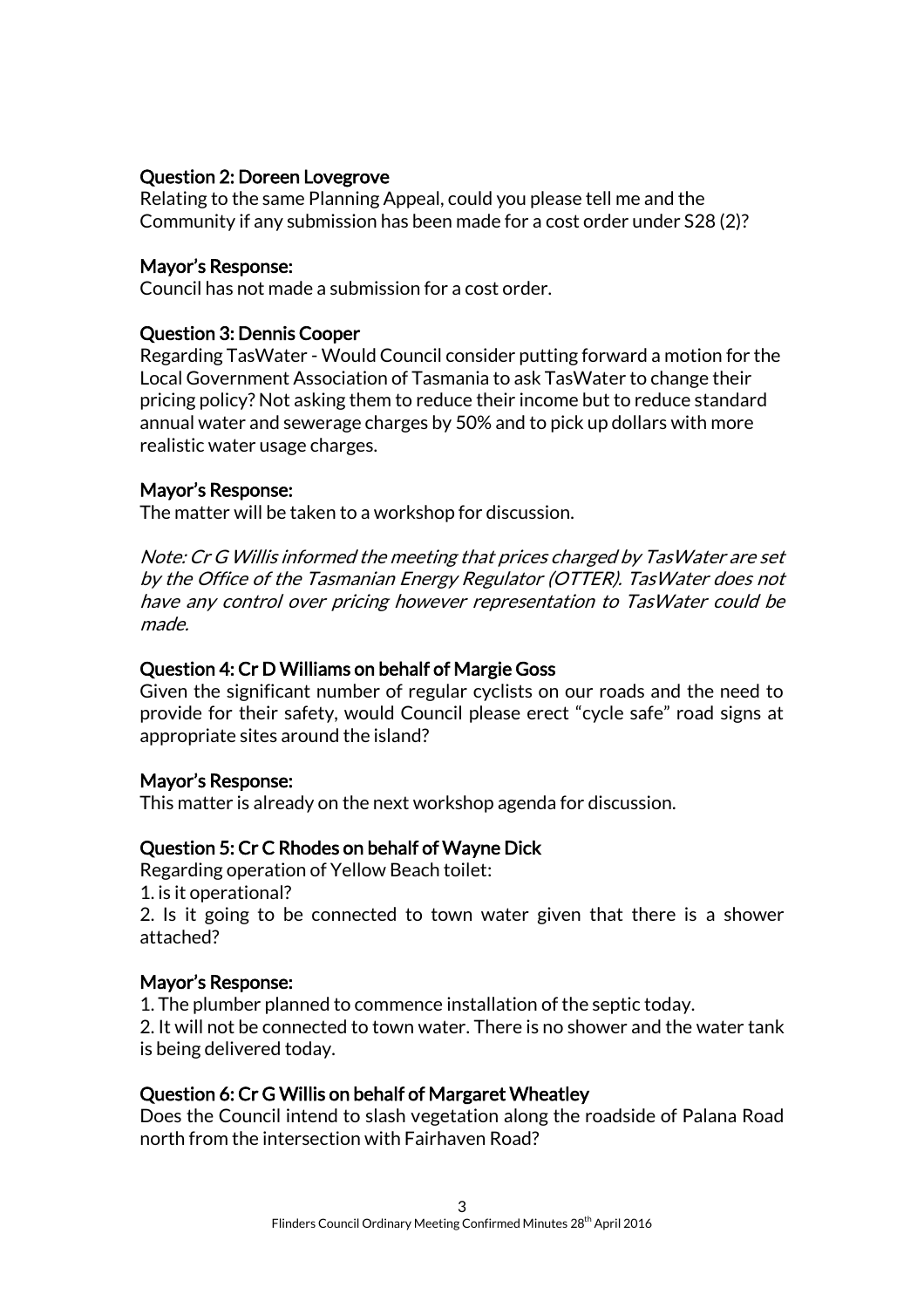#### Mayor's response:

The question was taken on notice.

## LATE AGENDA ITEMS

Nil

## DECLARATION OF PECUNIARY INTEREST

Cr Chris Rhodes and Cr David Williams declared a pecuniary interest in Item A1 - Development Application – Furneaux Freight Pty. Ltd.

## LEAVE OF ABSENCE

Nil

## **PETITIONS**

A petition to Flinders Council from Audrey Holloway with 145 signatories regarding the celebration of Australia Day was tabled at the meeting. The petition complies with section 57 of the *Local Government Act 1993* and was tabled as per section 60 of the Act. The wording of the petition is as follows:

"We, the undersigned, request that Flinders council recognises 26 January in each year as Australia Day and holds an appropriate event on that day commencing in 2017 to celebrate the occasion of Australia's National Day."

56.04.2016 Moved: Cr P Rhodes Seconded: Cr D Williams That Council notes that the petition has been tabled.

## CARRIED UNANIMOUSLY (7-0)

For: Mayor Carol Cox, Deputy Mayor Marc Cobham, Cr Chris Rhodes, Cr Peter Rhodes, Cr Ken Stockton, Cr David Williams and Cr Gerald Willis.

#### POLICIES

The following Council policies were rescinded at the  $18<sup>th</sup>$  February 2016 Ordinary Council Meeting and no submissions were received throughout the 28 day public consultation period. As per the requirements of the Flinders Council Policy Manual Policy, the following policies can now be rescinded:

- Advertising Signs Airport;
- Aerodrome Upgrade Policy;
- Flinders Island Airport Charges Policy; and
- Policy for Leasing Land for Aircraft at Flinders Island Aerodrome.

The following Council policies were adopted at the  $17<sup>th</sup>$  March 2016 Ordinary Council Meeting and no submissions were received throughout the 28 day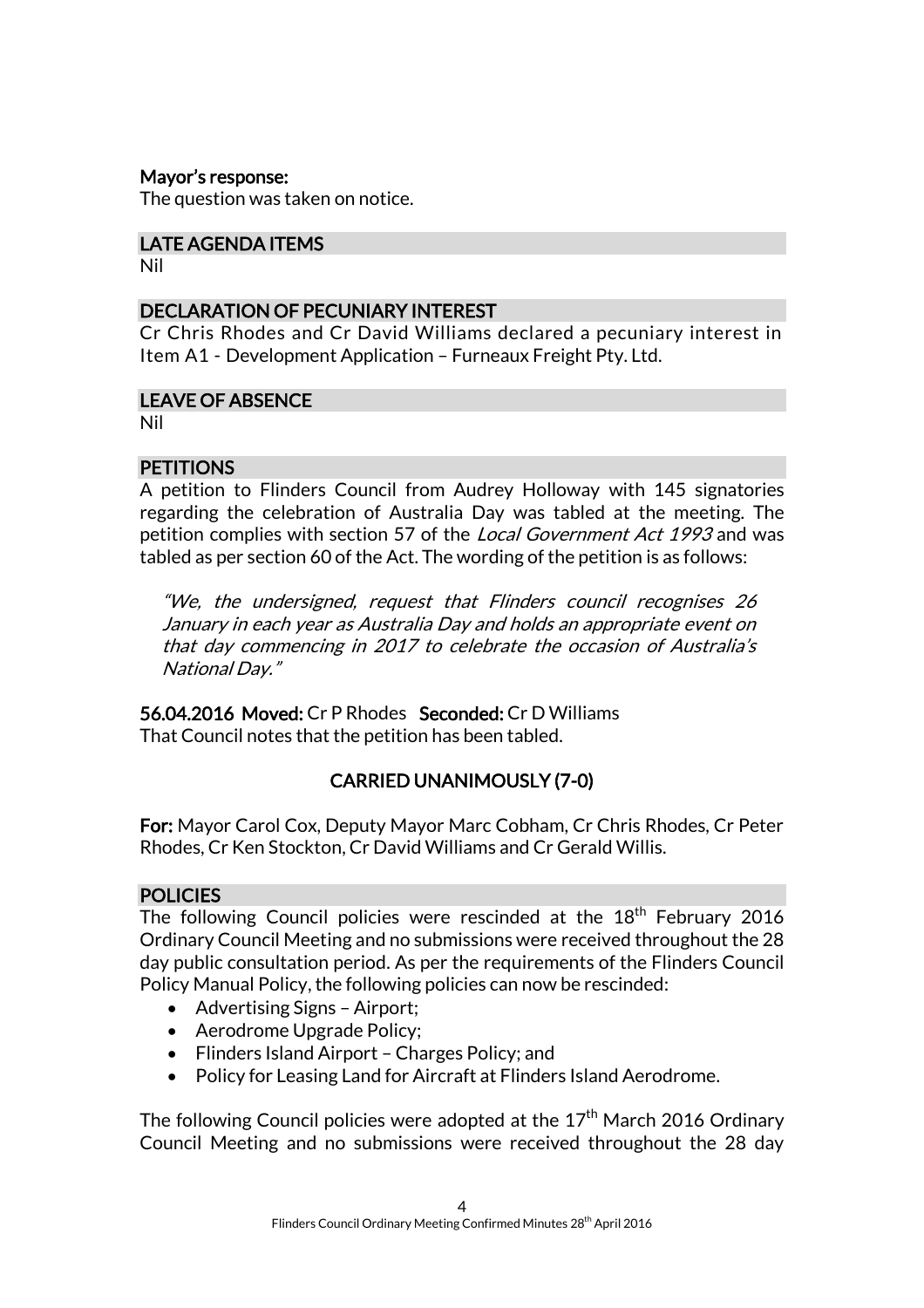public consultation period. As per the requirements of the Flinders Council Policy Manual Policy, the following policies can now be adopted:

- [Aviation Policy;](http://www.flinders.tas.gov.au/client-assets/images/Council/Downloads/Policies/DRAFT%20Aviation%20Policy.pdf)
- [Investment Policy;](http://www.flinders.tas.gov.au/client-assets/images/Council/Downloads/Policies/FC%20Investment%20Policy%2020160324.pdf)
- [Writing Off Debts Policy;](http://www.flinders.tas.gov.au/client-assets/images/Council/Downloads/Policies/from%20mtg%20-%20DRAFT%20Write%20off%20of%20bad%20debts%20Policy.pdf)
- [Remission of Rate and Charges Policy;](http://www.flinders.tas.gov.au/client-assets/images/Council/Downloads/Policies/from%20mtg%20-%20DRAFT%20Remission%20or%20rebate%20of%20rates%20and%20charges%20Policy.pdf) and
- [Postponement of Rates and Charges Policy.](http://www.flinders.tas.gov.au/client-assets/images/Council/Downloads/Policies/from%20meeting%20-%20DRAFT%20Postponement%20of%20rates%20and%20charges%20Policy.pdf)

57.04.2016 Moved: Deputy Mayor M Cobham Seconded: Cr K Stockton That Council notes the four policies to be rescinded and the five policies to be adopted.

## CARRIED UNANIMOUSLY (7-0)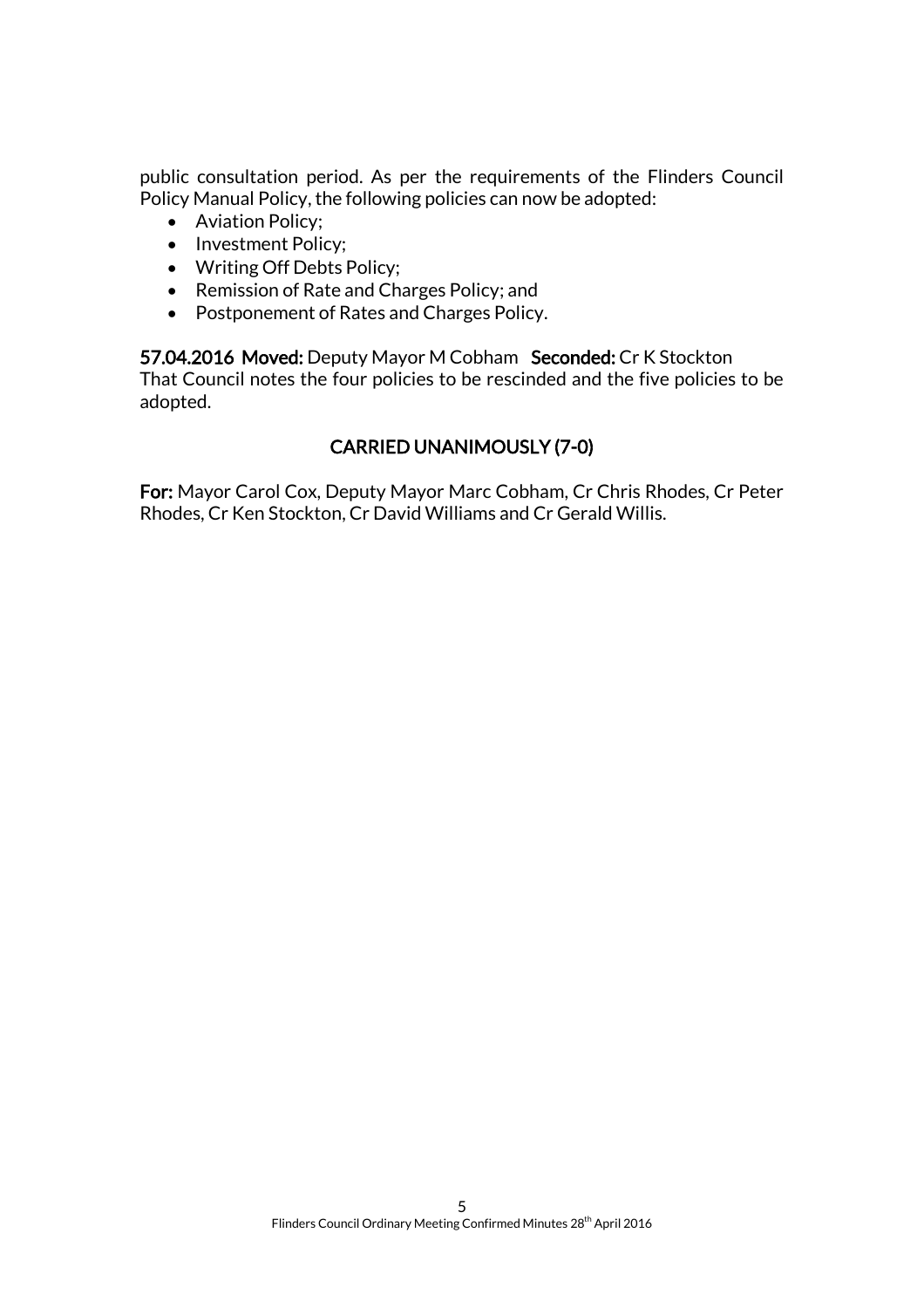## WORKSHOPS & INFORMATION FORUMS File No: COU/0205

## Information Session held on 17<sup>th</sup> March 2016

Council attended an information session presented by Wayne O'Brien on his submission currently with the State Government for funding towards development of the Flinders Island Crossing.

#### Councillors Present:

Mayor Carol Cox, Deputy Mayor Marc Cobham, Cr Chris Rhodes, Cr Peter Rhodes, Cr Ken Stockton, Cr Gerald Willis and Cr David Williams.

#### Apologies:

Nil

#### Staff and Consultants Present:

Raoul Harper (General Manager), Robyn Cox (Strategic Planner) and Wayne O'Brien.

As workshops and information sessions are for information and discussion purposes only, no decisions are made or foreshadowed at these proceedings.

#### VOTING REQUIREMENTS:

Simple Majority

## RECOMMENDATION:

That the information session held on  $17<sup>th</sup>$  March 2016 be noted.

#### DECISION:

58.04.2016 Moved: Cr D Williams Seconded: Cr P Rhodes That the information session held on  $17<sup>th</sup>$  March 2016 be noted.

## CARRIED UNANIMOUSLY (7-0)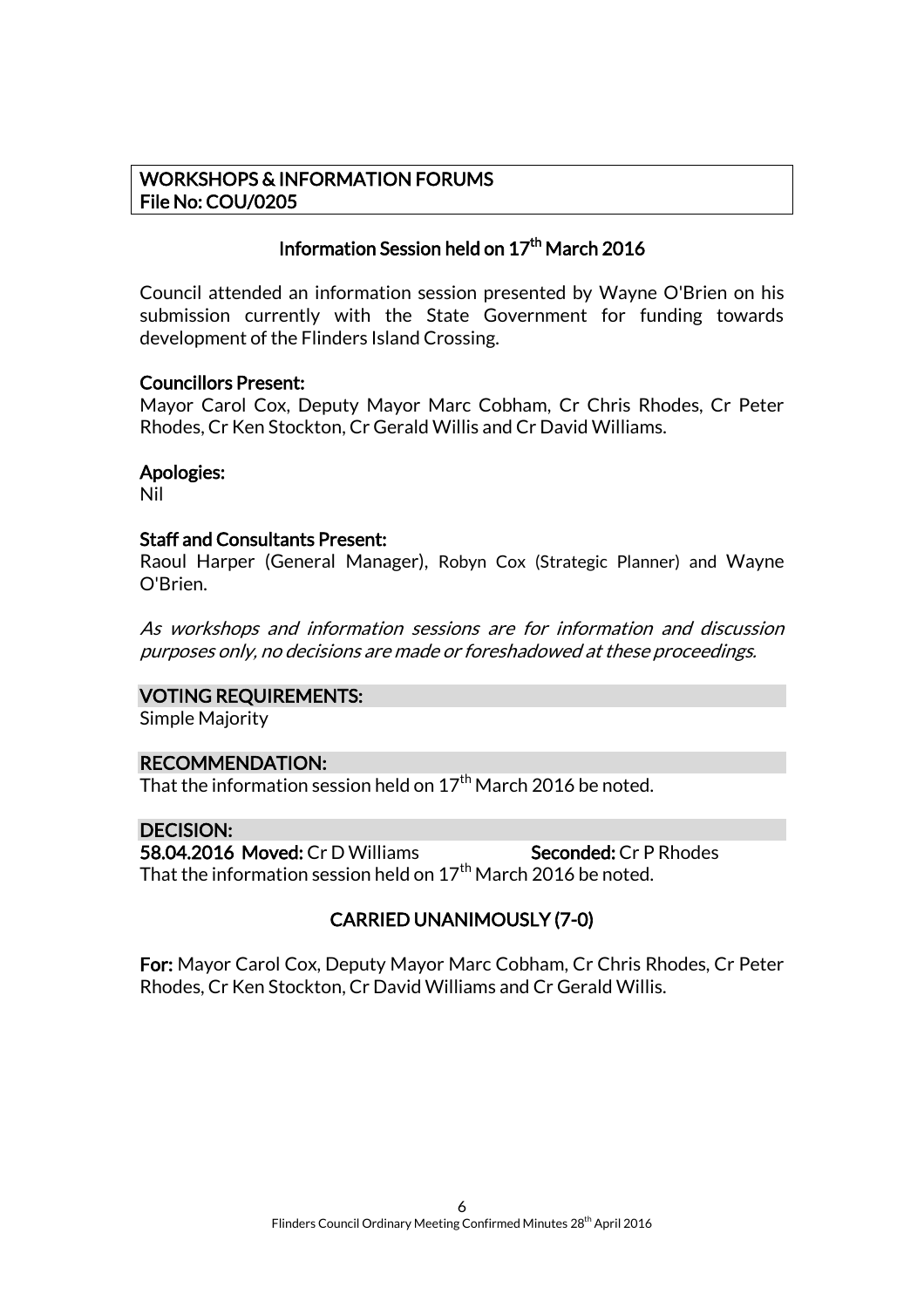## Council Workshop held on 14<sup>th</sup> April 2016

Council held a Workshop on the following subjects:

- Item 1: Flinders Structure Plan
- $\bullet$  Item 2: Flinders Island Sports & RSL Club
- Item 3: Solid Waste Disposal (deferred to next workshop)
- Item 4: Strategic Plan review
- $\bullet$  Item 5: Budget workshop dates
- Item 6: CONFIDENTIAL
- Item 7: CONFIDENTIAL
- Item 8: Community Benevolent Fund
- Item 9: Department of Primary Industries, Parks, Water and Environment draft position paper on revised biosecurity legislation for Tasmania
- Item 10: Motions for LGAT Annual General Meeting
- Item 11: TasWater draft Corporate Plan for consideration at General Meeting on  $12<sup>th</sup>$  May

## Councillors Present:

Mayor Carol Cox, Deputy Mayor Marc Cobham, Cr Chris Rhodes, Cr Peter Rhodes, Cr Ken Stockton, Cr Gerald Willis, and Cr David Williams.

## Apologies:

Nil

## Staff and Consultants Present:

Raoul Harper (General Manager), Sophie Pitchford (Corporate Services Manager), Robyn Cox (Strategic Planner) (Item 1 only) and Mick Grimshaw (Item 2 only).

## VOTING REQUIREMENTS:

Simple Majority

## RECOMMENDATION:

That the Council Workshop held on  $14<sup>th</sup>$  April 2016 be noted.

## DECISION:

59.04.2016 Moved: Deputy Mayor M Cobham Seconded: Cr C Rhodes That the Council Workshop held on  $14<sup>th</sup>$  April 2016 be noted.

## CARRIED UNANIMOUSLY (7-0)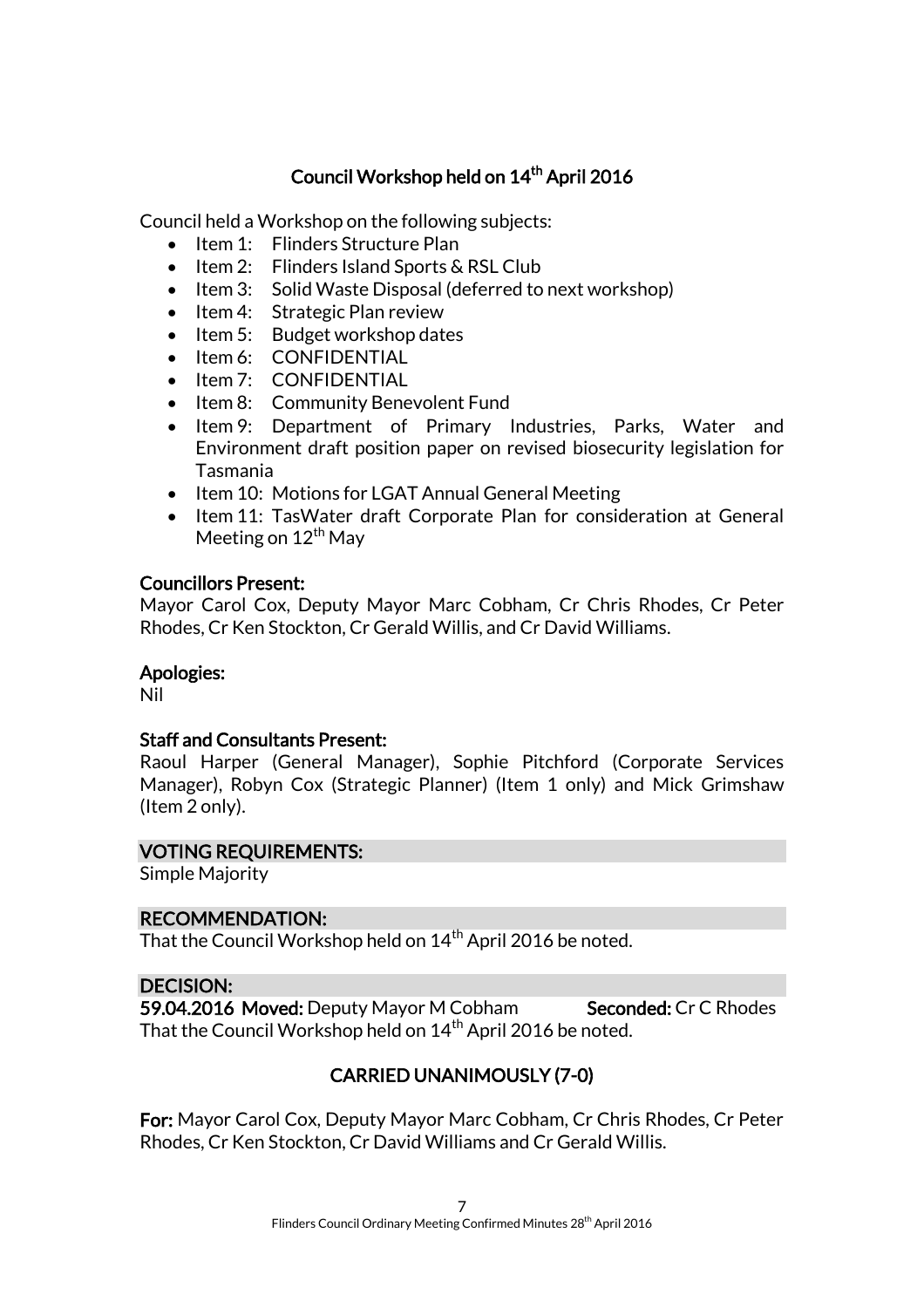## PUBLIC MEETINGS

Nil

## COUNCILLOR'S QUESTIONS ON NOTICE Nil

## COUNCILLOR'S QUESTIONS WITHOUT NOTICE Nil

## PUBLICATIONS/REPORTS TABLED FOR COUNCIL INFORMATION Nil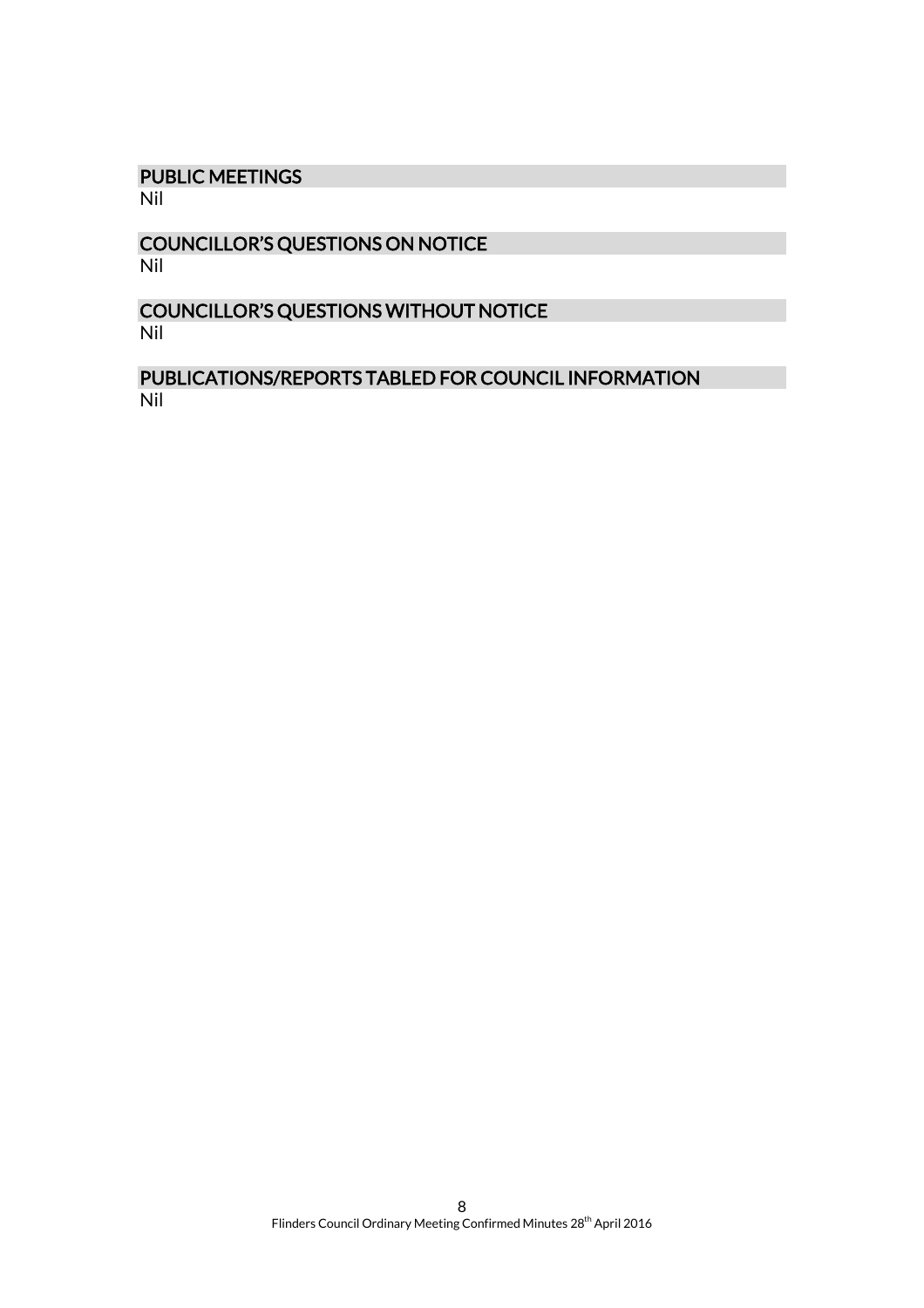## REPORTS TO BE RECEIVED

## Furneaux (Emita) Hall and Recreation Ground Special Committee File No: AME/0502

Annexure 1: Furneaux Hall (Emita) and Recreation Ground Special Committee 17<sup>th</sup> February 2016 Unconfirmed Minutes

#### OFFICER'S REPORT (Raoul Harper, General Manager):

The unconfirmed minutes of the Furneaux (Emita) Hall and Recreation Ground Special Committee held on Thursday,  $17<sup>th</sup>$  February 2016 have been provided for consideration. The minutes outline what the committee has been working on to date and can now be noted by Council.

#### OFFICER'S RECOMMENDATION

That the unconfirmed minutes of the Furneaux (Emita) Hall and Recreation Ground Special Committee held on Thursday,  $17<sup>th</sup>$  February 2016 be noted.

#### DECISION:

60.04.2016 Moved: Deputy Mayor M Cobham Seconded: Cr D Williams That the unconfirmed minutes of the Furneaux (Emita) Hall and Recreation Ground Special Committee held on Thursday, 17<sup>th</sup> February 2016 be noted.

## CARRIED UNANIMOUSLY (7-0)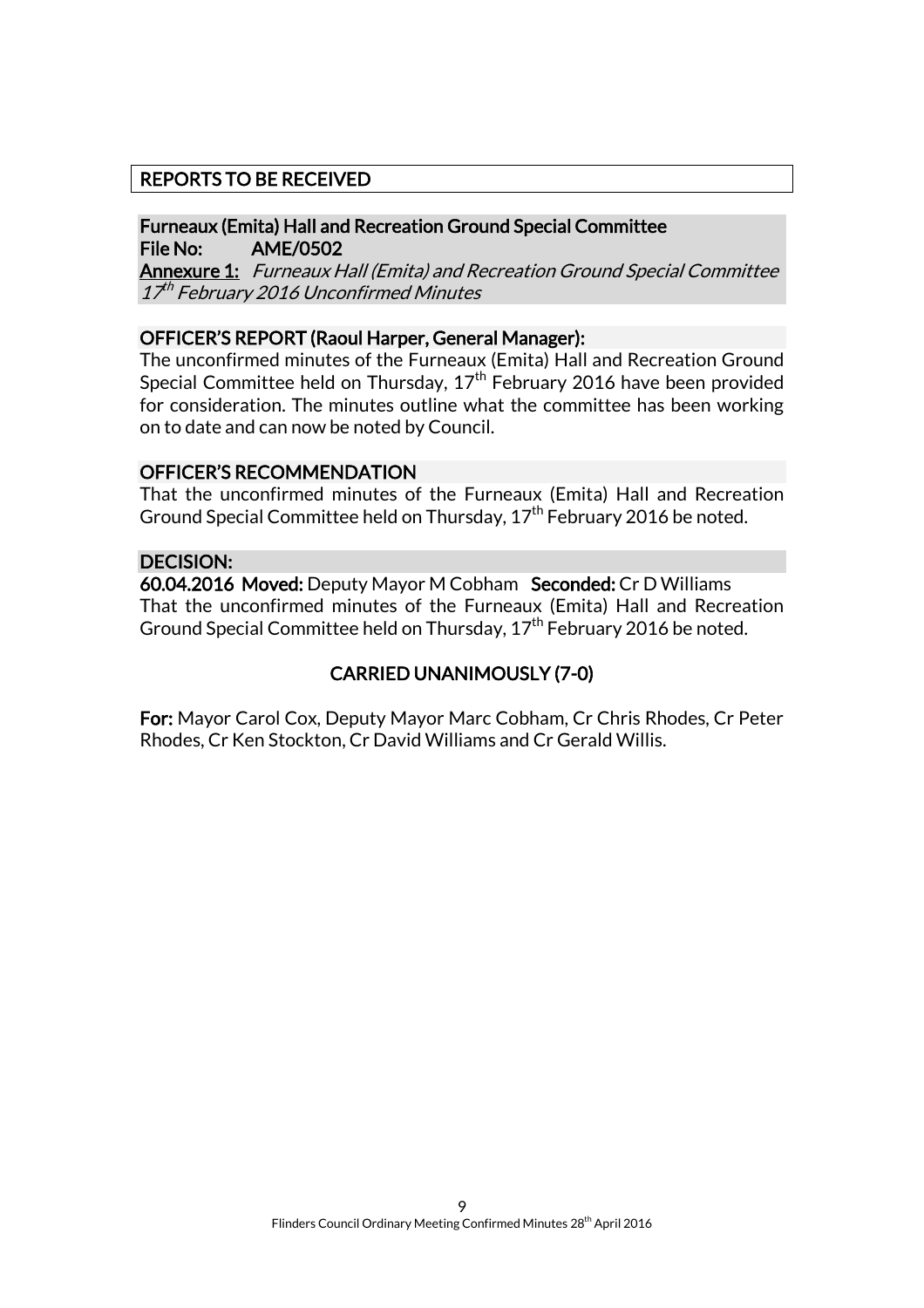#### Lady Barron Hall and Recreational Special Committee File No: AME/0503

**Annexure 2:** Lady Barron Hall and Recreational Special Committee 18<sup>th</sup> April 2016 Unconfirmed Minutes

## OFFICER'S REPORT (Raoul Harper, General Manager):

The unconfirmed minutes of the Lady Barron Hall and Recreational Special Committee held on Monday, 18<sup>th</sup> April 2016 have been provided for consideration. The minutes outline what the committee has been working on to date and can now be noted by Council.

## OFFICER'S RECOMMENDATION

That the unconfirmed minutes of the Lady Barron Hall and Recreational Special Committee held on Monday, 18<sup>th</sup> April 2016 be noted.

## DECISION:

61.04.2016 Moved: Cr D Williams Seconded: Cr G Willis That the unconfirmed minutes of the Lady Barron Hall and Recreational Special Committee held on Monday, 18<sup>th</sup> April 2016 be noted.

## CARRIED UNANIMOUSLY (7-0)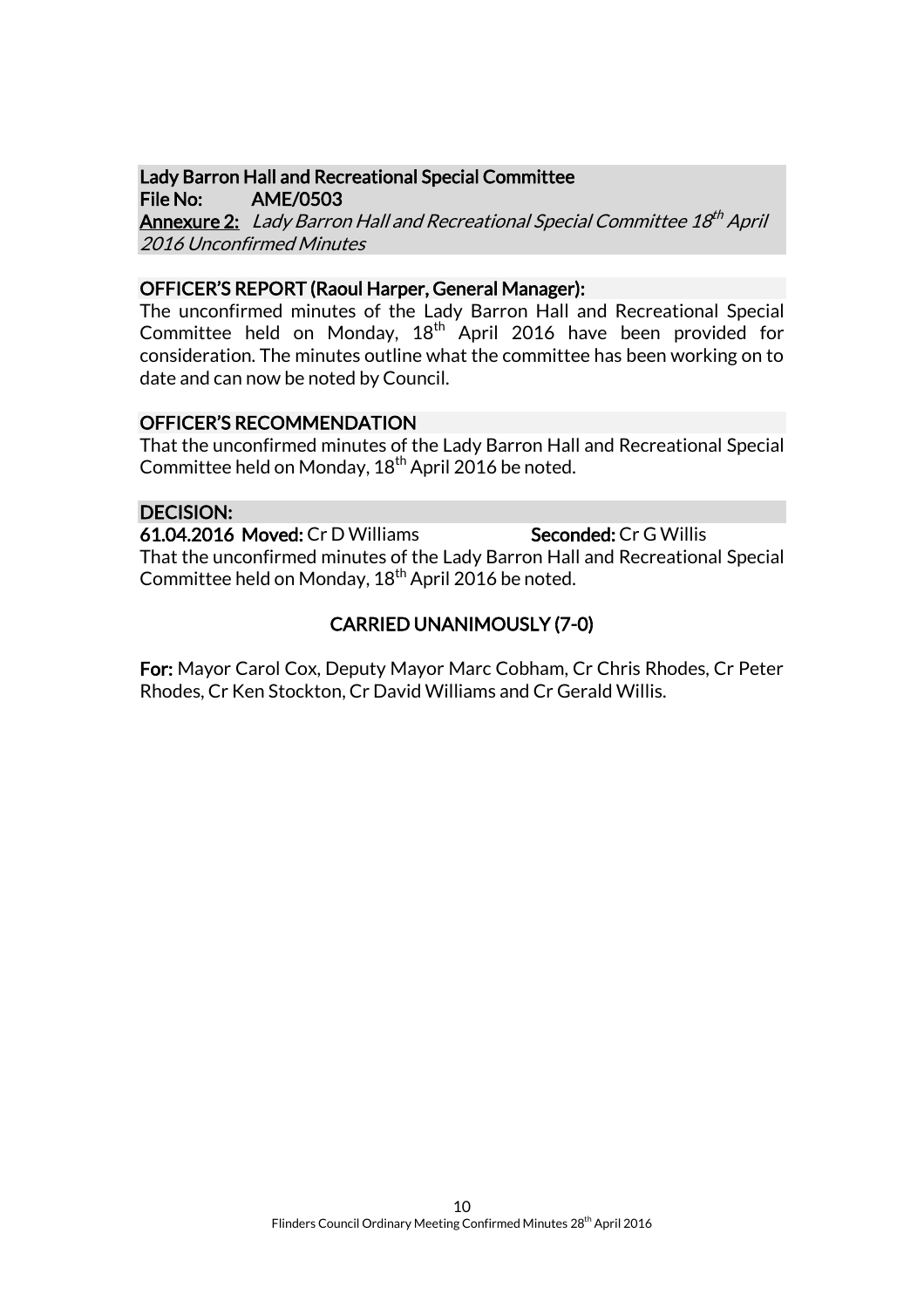## Furneaux Community Health Special Committee

File No: CSV/0912 **Annexure 3:** Furneaux Community Health Special Committee 17<sup>th</sup> February 2016 Unconfirmed Minutes

## OFFICER'S REPORT (Raoul Harper, General Manager):

The unconfirmed minutes of the Furneaux Community Health Special Committee held on Wednesday,  $17<sup>th</sup>$  February 2016 have been provided for consideration. The minutes outline what the committee has been working on to date and can now be noted by Council.

## OFFICER'S RECOMMENDATION

That the unconfirmed minutes of the Furneaux Community Health Special Committee held on Wednesday,  $17<sup>th</sup>$  February 2016 be noted.

## DECISION:

62.04.2016 Moved: Deputy Mayor M Cobham Seconded: Cr K Stockton That the unconfirmed minutes of the Furneaux Community Health Special Committee held on Wednesday,  $17<sup>th</sup>$  February 2016 be noted.

## CARRIED UNANIMOUSLY (7-0)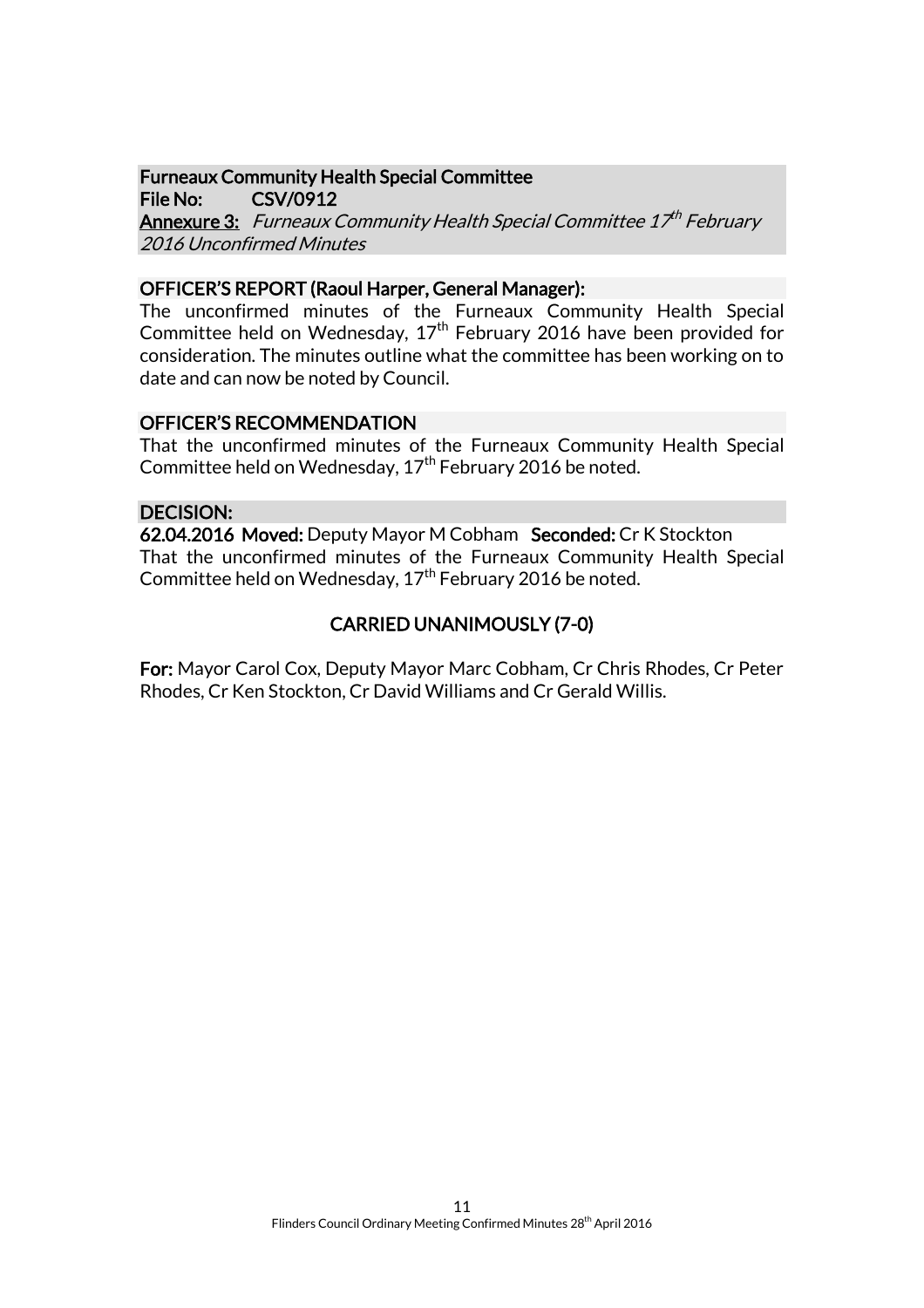## COUNCILLORS' REPORTS

#### Report from Councillor Gerald Willis as the Flinders Council Representative on **TasWater** File No: COU/0312

## CORRESPONDENCE IN:

| <b>DATE</b> | <b>WHO</b>            | <b>SUBJECT</b>                        |
|-------------|-----------------------|---------------------------------------|
| 31.03.2016  | Ailsa Sypkes, General | Draft Strategic Plan for 2017-2016    |
|             | Manager Legal and     | and a Notice of General Meeting to be |
|             | Governance            | held at 10:30 am on Thursday 12 May   |
|             |                       | 2016 at Windsor Community             |
|             |                       | Precinct, 1 Windsor Drive, Riverside. |
|             |                       | An agenda is to follow.               |

#### RECOMMENDATION:

That the report from Councillor Gerald Willis as the Flinders Council Representative on TasWater be received.

## DECISION:

63.04.2016 Moved: Cr G Willis Seconded: Cr P Rhodes

That the report from Councillor Gerald Willis as the Flinders Council Representative on TasWater be received.

## CARRIED UNANIMOUSLY (7-0)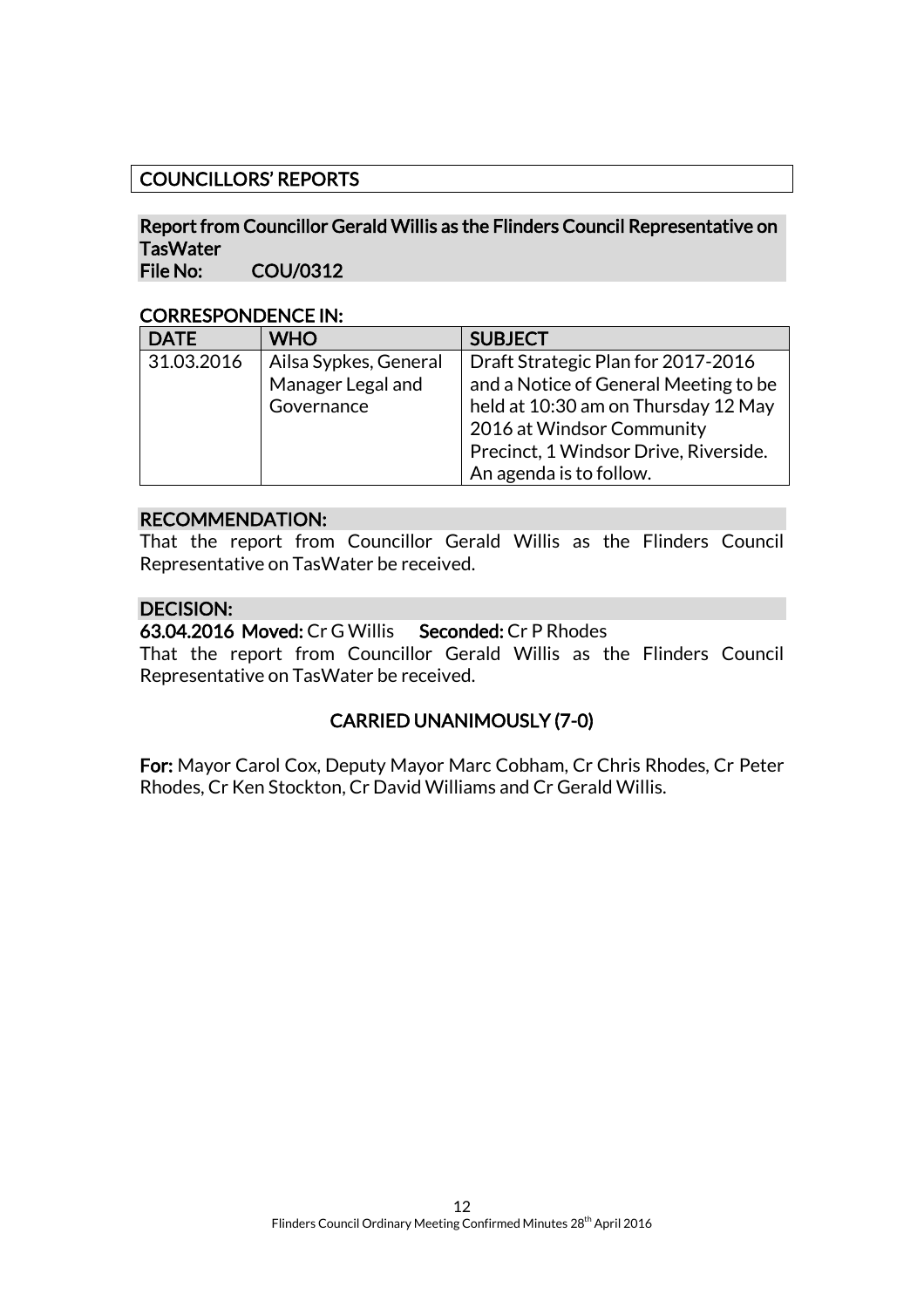#### Report from Councillor Gerald Willis - The Role of the Council and the **Councillors** File No: COU/0204

I attended a one day course on Friday  $8<sup>th</sup>$  April in Launceston on "The Role of the Council and the Councillor". Raoul Harper, General Manager, Sophie Pitchford, Corporate Services Manager, and David Williams, Councillor, also attended.

The course was presented by Australian Institute of Company Directors. The course discussed the role of council and Councillors, corporate governance and the roles associated with that, Councillor duties and responsibilities and the rights of Councillors. We probably discussed a bit more than that. Quite heavy stuff and a lot of concentration was needed to keep abreast of the progress throughout the course.

What did I learn? Well, I knew the relationships between councils, Councillors General Managers and staff were complex and enshrined in a monumental amount of law. But, I did not know how complex nor how much.

I recommend the course for anyone associated with Local Government.

#### RECOMMENDATION:

That the report from Councillor Gerald Willis on The Role of the Council and the Councillor training be received.

#### DECISION:

64.04.2016 Moved: Cr D Williams Seconded: Cr K Stockton That the report from Councillor Gerald Willis on The Role of the Council and the Councillor training be received.

## CARRIED UNANIMOUSLY (7-0)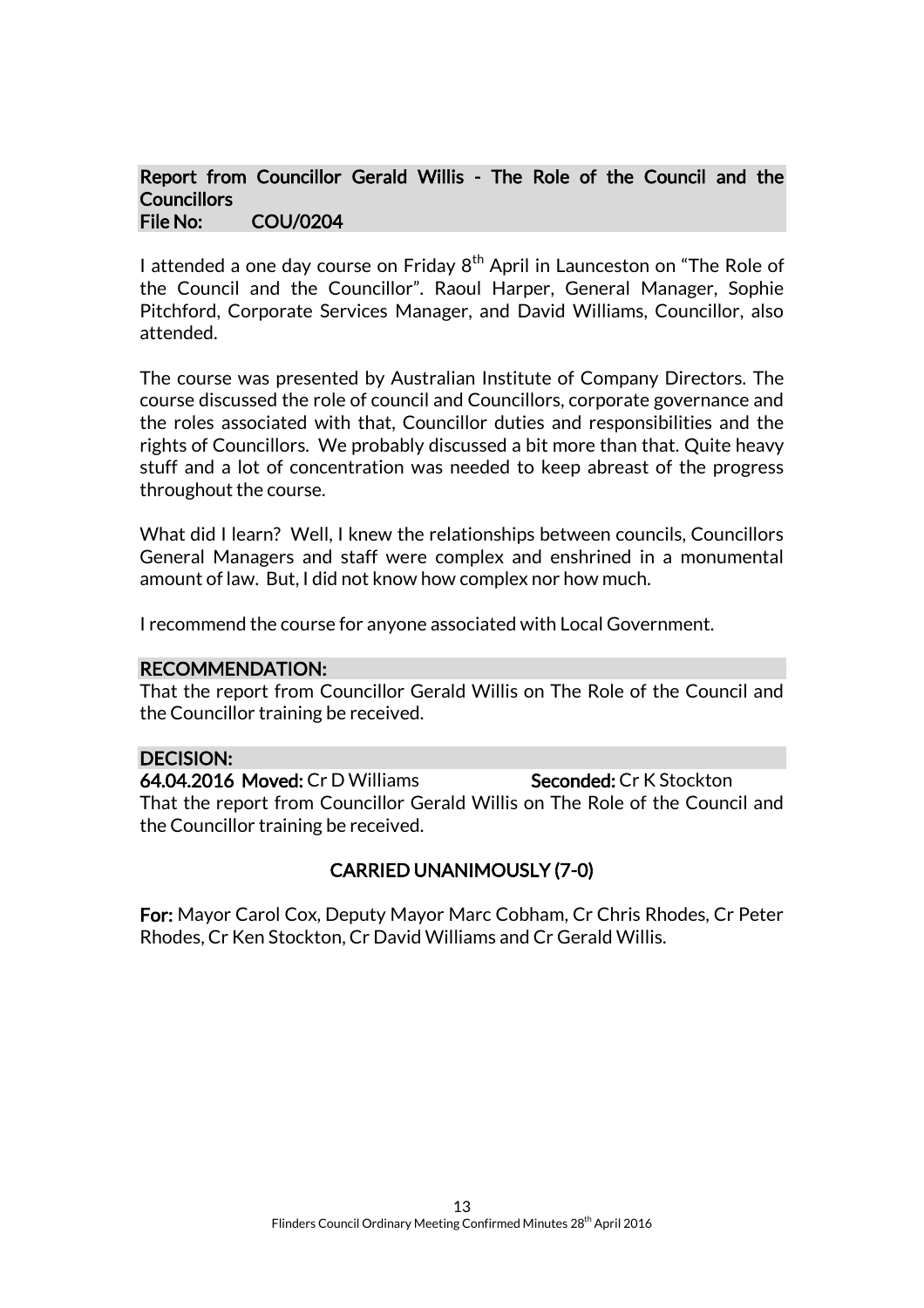## Deputy Mayor's Report<br>File No: COU/0204 COU/0204

#### ACTIVITIES:

| <b>DATE</b> | <b>ITEM</b>                                                       |
|-------------|-------------------------------------------------------------------|
| 16.03.16    | Bendigo Bank public meeting                                       |
| 16.03.16    | Resident's phone call re Island banking                           |
| 17.03.16    | Councillor's information session re "Flinders Island Crossing"    |
| 17.03.16    | <b>Council Meeting</b>                                            |
| 17.03.16    | and<br>Furneaux (Emita)<br>Hall<br>Recreation Ground<br>Special   |
|             | Committee meeting                                                 |
| 18.03.16    | Meeting with Corporate Services Manager re Emita Hall issues      |
| 18.03.16    | Resident's phone call re telecommunications                       |
| 22.03.16    | Meeting with a community member re cyclist safety                 |
| 29.03.16    | Two residents' phone calls re road issues                         |
| 30.03.16    | Three residents' phone calls re Quoin Development Application     |
|             | (DA)                                                              |
| 31.03.16    | Resident's phone call re Quoin DA                                 |
| 01.04.16    | Attended opening of a new retail outlet in Whitemark              |
| 06.04.16    | <b>Acting Mayor</b>                                               |
| 13.04.16    |                                                                   |
| 05.04.16    | Meeting with resident re Quoin DA                                 |
| 05.04.16    | Resident phone call re Quoin DA                                   |
| 07.04.16    | Phone discussion with Janelle Lucas, Legal Aid, re possible local |
|             | access to free legal advice for our Community                     |
| 08.04.16    | Meeting with several residents re Quoin DA                        |
| 11.04.16    | Meeting with Corporate Services Manager re Island News            |
|             | column content                                                    |
| 13.04.16    | Meeting with Corporate Services Manager re road bitumen           |
|             | issues                                                            |
| 14.04.16    | Council Workshop                                                  |
| 21.04.16    | Tourism Marketing Meeting (representing Mayor Cox)                |

## RECOMMENDATION:

That the Deputy Mayor's report be received.

## DECISION:

65.04.2016 Moved: Cr P Rhodes Seconded: Cr G Willis That the Deputy Mayor's report be received.

## CARRIED UNANIMOUSLY (7-0)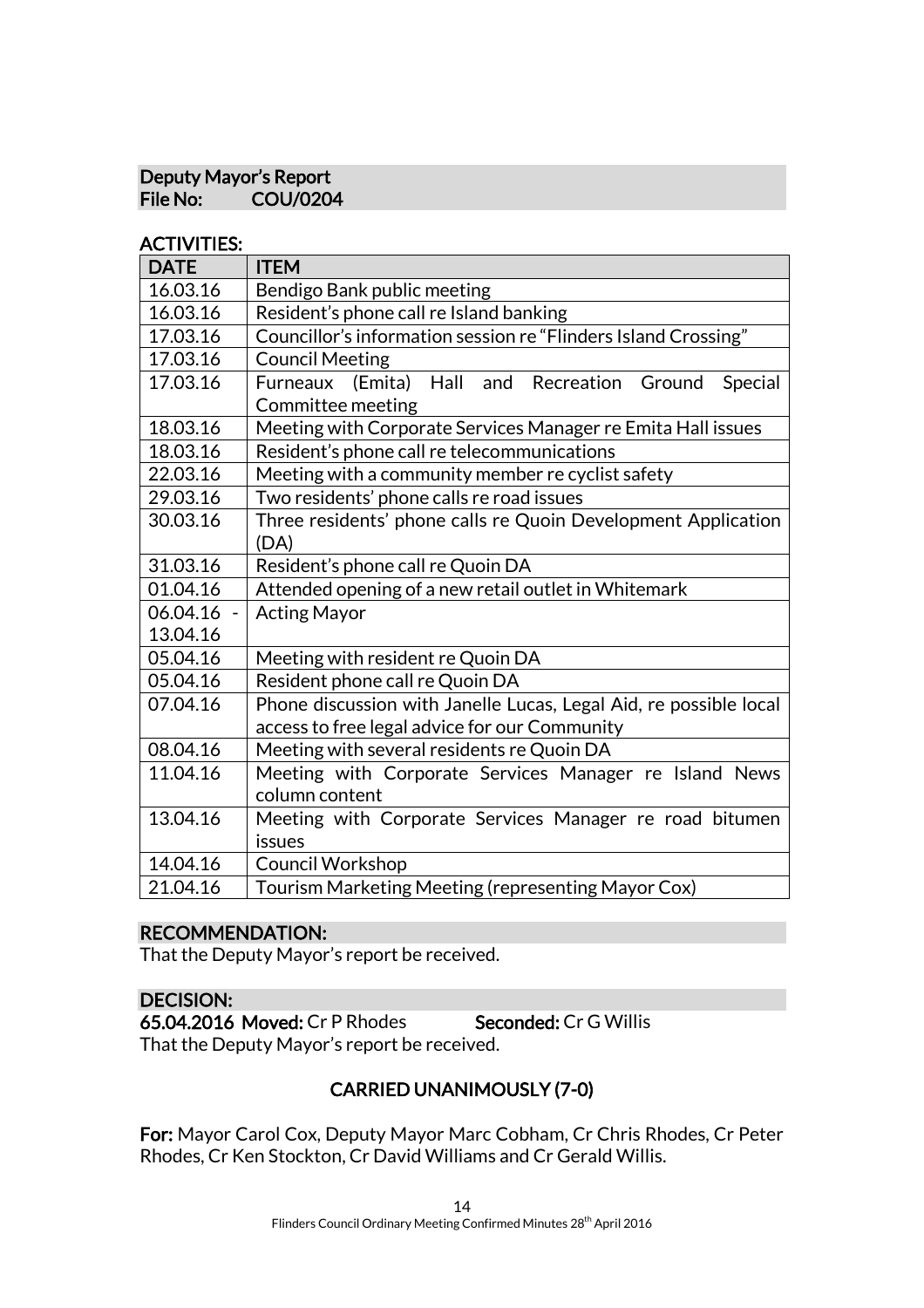## MAYOR'S REPORT:

| <b>ACTION</b>            | Information |
|--------------------------|-------------|
| <b>PROPONENT</b>         | Mayor C Cox |
| <b>FILE REFERENCE</b>    | COU/0600    |
| <b>ASSOCIATED PAPERS</b> | Nil         |

#### REPORT:

#### APPOINTMENTS:

| 15.03.16<br><b>Funeral Captain Bill Barrett (Launceston)</b><br>16.03.16<br>Bendigo Bank Public Meeting<br>17.03.16<br><b>Flinders Island Crossing presentation</b><br>March 2016 Ordinary Council Meeting<br>17.03.16<br>18.03.16<br>A McConnell, Page Seager |
|----------------------------------------------------------------------------------------------------------------------------------------------------------------------------------------------------------------------------------------------------------------|
|                                                                                                                                                                                                                                                                |
|                                                                                                                                                                                                                                                                |
|                                                                                                                                                                                                                                                                |
|                                                                                                                                                                                                                                                                |
|                                                                                                                                                                                                                                                                |
| 19.03.16<br><b>Funeral Jeff Grace (ex-Airport Manager)</b>                                                                                                                                                                                                     |
| 23.03.16<br>Auction fundraiser for Sammy & AK at the Furneaux Tavern                                                                                                                                                                                           |
| 26.03.16<br>Lady Barron Hall and Recreation Special Committee Easter                                                                                                                                                                                           |
| Saturday breakfast                                                                                                                                                                                                                                             |
| 28.03.16<br>Art market at Mountain Seas                                                                                                                                                                                                                        |
| 29.03.16<br>Several phone calls re Lady Barron Port operations                                                                                                                                                                                                 |
| 30.03.16<br>Met with Rhys Cropper, State Operations Manager, TasPorts                                                                                                                                                                                          |
| 31.03.16<br>Met with J Youl, developer re Resource Management &                                                                                                                                                                                                |
| <b>Planning Appeals Tribunal outcome</b>                                                                                                                                                                                                                       |
| 31.03.16<br>R Cropper, TasPorts re Lady Barron Port (phone)                                                                                                                                                                                                    |
| 01.04.16<br>S Bayles re Lady Barron Port (phone)                                                                                                                                                                                                               |
| 06-13.04.16<br>Deputy Mayor as Acting Mayor                                                                                                                                                                                                                    |
| 14.04.16<br><b>Council Workshop</b>                                                                                                                                                                                                                            |
| 15.04.16<br>Glow in the Dark Disco (School Holiday activity)                                                                                                                                                                                                   |
| 17.04.16<br>Visiting and local vocalists' performance at the Sports & RSL                                                                                                                                                                                      |
| club                                                                                                                                                                                                                                                           |

## Lady Barron Port:

During a minor issue at the Port, I spoke to both Shannon Bayles of Furneaux Freight and Rhys Cropper, the Acting State Operations Manager at TasPorts encouraging a resolution to the issue that would cause the least short term and long term disruption and cost to the Islands' Communities.

## Generous Community:

On the 23<sup>rd</sup> March I attended a fundraising event to assist AK and his family who are dealing with the traumatic issue of cancer. The fund raising event was an auction of items all donated by community members and businesses and raised in excess of \$20,000. The community organised the event in recognition of the huge input both Sammy and AK have had into the Community since moving to the Island a few short years ago.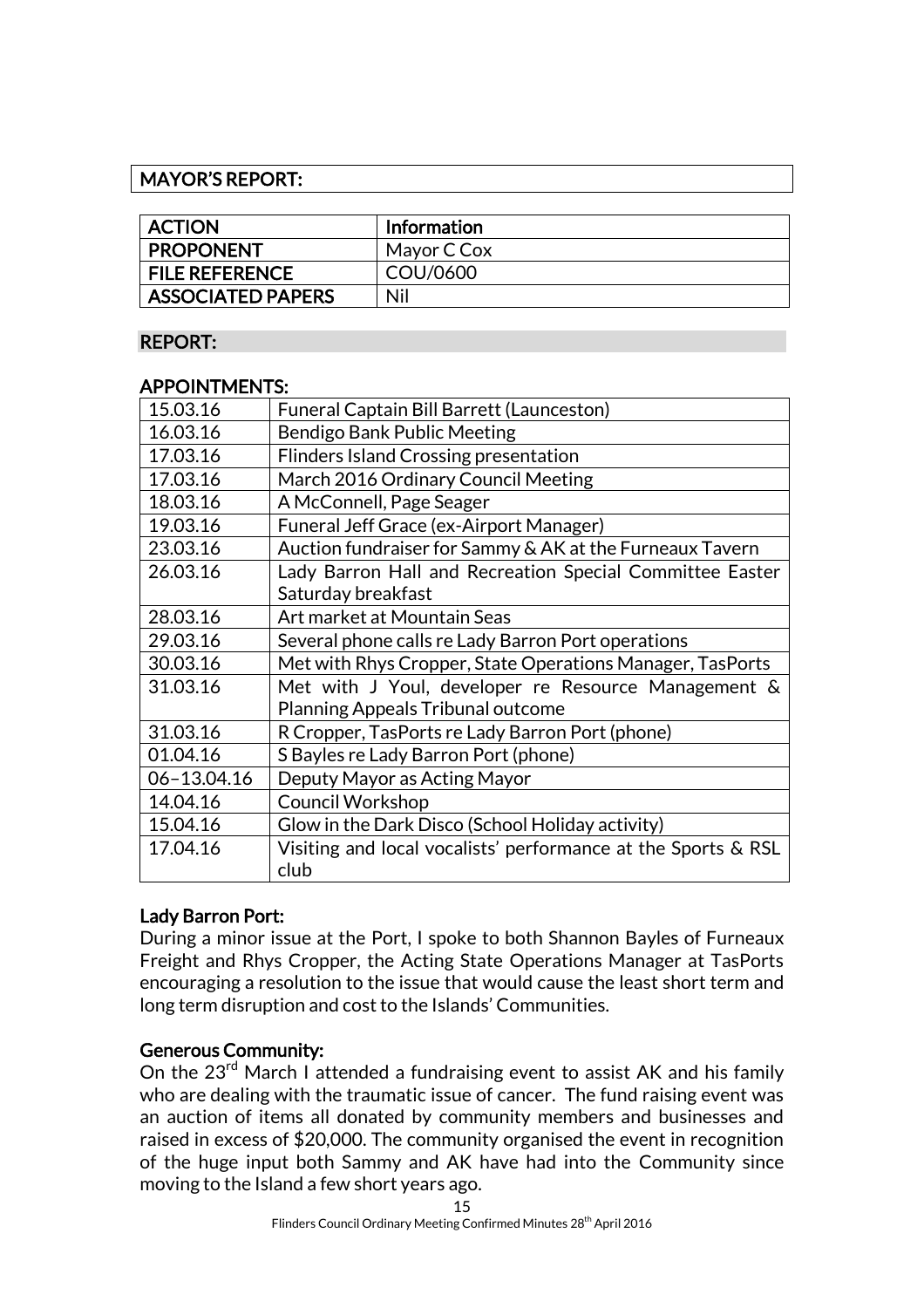The previous weekend at the Sports & RSL Club over \$14,000 was raised for cancer research by community members. Fundraising events for the Royal Flying Doctor Service, the Hospital Auxiliary and Lions are also always well supported. A very generous community indeed.

## Glow in the Dark Disco:

I had the opportunity to attend this event last Friday evening and witnessed around 40 youngsters having a wow of a time at this simple yet innovative and entertaining event. I would like to congratulate staff for their continued and successful presentation of the School Holiday Program and also record appreciation to the Flinders Island Aboriginal Association Inc. for continuing to partner with Council in providing activities for the School Holiday Program.

## Quoin Development:

Unfortunately the Land Use Planning and Appeals process has resulted in the decision to refuse planning approval for the Quoin development as previously approved unanimously by Council. The appeal outcome has caused some angst in the Community. We live in a democratic society and due process has been followed. Please respect the views of all and continue to be the caring and friendly community that we have become known as.

The Council will continue to work with this and other developers to encourage business growth and economic development in the Municipality.

## Bendigo Bank Survey in Progress:

Surveys along with reply paid envelopes to Bendigo Bank have been distributed per householder and made available in local businesses. A letter has been written to off-island ratepayers encouraging their support for a Bendigo Bank agency on the Island. I ask that Councillors and staff encourage return of the surveys when the opportunity arises.

## Funeral - Jeff Grace:

I would like to record the passing of Jeff Grace, who up until his illness dictated he could work no longer, was the Airport Manager for the Council owned airport at Whitemark. Jeff worked for many years in this position, developing strong ties with his industry peers; the Manager of the Launceston Airport making a special trip to Flinders for the funeral. Our condolences to Jeff's wife Gail and family.

| <b>DATE</b> | <b>WHO</b>            | <b>SUBJECT</b>                   |
|-------------|-----------------------|----------------------------------|
| 08.03.16    | Mick Grimshaw         | Plans to sell airport            |
| 09.03.16    | Peter Gutwein MP,     | Approval of Draft State Planning |
|             | Minister for Planning | provisions                       |
|             | and Local Government  |                                  |

## CORRESPONDENCE IN: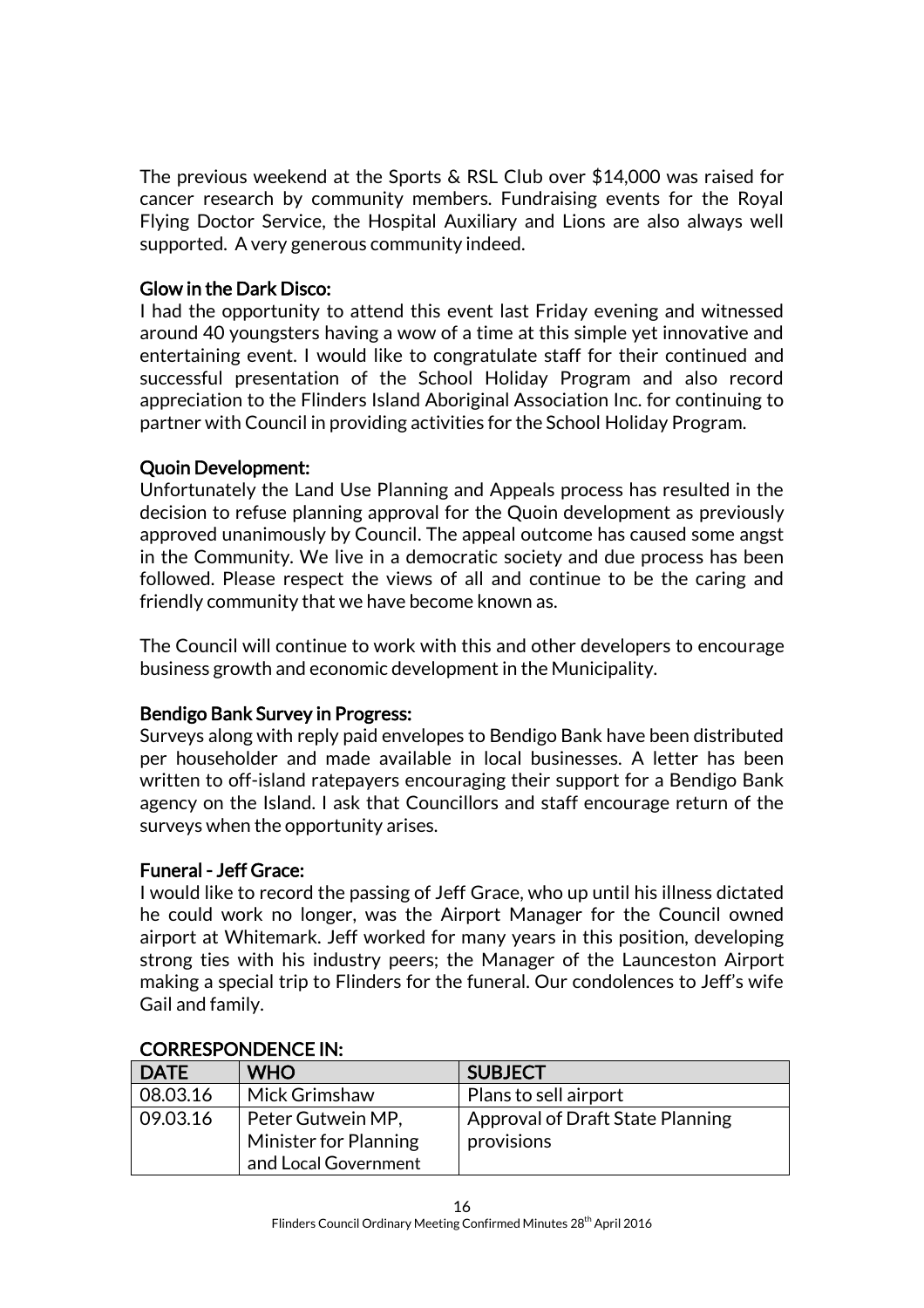| 10.03.16 | Vice-Chancellor               | University's northern transformation           |
|----------|-------------------------------|------------------------------------------------|
|          | University of Tasmania        | project - briefing session (apology            |
|          |                               | sent)                                          |
| 13.03.16 | P Nugent                      | Airport Manager & safety                       |
| 14.03.16 | <b>J</b> Everett              | Furneaux Islands Festival - A                  |
|          |                               | <b>Discussion</b>                              |
| 15.03.16 | Launceston Chamber of         | Amalgamation Modelling and new                 |
|          | Commerce                      | NTD Organisational Model                       |
| 15.03.16 | <b>Furneaux Historical</b>    | Thank you for recent Council funding           |
|          | <b>Research Association</b>   | for improvements at the museum                 |
| 16.03.16 | <b>Rural Alive and Well</b>   | RAW Newsletter - Healthy and                   |
|          | (RAW)                         | <b>Resilient Communities (HaRC)</b>            |
|          |                               | Initiative                                     |
| 16.03.16 | <b>Australian Local</b>       | Submission to 2016 Federal Budget              |
|          | <b>Government Association</b> |                                                |
| 16.03.16 | Janelle Lucas, Legal Aid      | Legal Aid Commission of Tasmania -             |
| 31.03.16 | <b>Commission of Tasmania</b> | <b>Access to Justice</b>                       |
| 04.04.16 |                               |                                                |
| 17.03.16 | Lindy Norton, Office of       | Invitation to celebrate Her Majesty            |
|          | <b>Guy Barnett MP</b>         | the Queen's 90 <sup>th</sup> Birthday (apology |
|          |                               | sent)                                          |
| 17.03.16 | Jeremy Rockliff MP,           | Invitation to briefing on the draft            |
|          | Deputy Premier,               | Education Act Bill (apology sent)              |
|          | <b>Minister for Education</b> |                                                |
|          | and Training                  |                                                |
| 17.03.16 | Stephanie Watson,             | Media Release - Local Government a             |
|          | Communications                | Key Partner in Preventative Health             |
|          | Manager, Local                | the report by the Joint Select                 |
|          | <b>Government Association</b> | Committee Inquiry into Preventative            |
|          | of Tasmania (LGAT)            | Health                                         |
| 18.03.16 | S Watson, LGAT                | Media release - Council Cost Index             |
| 18.03.16 | Regional Australia            | Regional Futures eNews                         |
|          | Institute                     |                                                |
| 18.03.16 | Scouts Australia              | Invitation to attend Scouts Australia          |
|          |                               | <b>Annual General Meeting</b>                  |
| 18.03.16 | <b>Biosecurity Tasmania</b>   | Biosecurity Advisory 7/2016 - POMS             |
|          |                               | testing complete and disease risk              |
|          |                               | areas identified                               |
| 21.03.16 | G Adams, Markarna Park        | Request for support letter                     |
| 21.03.16 | T Clark, Northern             | Media release - Asia Engagement                |
|          | Tasmania Development          | Strategy initiative                            |
|          | (NTD)                         |                                                |
| 21.03.16 | G Andrews, Threatened         | Fight against extinction caused by             |
|          | <b>Species Commissioner</b>   | feral cats                                     |
| 21.03.16 | D Clark, CEO,                 | Child Safety Handbook                          |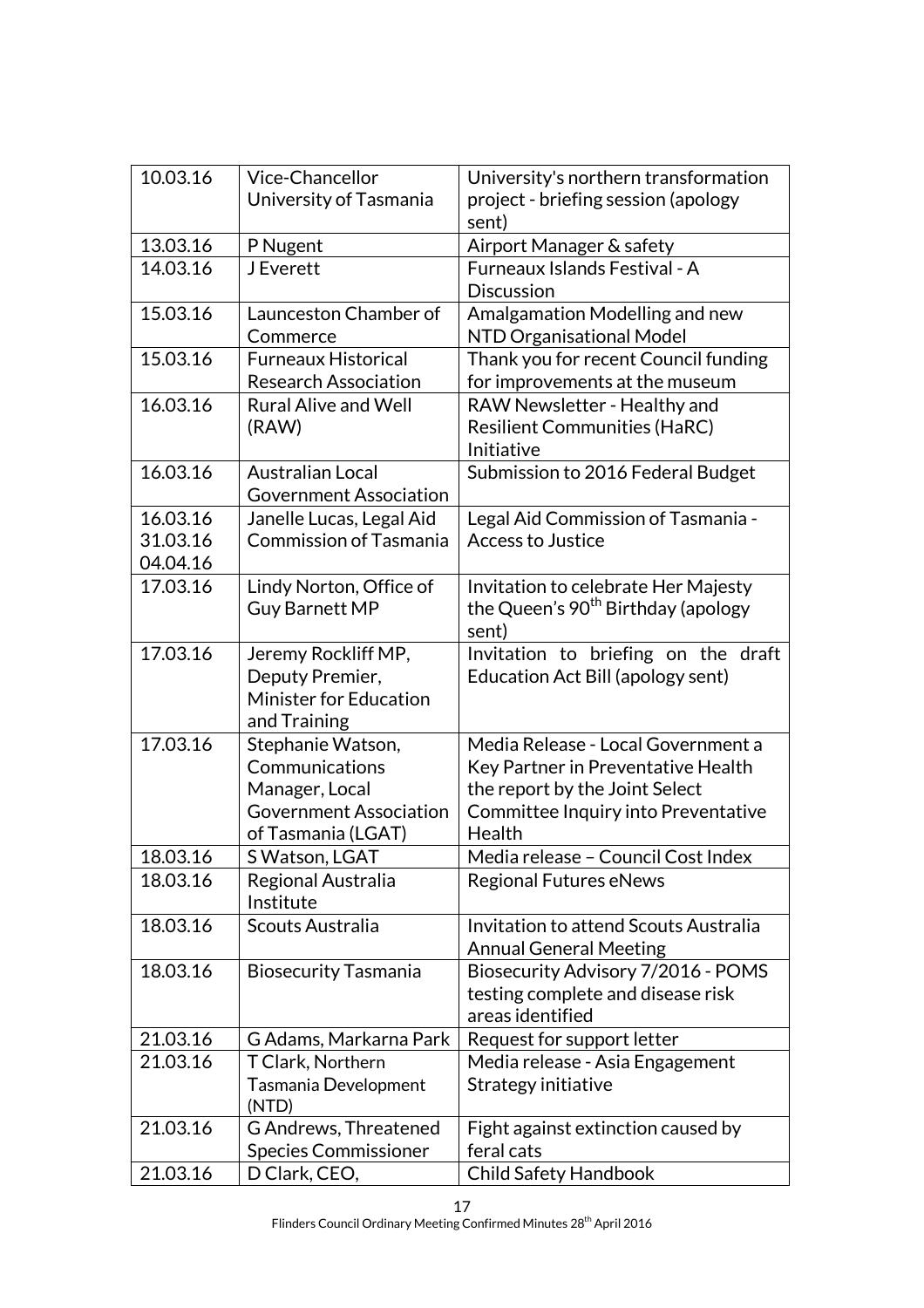|          | <b>Tasmanian Police and</b><br><b>Community Youth Clubs</b> |                                                                   |
|----------|-------------------------------------------------------------|-------------------------------------------------------------------|
| 22.03.16 | Tas Hospitality                                             | Request to join Tas Community                                     |
|          | Association                                                 | Coalition to discuss gaming machines                              |
|          |                                                             | in pubs/clubs                                                     |
| 22.03.16 | T Clark, NTD                                                | Media Release - Review of Regional                                |
|          |                                                             | Bodies in Northern Tasmania and                                   |
|          |                                                             | interim CEO                                                       |
| 22.03.16 | J Liddell                                                   | Quoin decision                                                    |
| 22.03.16 | Senator Lambie                                              | List of any local events and meetings                             |
| 22.03.16 | M Goss                                                      | Cycle safe road signs                                             |
| 23.03.16 | Cr P Rhodes                                                 | Notification to forego annual increase<br>to councillor allowance |
| 23.03.16 | I Ebsworth, Anglicare                                       | Invite to free public screenings of the                           |
|          | Tasmania Inc.                                               | ground-breaking documentary Ka-                                   |
|          |                                                             | Ching                                                             |
| 24.03.16 | Dr Lloyd Klumpp                                             | <b>Biosecurity Legislation Position Paper</b>                     |
|          | General Manager,                                            | <b>Released for Consultation</b>                                  |
|          | <b>Biosecurity Tasmania</b>                                 |                                                                   |
| 24.03.16 | Chinatsu Yahata                                             | <b>Biosecurity Legislation Position Paper</b>                     |
|          | <b>Biosecurity Tasmania</b>                                 | Released for Consultation -                                       |
|          |                                                             | Correction in website addresses                                   |
| 29.03.16 | <b>Community Member</b>                                     | Quoin Development outcome                                         |
| 29.03.16 | <b>National Heart</b>                                       | Entries Open - 2016 Heart Foundation                              |
|          | <b>Foundation of Australia</b>                              | <b>Local Government Awards</b>                                    |
| 30.03.16 | Sue Leitch, CEO, COTA                                       | Follow up on visit to Flinders                                    |
| 30.03.16 | <b>Tasmanian Hospitality</b>                                | Gaming machines in pubs and clubs                                 |
|          | Association                                                 |                                                                   |
| 31.03.16 | A Sypkes, General                                           | <b>TasWater Notice of General Meeting</b>                         |
|          | Manager Legal and                                           | and confidential document                                         |
|          | Governance, TasWater                                        |                                                                   |
| 31.03.16 | Brendan Meager,                                             | Erection of 10 kmph sign at wharf                                 |
|          | <b>Assistant Operations</b>                                 | approach                                                          |
|          | Supervisor, TasPorts                                        |                                                                   |
| 30.03.16 | <b>NTD</b>                                                  | New NTD Organisation Model / Draft                                |
|          |                                                             | Value Proposition for a Northern                                  |
|          |                                                             | Development Corporation / Review of                               |
|          |                                                             | Regional Bodies in Northern Tasmania                              |
| 31.03.16 | Lifeline Tasmania                                           | <b>Stakeholder Survey Letter</b>                                  |
| 01.04.16 | <b>Biosecurity Tasmania</b>                                 | Biosecurity Advisory 9/2016 -                                     |
|          |                                                             | Reminder to vaccinate your dog                                    |
|          |                                                             | against canine parvovirus                                         |
| 01.04.16 | Fiona Madigan, LGAT                                         | Agenda for Mayor's Professional                                   |
|          |                                                             | Development Day, 21 April 2016                                    |
| 02.04.16 | <b>Tim Slade</b>                                            | TasWater's proposed model for the                                 |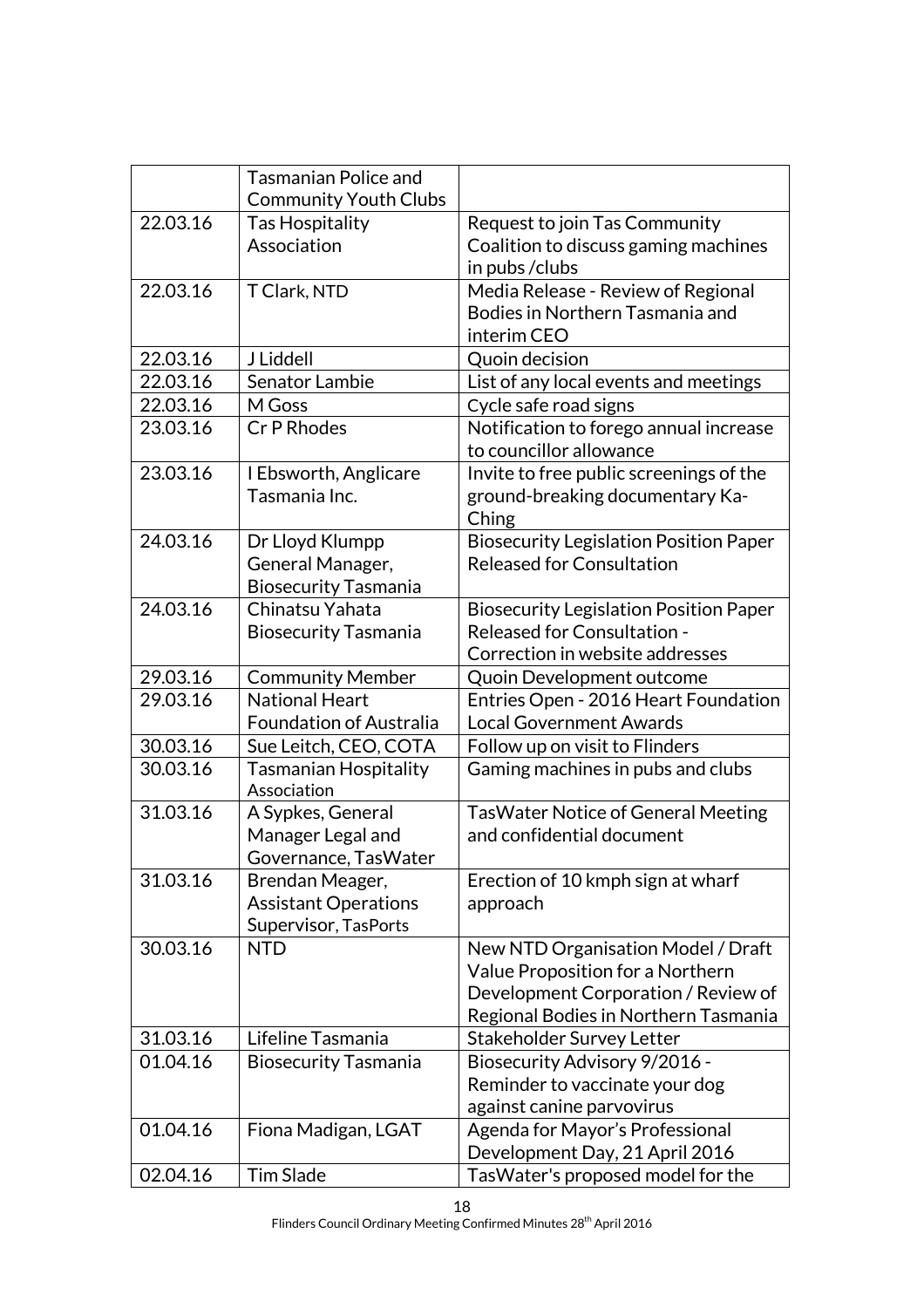|           |                                                                         | publication of Tasmania's drinking<br>water data                                                               |
|-----------|-------------------------------------------------------------------------|----------------------------------------------------------------------------------------------------------------|
| 06.04.16  | M Buck, Flinders Island                                                 | Invitation to meet with Marketing                                                                              |
|           | <b>Tourism and Business</b><br>Association                              | Strategy Consultants, JimJam                                                                                   |
| 06.04.16  | <b>Stuart Ellis, AFAC</b>                                               | <b>AFAC Issue 54 Newsletter</b>                                                                                |
| 06.04.16  | <b>Colin Balfour</b>                                                    | Campervan and Motorhome Club of<br>Australia (CMCA) RV Park Project                                            |
| 07.04.16  | <b>Tim Slade</b>                                                        | TasWater's proposed model                                                                                      |
| 08.04.16  | Fiona Madigan, LGAT                                                     | Papers for next LGAT General<br>Meeting                                                                        |
| 08.04.16  | Chris Perkins, Regional<br>Development<br><b>Association - Tasmania</b> | Northern Memorandum of<br>Understanding                                                                        |
| 12.04.16  | University of Tasmania                                                  | 2016 Invitation to Launceston<br><b>University Dinner</b>                                                      |
| 13.04.16  | M Field, University of                                                  | <b>Tasmanian State</b>                                                                                         |
|           | Tasmania                                                                | Government/Underwood Centre                                                                                    |
|           |                                                                         | <b>Education to Employment Pathways</b>                                                                        |
| 13.04.16  | T Clark, NTD                                                            | Response to NTD's letter requesting                                                                            |
|           |                                                                         | assistance with funding for the                                                                                |
|           |                                                                         | Northern Tasmania Asia Engagement                                                                              |
|           |                                                                         | Strategy                                                                                                       |
| 13.04.16  | P Nugent                                                                | Tourism Development - North<br><b>Flinders Island</b>                                                          |
| 13.04.16  | M Gledden                                                               | Furneaux Freight depot proposal                                                                                |
| 14.04.16  | <b>Department of Premier</b><br>and Cabinet                             | Invitation to bushfire thank you event<br>in Burnie                                                            |
| 14.04.16  | Director of Local                                                       | Information pack regarding the Local                                                                           |
|           | Government                                                              | Government Amendment (Code of<br>Conduct) Act 2015                                                             |
| 14.040.16 | Government House,<br>Tasmania                                           | Invitation to attend Investiture<br>presentation of OAM to Mr Arthur<br>Withers - $13th$ May (acceptance sent) |
| 15.04.16  | I Roberts, Activ8me                                                     | <b>NBN</b> satellite service                                                                                   |
| 15.04.16  | G Barnett, DPaC                                                         | New parliamentary secretary for small                                                                          |
|           |                                                                         | business                                                                                                       |
| 16.04.16  | M Tetlow, NTD                                                           | New Northern Tasmania<br>Development Organisation Model                                                        |
| 18.04.16  | D Mills                                                                 | Seeking exemption from public open                                                                             |
|           |                                                                         | space contributions                                                                                            |
| 19.04.16  | D Gavin and F Henwood                                                   | <b>Furneaux Freight Depot proposal</b>                                                                         |
| 19.04.16  | Department of Premier                                                   | Local Government Forum - Health                                                                                |
|           | and Cabinet                                                             | and Wellbeing                                                                                                  |
| 20.04.16  | K Stephenson, CEO,                                                      | Tasmanian Certificate of Education                                                                             |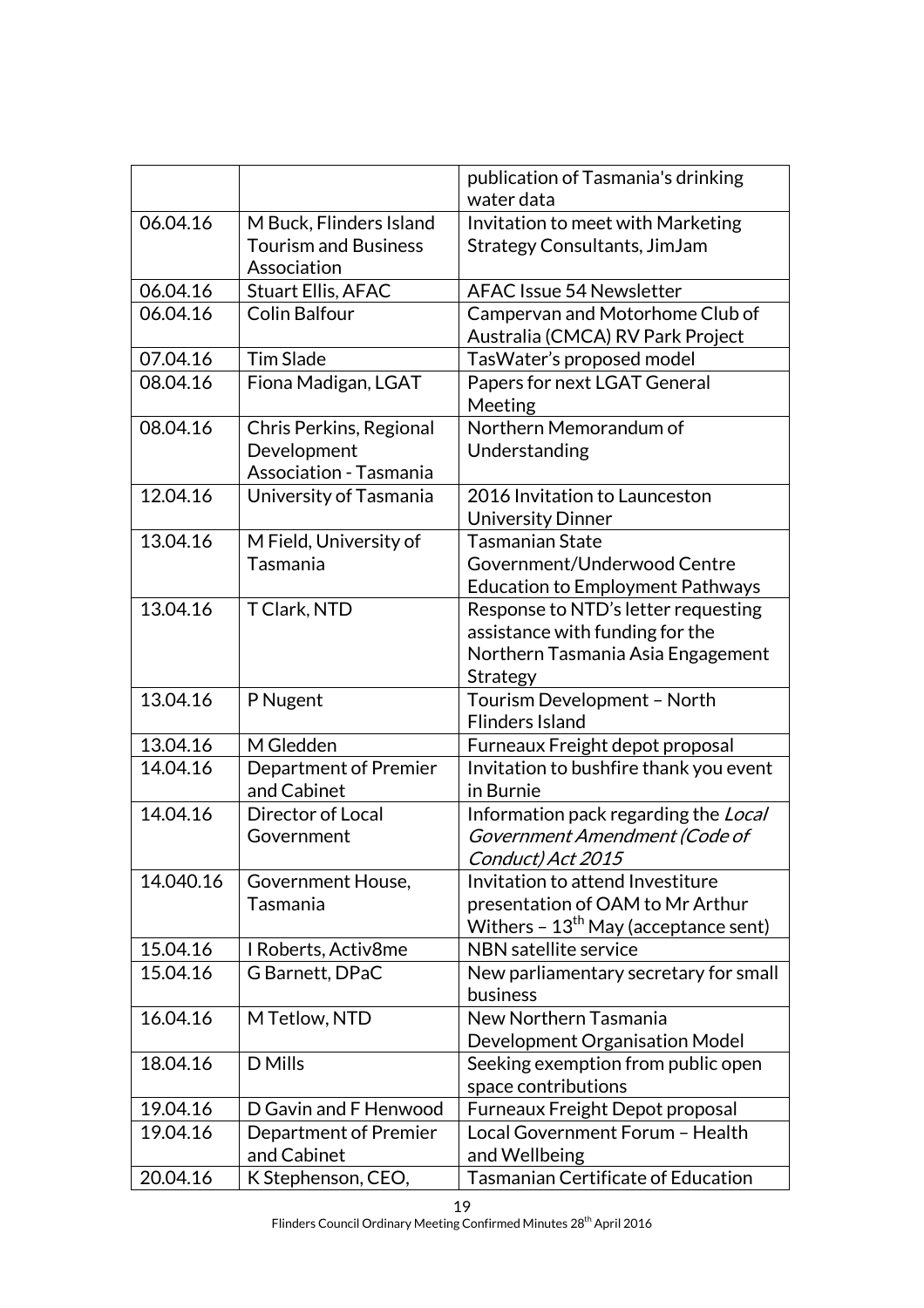| <b>LGAT</b> | and South Australian Certificate of |
|-------------|-------------------------------------|
|             | Education Comparison                |

#### CORRESPONDENCE OUT:

| <b>DATE</b> | <b>WHO</b>                         | <b>SUBJECT</b>                                                |
|-------------|------------------------------------|---------------------------------------------------------------|
| 06.04.16    | General Manager,                   | Deputy Mayor appointment to Acting                            |
|             | Flinders Council, Raoul            | Mayor                                                         |
|             | Harper and Deputy                  |                                                               |
|             | Mayor, Cr Marc                     |                                                               |
|             | Cobham                             |                                                               |
| 12.03.16    | M Grimshaw                         | Plans to sell airport                                         |
| 15.03.16    | V Matson-Green & D<br><b>Wills</b> | <b>Furneaux Islands Festival</b>                              |
| 15.03.16    | D Summers                          | <b>Furneaux Islands Festival and Australia</b>                |
|             |                                    | Day Activities                                                |
| 15.03.16    | R Wise                             | Request for comment about Furneaux<br><b>Islands Festival</b> |
| 15.03.16    | J Jacques and S Donati             | Australia Day                                                 |
| 15.03.16    | J Cazaly                           | <b>Furneaux Music Festival</b>                                |
| 15.03.16    | <b>J</b> Everett                   | Furneaux Islands Festival - A Discussion                      |
| 15.03.16    | D Williams                         | <b>Australia Day Celebrations</b>                             |
| 16.03.16    | P Nugent                           | Airport Manager & safety                                      |
| 21.04.16    | S Old, Hospitality                 | Gaming machines in pubs and clubs                             |
|             | <b>Tasmania Association</b>        |                                                               |
| 24.03.16    | <b>Crown Land services</b>         | Foreshore access at Lady Barron port                          |
| 24.03.16    | J Lucas, Legal Aid                 | Legal Aid Commission of Tasmania -                            |
|             | Commission of                      | <b>Access to Justice</b>                                      |
|             | Tasmania                           |                                                               |
| 25.03.16    | M Grimshaw                         | Answer to public question re fuel                             |
|             |                                    | purchases                                                     |
| 29.03.16    | <b>Community Member</b>            | Quoin development outcome                                     |
| 29.03.15    | J Liddell                          | Quoin development outcome                                     |
| 30.03.16    | Sue Leitch, CEO, COTA              | Follow up following my visit to Flinders                      |
| 31.03.16    | Brendan Meager,                    | Erection of 10kmph sign at wharf                              |
|             | <b>TasPorts</b>                    | approach                                                      |
| 31.03.16    | Robyn Farnum, Lifeline             | Stakeholder survey to be conducted in                         |
|             |                                    | the near future                                               |

## VOTING REQUIREMENTS:

Simple Majority

## RECOMMENDATION:

That the Mayor's report be received.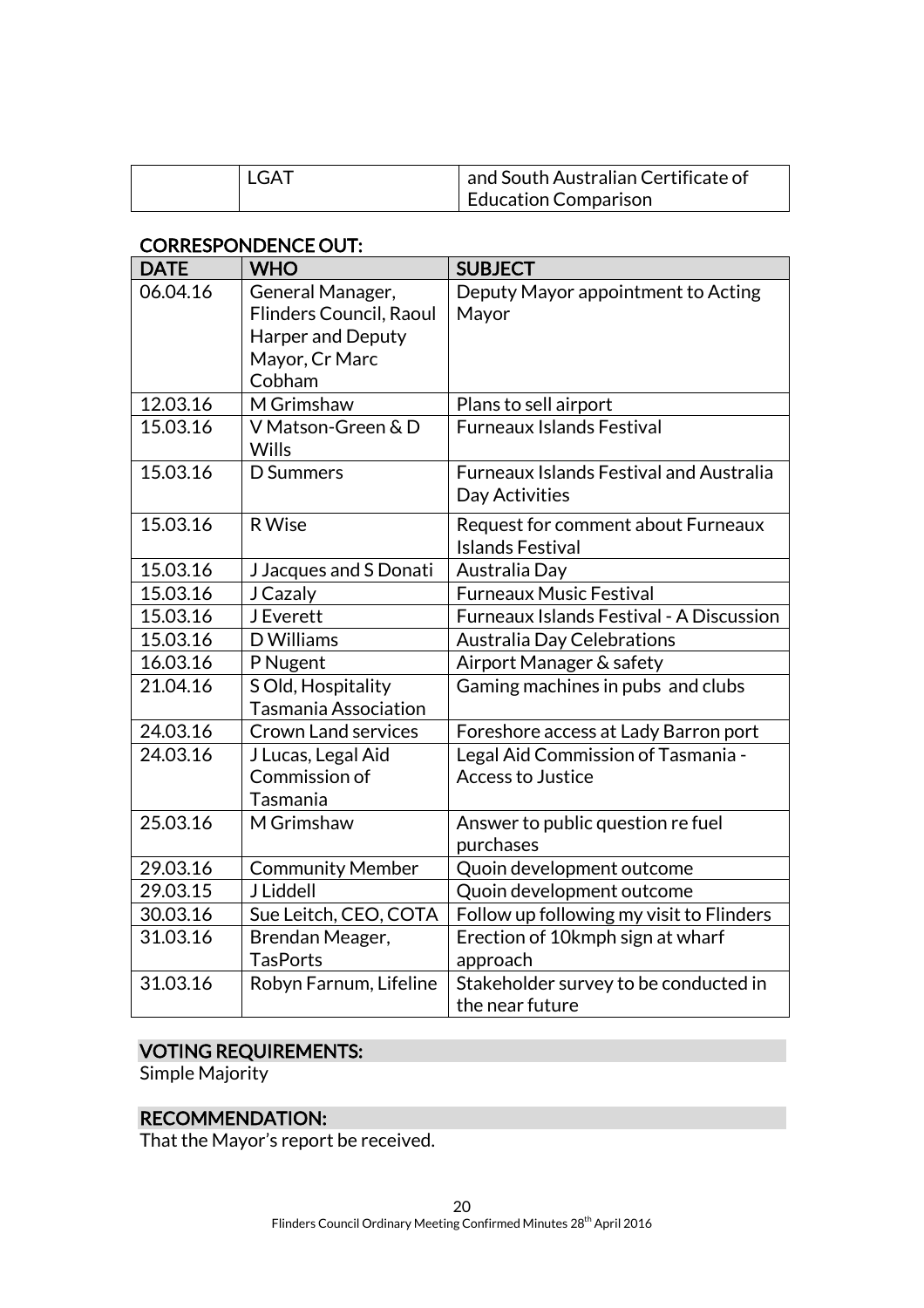#### DECISION:

66.04.2016 Moved: Deputy Mayor M Cobham Seconded: Cr K Stockton That the Mayor's report be received.

## CARRIED UNANIMOUSLY (7-0)

For: Mayor Carol Cox, Deputy Mayor Marc Cobham, Cr Chris Rhodes, Cr Peter Rhodes, Cr Ken Stockton, Cr David Williams and Cr Gerald Willis.

Cr Chris Rhodes and Cr D Williams left the meeting at 1.20pm.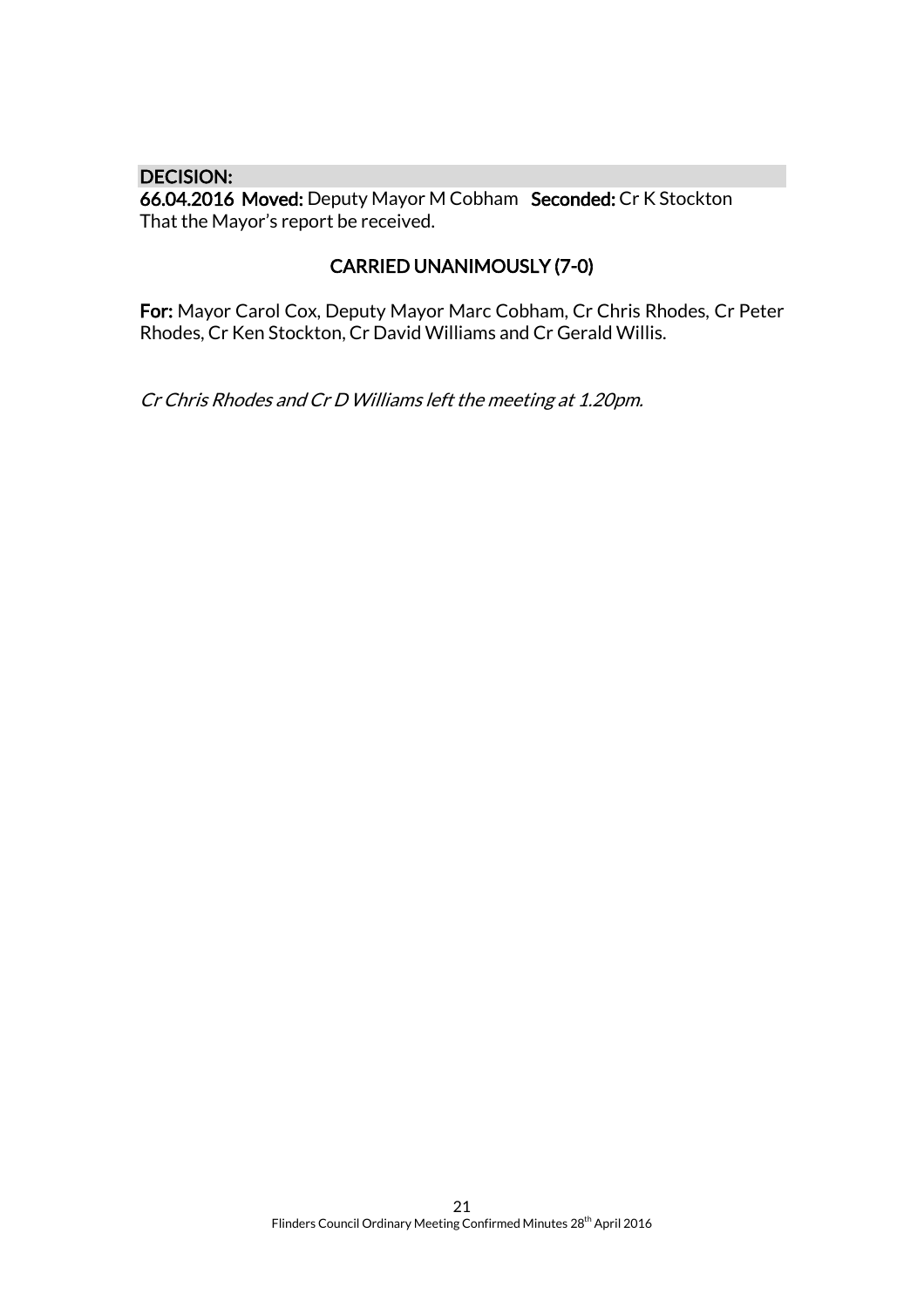## A. DEVELOPMENT SERVICES AND PLANNING APPLICATIONS

At 1.20pm Mayor Carol Cox announced that pursuant to Section 25 of the Local Government (Meeting Procedures) Regulations 2005 the Council will now act as a Planning Authority under the Land Use Planning and Approvals Act 1993.

## Item A1: Development Application – Furneaux Freight Pty. Ltd.

| <b>ACTION</b>            | <b>Decision</b>                           |  |
|--------------------------|-------------------------------------------|--|
| <b>PROPONENT</b>         | Furneaux Freight Pty. Ltd.                |  |
| <b>OFFICER</b>           | James Ireland, Consultant Town Planner    |  |
| <b>APPROVED BY</b>       | Karin Van Straten (Senior Consultant Town |  |
|                          | Planner)                                  |  |
| <b>FILE REFERENCE</b>    | DA2016/003                                |  |
| <b>ASSOCIATED PAPERS</b> | Annexure 4: Planning Report               |  |
|                          | Annexure 5: Representations               |  |

Proposal: Transport Depot

- Location: 12-14 Main Street, Lady Barron (CTs: 134743/5 & 216180/6)
- Applicant: Furneaux Freight Pty. Ltd.
- Zoning: Commercial Zone
- Special Areas: Shorelines, water bodies and watercourses

Development Plan: Lady Barron Commercial Zone Development Plan

Representations: Fourteen

#### INTRODUCTION:

#### Subject Site

The subject site comprises two adjoining titles that run between Main Street and West Street in Lady Barron. Lot 5 on Plan  $134743$  (4430m<sup>2</sup>) is the southernmost lot and the site of the majority of the proposal. It has a 49.82m frontage to Main Street, a depth of 120.71m and a frontage of 40.23m to West Street. Lot 6 on Plan 216180 (approx. 2570 $\mathrm{m}^{2}$ ) is the northernmost lot and will not be developed as part of this application, except for the extension of fencing and landscaping around three sides of it.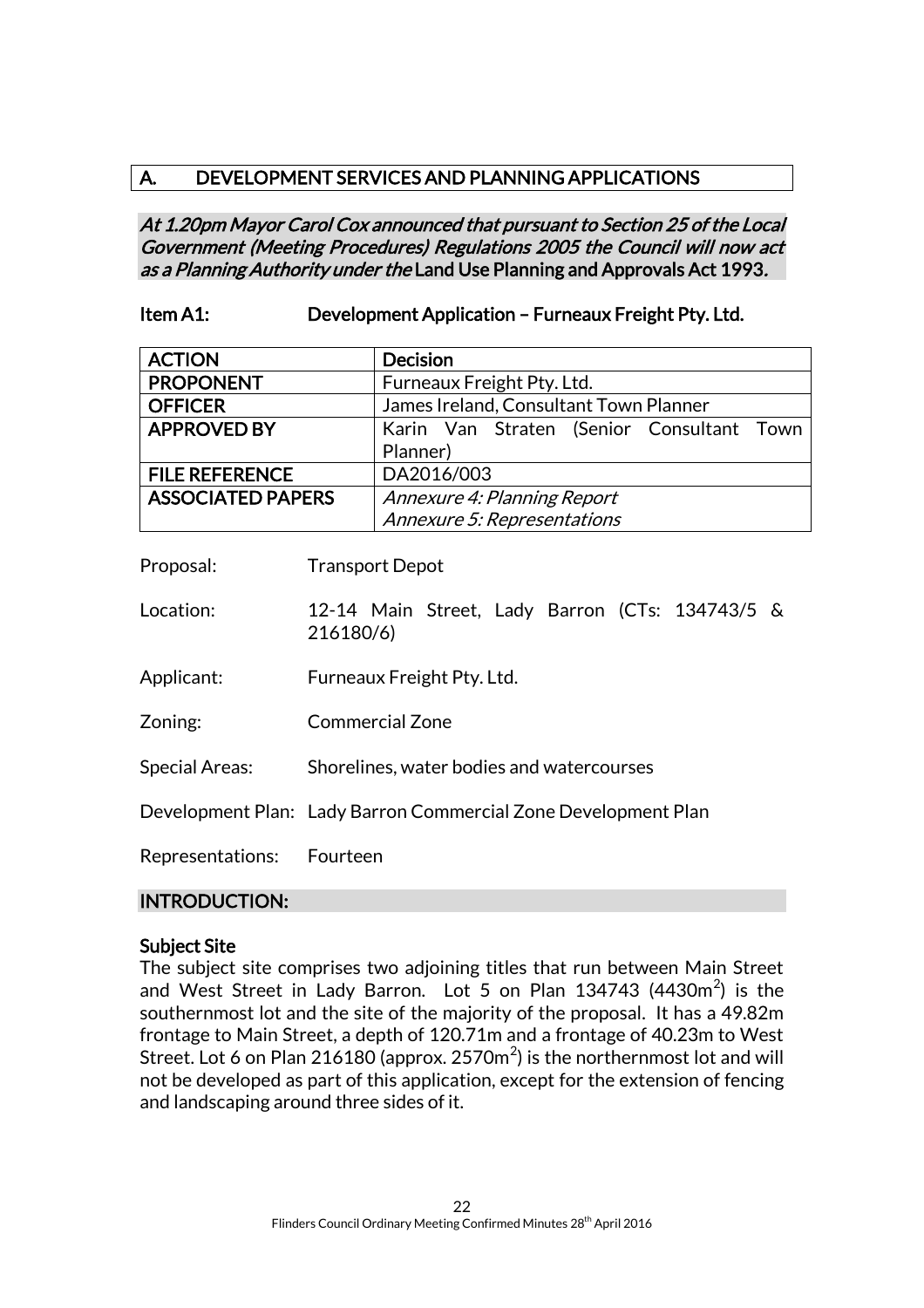Together the lots are mostly vacant, save for some small outbuildings and are partly vegetated with some mature trees, particularly close to the frontages. They slope down slightly to the south.

To the north is the Lady Barron Hall, currently setback approximately 12m from the common boundary. Approval exists for an extension to the south of the hall, bringing it closer to the common boundary. To the east across Main Street are single dwellings in the residential zone. To the south are four lots all in the commercial zone. Two are vacant and two have single dwellings. To the west across West Street is the Aboriginal Cultural Centre, partly in the commercial zone, partly in the residential zone.

#### Zoning

The subject property is located within the Commercial Zone, pursuant to the Flinders Planning Scheme 2000 (hereafter, the planning scheme).

## Special Areas

The part of the site shown in the map below is affected by the Shorelines, water bodies and watercourses special area:

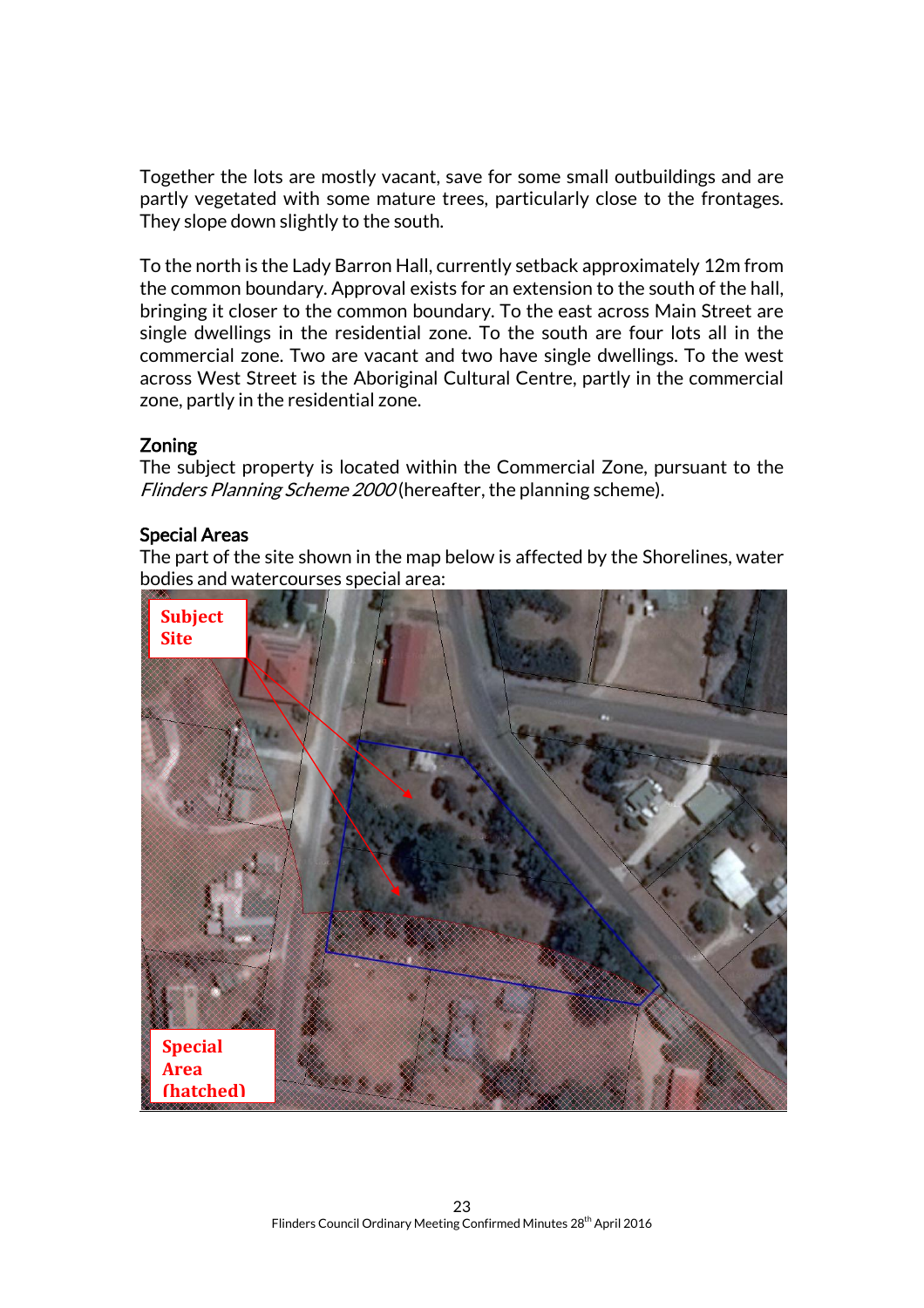## Statutory Timeframes

| Date Received:                    | 2/3/16  |
|-----------------------------------|---------|
| Request for further information:  | 4/3/16  |
| Information received:             | 24/3/16 |
| Advertised:                       | 6/4/16  |
| Closing date for representations: | 20/4/16 |
| Decision due:                     | 3/5/16  |

## OFFICER'S REPORT:

## The Proposal

It is proposed to operate a transport depot from a 300m $^2$  shed (plus 300m $^2$ awning). The shed and awning measures 30m by 20m and is 7.3m high. It is 20m from the West Street frontage, 37m from the Main Street frontage and 10m from the southern boundary of the site. The shed will have two signs attached to it, each 6m wide and 0.9m high, one each on the short ends of the shed. These will read 'Furneaux Freight'.  $\,$  sealed hardstand will cover 3050 $\mathrm{m}^2$  of the southern 4430 $m^2$  lot. A 1.8m open railing fence surrounds the subject site, except the southern boundary which has a 1.8m high solid Colorbond fence. There is a 5m wide landscape strip along all sides of the site, except the south where the strip is 2.5m wide. The landscaping totals  $1242\mathsf{m}^2$ . The proposed access to the site is from Main Street only, with entry and exit movements by all traffic made via a crossover here. Stormwater will be detained in on-site tanks, with over/outflow into a to-be-constructed stormwater pipe down West Street to the foreshore.

The application material states that the transport depot will be used by Furneaux Freight in the following manner: freight will be unloaded at the Lady Barron port, approximately 400m to the south when their ship from Bridport arrives. Freight is then unloaded and transferred directly to the depot and stored either in the shed or on the hardstand (bulky items). Customers will then be able to pick up their freight 8am to 4pm on weekdays.

Furneaux Freight operates a Monday sailing from Bridport which typically arrives Tuesday after 8am. More sailings occur, based on demand – the average is for one more sailing per week. Typically two of these additional sailings per month arrive at night (9pm to 8am). This is due to the sailing times being based on the tides. As a result, unloading of these sailings will take place at night and the proposal requires lighting, to be mounted on the shed building and presumably projecting onto the hardstand area.

Various trucks will transport freight from the port to the site – prime movers, refrigerated trucks, fuel tankers and side loaders. There is an undertaking from the applicant to limit vehicles to side loaders for night time operations, and delay unloading operations until the morning, where possible. Two employees will be on site.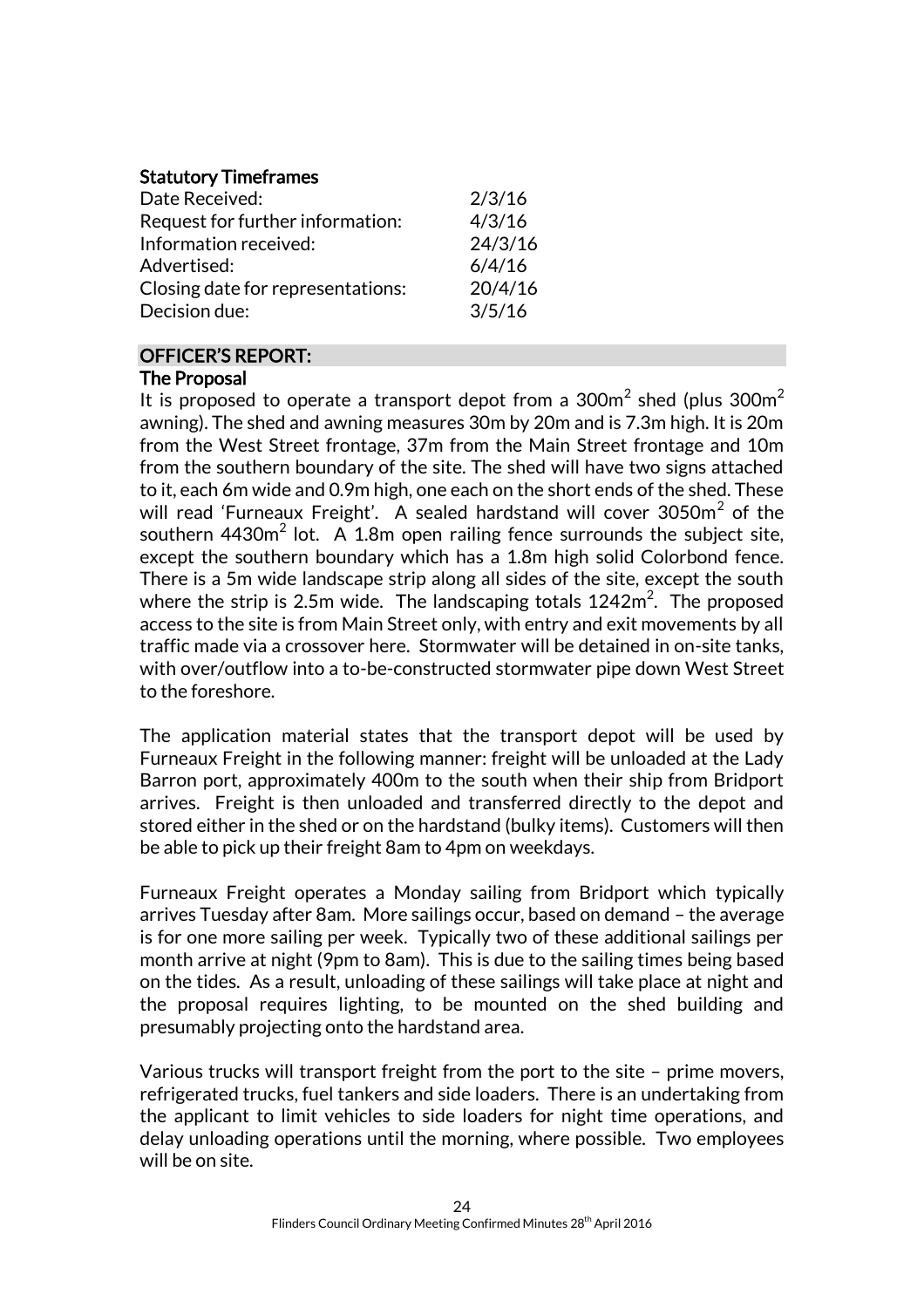#### Assessment against the Planning Scheme

Assessment is required under the following sections of the scheme:

- Part  $1$  Scheme Intent  $(1.3)$
- Part  $2$  Scheme Intent (2.2)
- Part 3 Consideration of Applications for Planning Permits (3.10)
- Part  $5$  Commercial Zone (5.5)
- Part 6 Use and Development Principles
- Part  $7$  Special Areas (7.5)
- Schedule 9 Lady Barron Commercial Zone Development Plan

How the proposal has been assessed:

This proposal requests that Council exercise its discretion in relation to the proposed use in the zone and in varying requirements of the applicable development plan. Council is able to exercise such discretion, pursuant to Clause 3.5 of the scheme. When exercising this discretion, Council must employ the following (in this order) until a basis for exercising its discretion is found: 1) the objectives or intent of the control under which the discretion is sought, 2) the general considerations for applications for planning permits at Parts 3 and 6 of the scheme and 3) the broader scheme intent set out in Part 1 of the scheme.

## Parts 1 and 2 – Scheme Intent

This part of the planning scheme only applies: "where any question arises as to the interpretation or effect of any part of this Scheme the objectives should be referred to in order to provide the basic intent."

COMMENT: This assessment of the proposal against the rest of the planning scheme does not raise any questions of interpretation. It is not necessary to apply these clauses.

## Part 3 – Consideration of Applications for Planning Permits (3.10)

Council shall take into consideration the following:

1. the objectives, the intent of the zone, use and development principles, any development plan affecting the land and any relevant development standards or other relevant requirements of the Scheme;

An assessment is made below:

## 5.5.1 Zone Intent

The zone is intended as the principal location for commercial, administrative and civil functions. Appropriate use or development include retailing (eg. shops, supermarkets, hotels), commercial service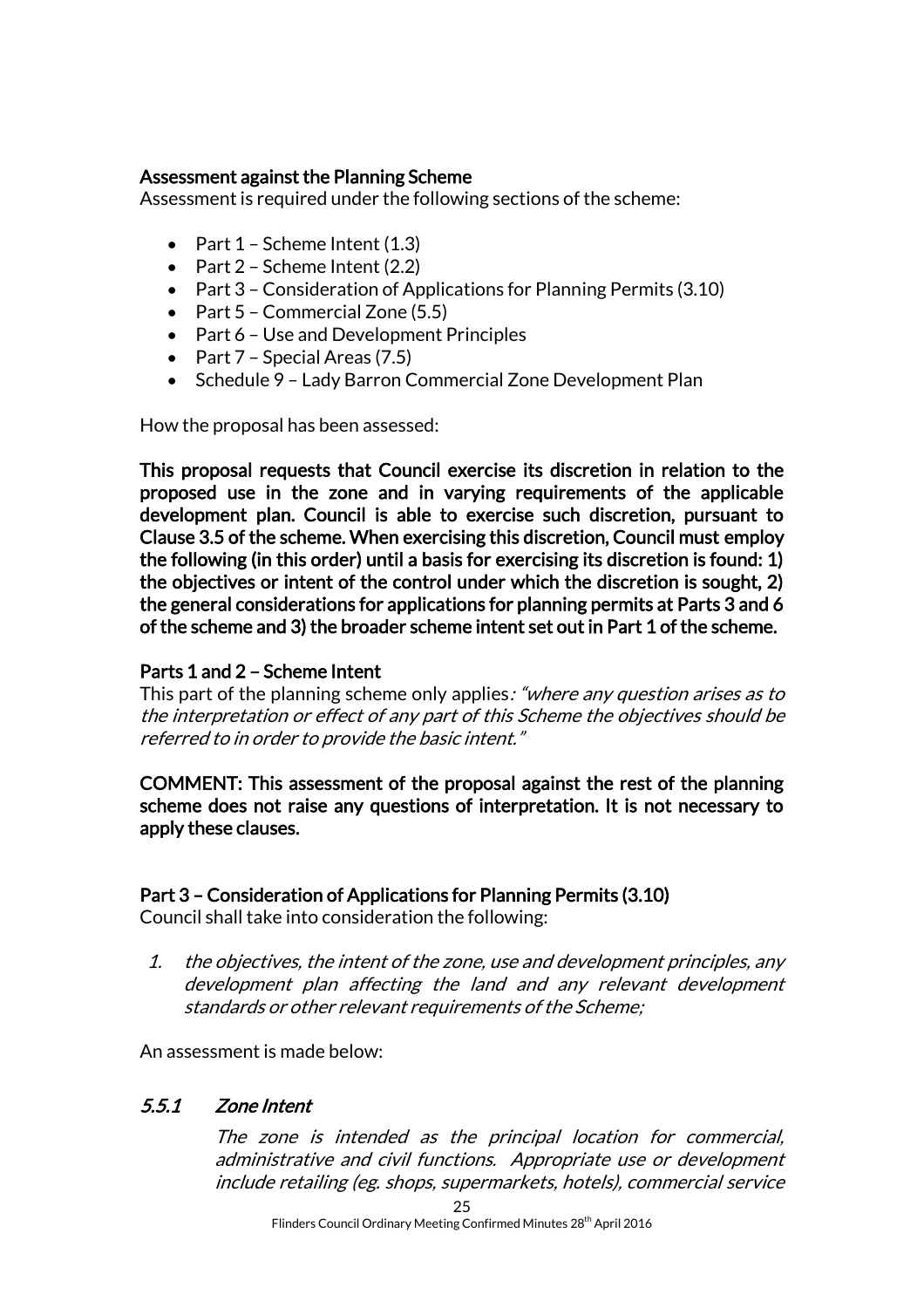activities (eg. banks, consulting rooms, business and professional offices) and social support and development (eg. meeting rooms, libraries, galleries, government agencies) and other services that will support the services/economy of the Islands.

COMMENT: Whilst transport depot is classed as a commercial use, it is clear that the intent is for the zone to accommodate *commercial service activities (eg.* banks, consulting rooms, business and professional offices). Transport depot is not a use consistent with the intent of the commercial zone.

#### 5.5.2 Desired Zone Character and Zone Guidelines

- (a) In Whitemark, future commercial administrative and civil use or development will be focused in the designated area around Lagoon Road, Patrick Street and Walker Street. Within this area new buildings and alterations to existing buildings will reflect the generally commercial character and scale of existing buildings and will reinforce an image of intensive "main street" commercial activity. Buildings should be sited close to the street.
- (b) In Lady Barron, future commercial, administrative and civil use or development will be concentrated in the designated areas of Main Street/Franklin Parade/West Street. Within this area development will be required to build a strong "town centre" image for the town. Buildings should be modest and commercial in character and scale and sited close to the street.

A development plan for the area bounded by Main Street, Franklin Parade (Esplanade) and West Street must be formally incorporated into the Planning Scheme as a Schedule prior to consideration of any application for consolidation, subdivision, use or development of lots in that area.

- (c) Carparking areas should be sited so that they do not dominate the streetscape. Parking on street and/or on site behind or between buildings is appropriate. Parking required for operational purposes (eg. service station) should be located to satisfy the operational purpose.
- (d) Advertising signs in the zone may be colourful but should be restrained in their impact. Imposing sky signs, large billboards and tall free-standing signs which project above normal roof height will not be acceptable.

COMMENT: Clause (a) is not applicable as it relates to Whitemark. In relation to (b), the proposal is located within the designated area referred to. The proposed use is not consistent with a 'strong town centre' image. Although defined in the planning scheme as a commercial use, a transport depot is not development typical of or desirable in a town centre. Furthermore, the proposal does not meet the requirement that 'Buildings should be modest and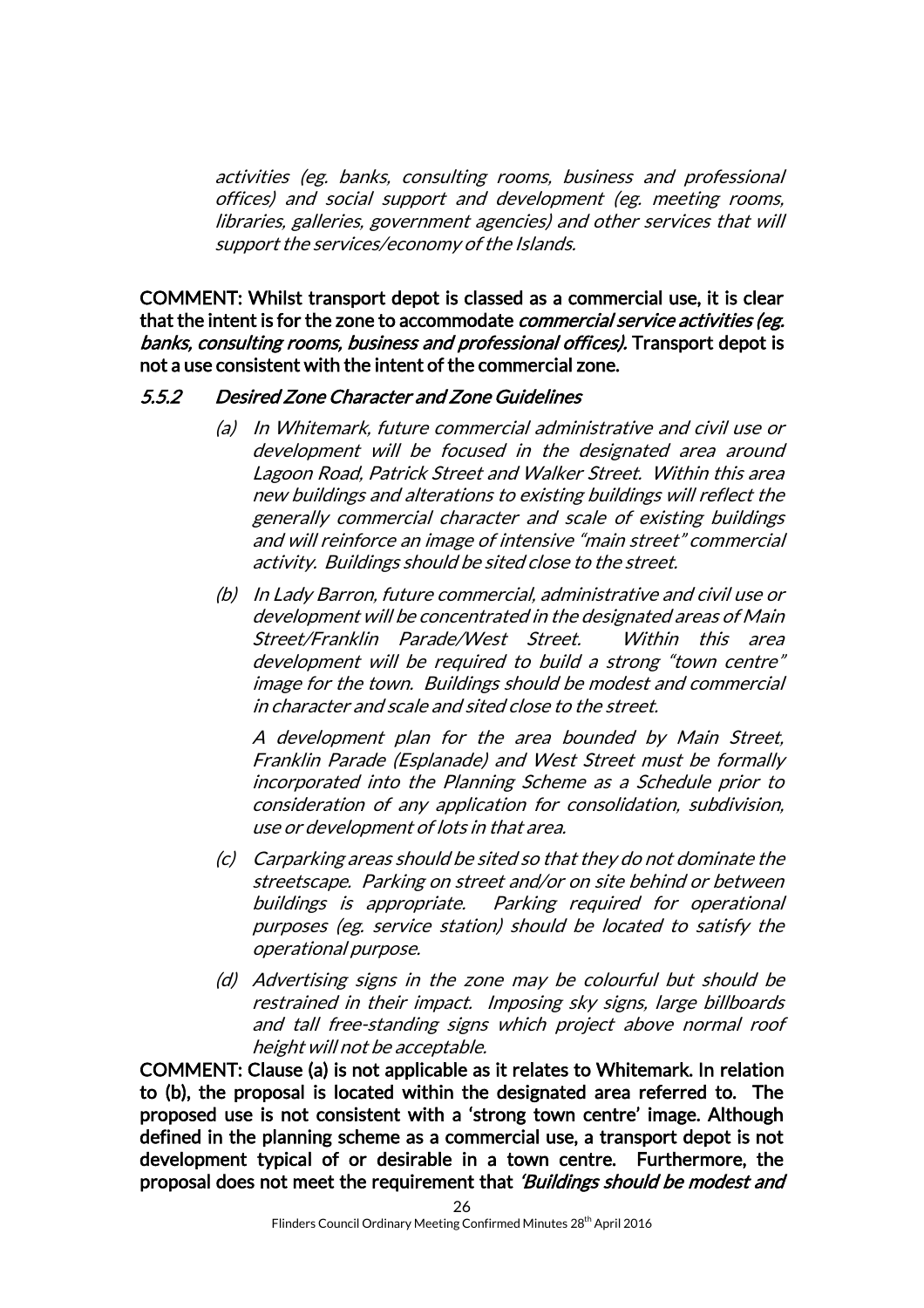commercial in character and scale and sited close to the street'. The intent here is for new buildings to establish a 'town centre' type built form. This would involve buildings for commercial *services* such as shops or offices, built up to or close to the frontage and with active facades (i.e, windows and pedestrian access). The development of a 600m<sup>2</sup> shed with no windows set well back from the frontages does not meet this requirement. It is more typical of *out of centre* development. The development plan referred to in (b) has been incorporated in the scheme and is assessed below.

In relation to (c), due to the dual street frontages of the site, it is impractical to locate parking behind the building. The location of car parking spaces is more than 30m from a street frontage and is screened by the vegetation strip and this is considered to meet the criteria. The nature of the use is that parked trucks will necessarily be parked closer to the frontages. This is consistent with the second part of this clause. It will also be screened by vegetation. The proposed signage is consistent with clause (d)

## 5.5.3 Subdivision Standards

COMMENT: These do not apply as subdivision is not proposed.

## 5.5.4 Development Standards

- (a) The maximum height of buildings is 8.0 metres.
- (b) Buildings may be erected up to any boundary.
- (c) Habitable buildings should be sited and designed to achieve the best solar gain or orientation that the site can provide. Where such design or orientation is not feasible other energy efficient practices, such as insulation, heat pumps or double glazing, should be considered.

COMMENT: The proposal complies with (a) and (b). Standard (c) is not applicable as the proposal is not a habitable building.

## Schedule 9 – Lady Barron Commercial Zone Development Plan

## S9.1 Application of Schedule

Sheet 5 in the planning scheme outlines the area where the development plan applies. The subject site is in this area.

## S9.2 General Intent of the Development Plan

The intent of the development plan is to:

• Provide for the integrated development with surrounding residential land use of applications in the Lady Barron Commercial Zone.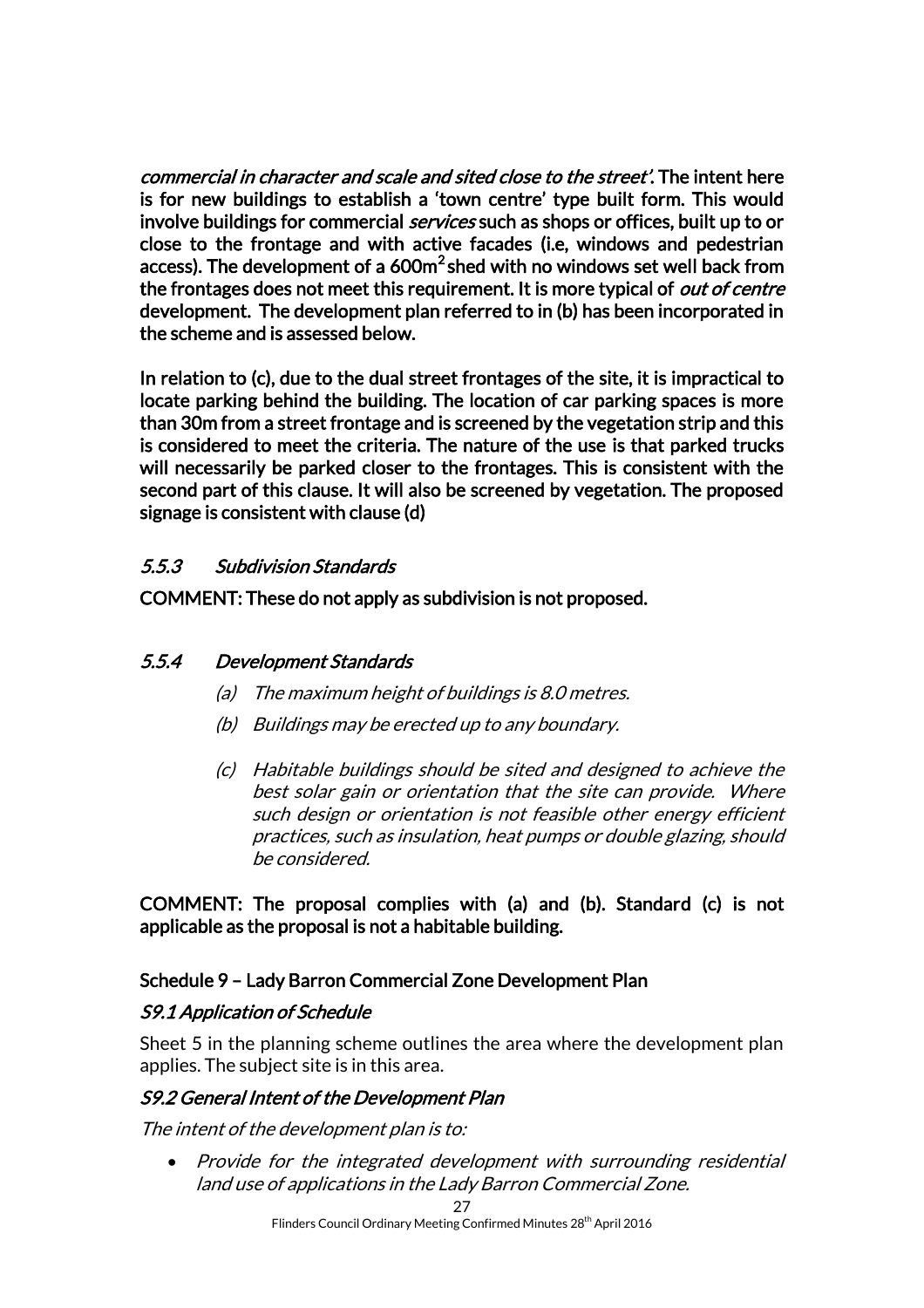- Provide for use or development that satisfies sustainable objectives relative to their location and contribution to the Lady Barron township.
- Minimise environmental impacts of development on the sites relative to surrounding houses, streets and business activities.

COMMENT: A transport depot, particularly one operating at night is not a use that integrates with the surrounding residential land use, primarily due to the impact of noise and light emissions at night. While the freight depot undoubtedly makes a contribution to Lady Barron and Flinders Island more widely, it does not make a contribution to the 'township'. It is the intent of the development plan to establish a town centre and a transport depot in this location is not consistent with this.

## S9.3 Land Use

#### Objectives:

To ensure that the land use integrates with the surrounding use and environment:

| <b>Development Standard</b>                                                                              | Assessment                                                                                                                                                                                  |
|----------------------------------------------------------------------------------------------------------|---------------------------------------------------------------------------------------------------------------------------------------------------------------------------------------------|
| Uses are to be consistent with the<br>requirements of Clauses 5.5.1 - 5.5.5<br>of the Scheme             | Does not comply, variation sought.<br>The proposed use is not consistent<br>with Clauses 5.5.1 and 5.5.2. Clause<br>5.5.3 is not applicable. The proposal<br>meets clauses 5.5.4 and 5.5.5. |
|                                                                                                          | The variation sought is not supported<br>by the zone intent and the desired<br>zone character and zone guidelines.<br>Refer to assessment under<br>zone<br>provisions.                      |
| A subdivision or stratum of land within<br>the Development Plan shall require a<br>minimum area of 800m2 | Not applicable. Subdivision or stratum<br>not proposed.                                                                                                                                     |

## S9.4 Built Form

#### Objectives:

To maintain the scale and form of development on the local area by using site design and finishes which complement those values.

| <b>Development Standard</b>                                                         | Assessment |
|-------------------------------------------------------------------------------------|------------|
| 1. Buildings are to be generally of $\vert$ Complies. Proposal is single storey and |            |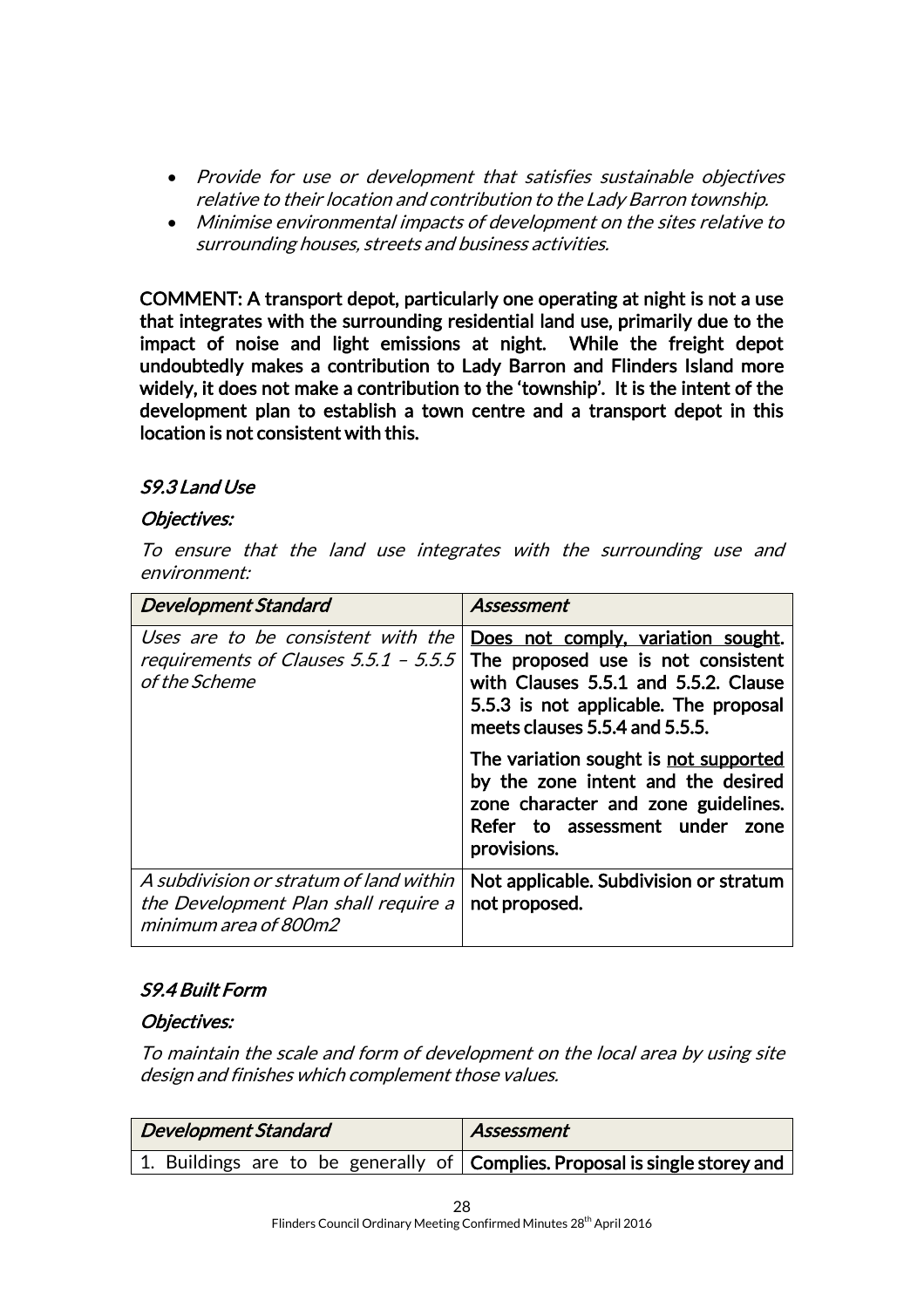| compact and regular form of maximum<br>two (2) storeys (maximum height of 8<br>metres).                                                                                                                                                                                                                           | 7.3m high.                                                                                                                                                                                                                                                                                                                                                                                                  |
|-------------------------------------------------------------------------------------------------------------------------------------------------------------------------------------------------------------------------------------------------------------------------------------------------------------------|-------------------------------------------------------------------------------------------------------------------------------------------------------------------------------------------------------------------------------------------------------------------------------------------------------------------------------------------------------------------------------------------------------------|
| 2. External colour schemes<br>shall<br>complement the natural colours of the<br>area. Dark muted tones should be<br>used where possible.                                                                                                                                                                          | Complies. The colour of the shed<br>specified in the application is 'ocean<br>blue'. On the assumption this is the<br>standard Colorbond colour 'Deep<br>Ocean' (a dark blue) then the standard<br>is met. A permit condition can ensure<br>this.                                                                                                                                                           |
| 3. Each site is to respect and integrate<br>with uses surrounding them to ensure<br>sustainable outcomes are achieved.                                                                                                                                                                                            | Does not comply, variation sought.<br>The proposed use – via its emissions of<br>noise and light - does not respect or<br>integrate with the uses surrounding it.<br>The operation of a transport depot<br>primarily involves<br>movements<br>of<br>heavy vehicles, including at night in<br>this case. Significant illumination of<br>the site is required as a result, with<br>attendant light overspill. |
|                                                                                                                                                                                                                                                                                                                   | The variation sought is not supported<br>by the development plan intent (or the<br>general consideration clauses at 3.10<br>(5) (b) or 6.1 (a) of the scheme).                                                                                                                                                                                                                                              |
| 4. Where possible view lines to the<br>coastal areas could be preserved and<br>maintained<br>with<br>development<br>envelopes.                                                                                                                                                                                    | Complies. The proposal may have a<br>slight impact on the view line to the<br>coast from the site of the Lady Barron<br>Hall and on Main Street adjacent to<br>the hall. Due to the slope of the land,<br>this is not unreasonable.                                                                                                                                                                         |
| 5. A minimum setback of 3 metres<br>from all boundaries shall apply to all<br>buildings within the Development Plan<br>unless such setback is permitted by<br>way of the Building Code of Australia.<br>Any reduction in setback shall be<br>considered as discretion under Clause<br>3.5 of the Planning Scheme. | Complies. Setback a minimum of 10m<br>from all boundaries.                                                                                                                                                                                                                                                                                                                                                  |
| 6. All signage shall be required to<br>the<br>standards<br>satisfy<br>and<br>requirements of schedule 5 of the<br>Planning Scheme.                                                                                                                                                                                | Complies.<br><b>The</b><br>proposed<br>signage<br>meeting the requirements of schedule<br>5 of the Planning Scheme.                                                                                                                                                                                                                                                                                         |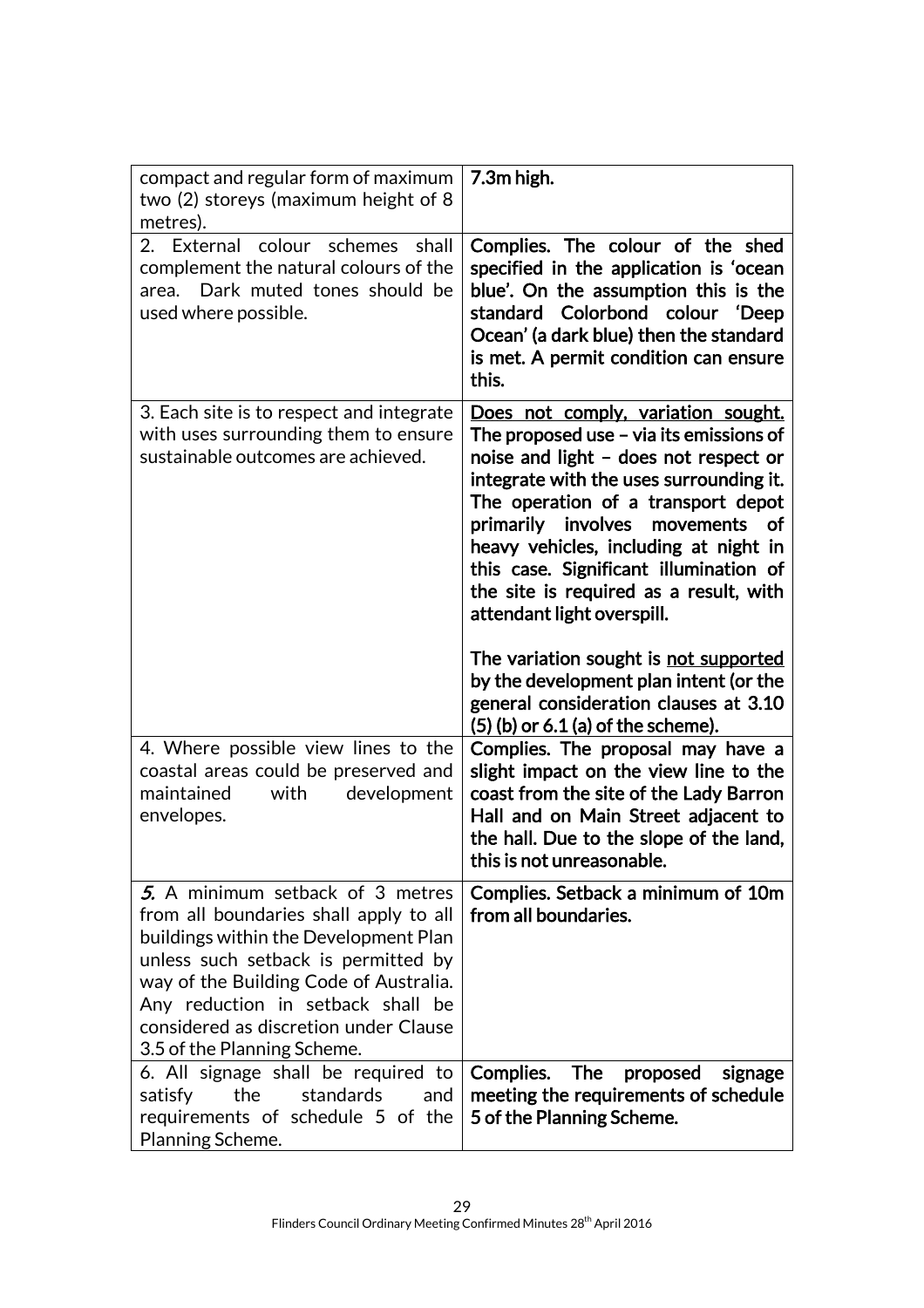## S9.5 Infrastructure Values

## Objectives:

To maintain the character of the area using existing reticulated infrastructure.

To dispose of effluent and stormwater in a manner that will be contained within lot boundaries and not impact on ground water or water quality.

| <b>Development Standard</b>                                                                                                                                                                                                                            | Assessment                                                                                                                                                                                                                                                                                                                                                                                                                                         |
|--------------------------------------------------------------------------------------------------------------------------------------------------------------------------------------------------------------------------------------------------------|----------------------------------------------------------------------------------------------------------------------------------------------------------------------------------------------------------------------------------------------------------------------------------------------------------------------------------------------------------------------------------------------------------------------------------------------------|
| 1 All buildings are to be connected to<br>an approved effluent disposal system<br>for the disposal of all sullage and<br>stormwater drainage.                                                                                                          | Complies. The proposal has a chemical<br>toilet only which does not require on-<br>site disposal of sewerage. Stormwater<br>disposal is via a newly constructed<br>stormwater pipe in West Street which<br>runs to the foreshore.                                                                                                                                                                                                                  |
| 2. All storage of goods shall be<br>maintained in a manner approved by<br>Council so as to not cause a nuisance.                                                                                                                                       | Complies. If Council approves the<br>application, the goods shall be stored<br>in a manner approved by Council. That<br>is, some in the shed, some on the<br>hardstand.                                                                                                                                                                                                                                                                            |
| 3. Access to lots having frontage to<br>Main Street will preferably be by way<br>of left hand ingress movement. Site                                                                                                                                   | Does not comply, variation sought.<br>Entry and exit are right turn and left<br>turn and both are to Main Street only.                                                                                                                                                                                                                                                                                                                             |
| exists will be restricted to West Street.                                                                                                                                                                                                              | intent or objectives of the<br>The<br>development plan do not provide<br>sufficient guidance here. The variation<br>sought is supported by the general<br>consideration clause at 3.10, (6) as the<br>proposed use or development: "will be<br>supplied with an adequate level of<br><i>infrastructure and services.</i> " It is also<br>noted that the proposed<br>access<br>arrangement has the support of the<br>road authority (State Growth). |
| frontages<br>will<br>be<br>4.<br>Access<br>to<br>constructed to Council standards for<br>the uses/development applied for.<br>Where possible access points shall be<br>rationalised to avoid duplication and<br>overlap of site distance requirements. | Complies. The single access is the best<br>rationalisation. It will be a State<br>Growth rather than Council standard<br>that the access must meet. This is a<br>separate permit application process.                                                                                                                                                                                                                                              |
| 5. Where possible provision should be<br>to<br><i>incorporate pedestrian</i><br>made<br>linkages between the port area as well                                                                                                                         | <b>Complies</b><br>considered<br>not<br>as<br>practicable.<br>logical<br><b>The</b><br>most<br>pedestrian linkage would be footpaths                                                                                                                                                                                                                                                                                                               |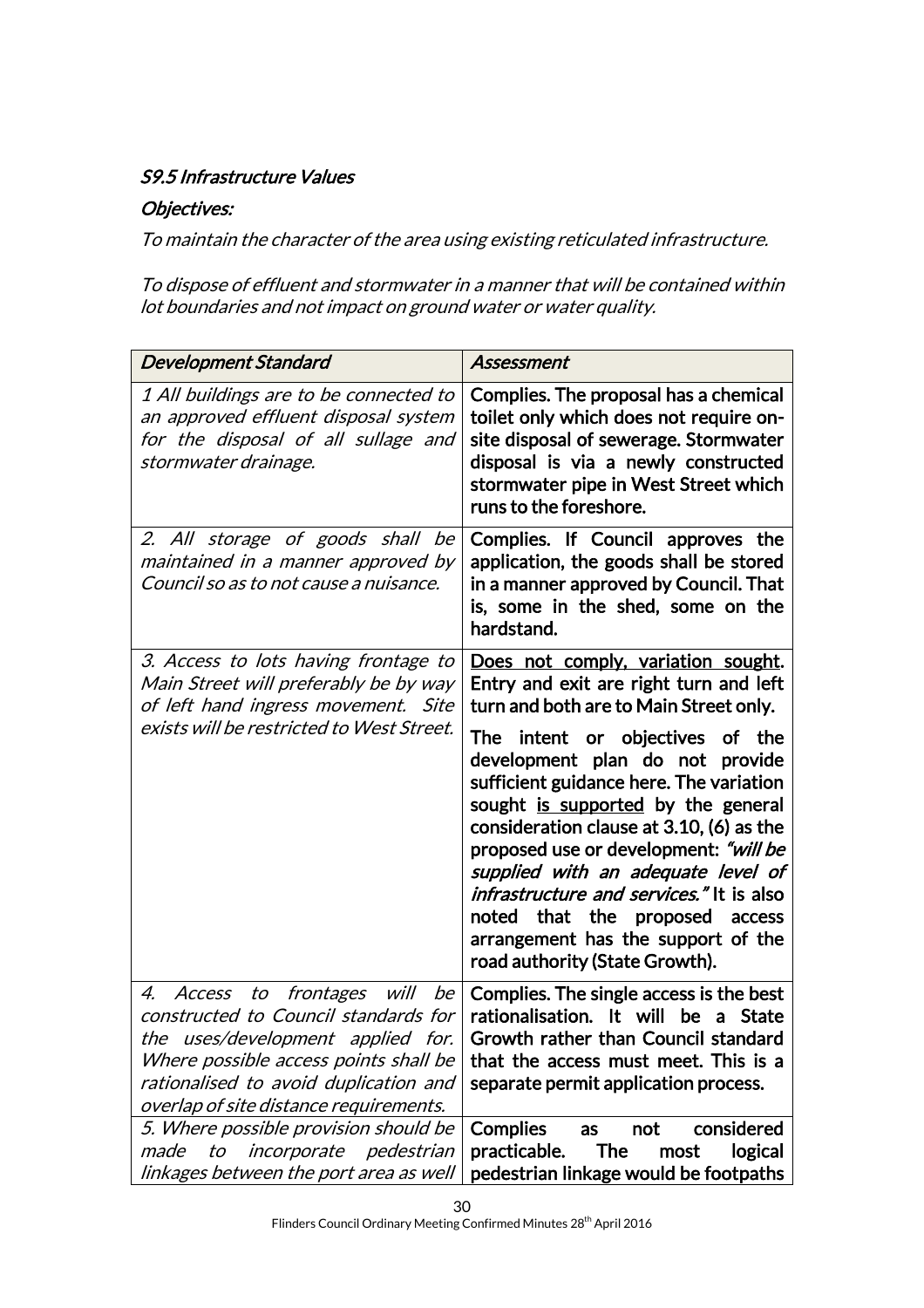| as |             |  | the surrounding commercial adjacent to the roads, which are not |
|----|-------------|--|-----------------------------------------------------------------|
|    | activities. |  | $\vert$ part of the application site.                           |

## S9.6 Landscape Values

## Objectives:

To ensure that activities in the Development Plan do not adversely affect the landscape setting of the area.

| <b>Development Standard</b>                                                                                                                                                                                                                                 | <b>Assessment</b>                                                                                                                                                                                                                                                     |
|-------------------------------------------------------------------------------------------------------------------------------------------------------------------------------------------------------------------------------------------------------------|-----------------------------------------------------------------------------------------------------------------------------------------------------------------------------------------------------------------------------------------------------------------------|
| 1. Where possible mature trees on the<br>sites should be retained within the<br>development proposal.                                                                                                                                                       | Complies. Based on the broadness of<br>the requirement, the mature trees are<br>being retained where possible.                                                                                                                                                        |
| 2. Landscape of sites with frontage to<br>Main Street will be encouraged to<br>provide a visual screen to the<br>streetscape.                                                                                                                               | Complies. A 5m wide vegetation<br>screen is provided to Main Street.                                                                                                                                                                                                  |
| 3. All development shall be required as<br>part of the approval process<br>to<br>the<br>demonstrate<br>integrated                                                                                                                                           | Does not comply, variation sought.<br>Landscaping comprising only 18% of<br>the subject site is proposed.                                                                                                                                                             |
| landscaping of the site. A minimum of<br>30% of the site shall be required to be<br>landscaped.                                                                                                                                                             | Variation not supported<br>by the<br>under S9.6 Landscape<br>objective<br>Values. Despite the provision of a<br>landscaped strip along the<br>site<br>boundary, the large building and large<br>hardstand area adversely affect the<br>landscape setting of the area. |
| 4. A landscape plan shall accompany<br>each application for approval by<br>Council; and shall demonstrate the<br>degree of landscaping to sensitive<br>boundary frontages and the site and is<br>to include species, location, height of<br>all vegetation. | Complies. A landscape plan<br>was<br>submitted with the applicant.                                                                                                                                                                                                    |

## 2. any relevant proposals, reports or requirements of any public authorities;

As the road used for access to the proposal – Main Street – is a State Government administered road, in accordance with Schedule 4.4 of the planning scheme, the application was referred to the Department of State Growth. They provided Council with written advice that they have no objection to the proposal, subject to the normal permit and design detail process.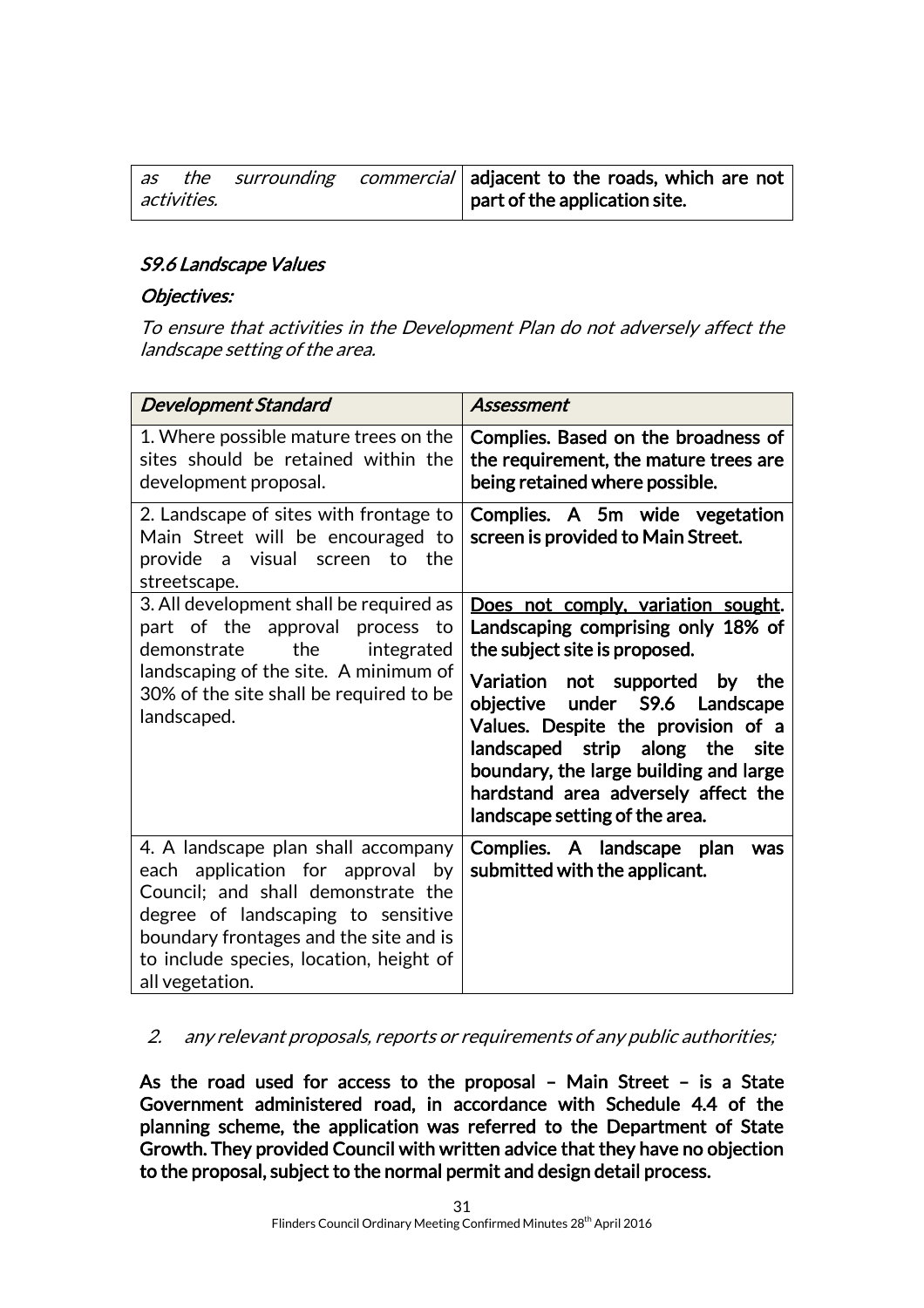3. any representations received following public notification where required under the Act;

The application was notified from 6 April to 20 April, 2016 and fourteen representations were received, primarily from residents of the three streets closest to the site (West Street, Main Street and Franklin Parade). A full copy of the representations is available as annexures to this report. The key issues raised in the representations are summarised and addressed below:

| <b>ISSUE</b>                                                                                                                       | <b>COMMENT</b>                                                                                                                                                                                                                                                                                                                                                                                                                                                                                                                                                                                                                                |
|------------------------------------------------------------------------------------------------------------------------------------|-----------------------------------------------------------------------------------------------------------------------------------------------------------------------------------------------------------------------------------------------------------------------------------------------------------------------------------------------------------------------------------------------------------------------------------------------------------------------------------------------------------------------------------------------------------------------------------------------------------------------------------------------|
| The proposal is not a<br>transport depot. It is at<br>least partly a warehouse<br>possibly<br>and<br>a<br>toxic/dangerous<br>goods | Council is satisfied that transport depot is the<br>most accurate use definition of the proposal and<br>has legal advice to support this. The planning<br>scheme defines transport depot as:                                                                                                                                                                                                                                                                                                                                                                                                                                                  |
| store, both of which are<br>prohibited<br>the<br>in<br>commercial zone.                                                            | the use or development of land for the garaging,<br>parking, maintenance or minor repairs of any<br>motor vehicle or vehicles used for carrying<br>persons and/or goods for hire, reward or other<br>considerations, or <u>as a depot for the transfer of</u><br><u>persons and/or goods from such motor vehicle(s).</u><br><u>[my emphasis]</u>                                                                                                                                                                                                                                                                                              |
|                                                                                                                                    | The brief 'warehousing' of freight at the depot fits<br>under the last part of the definition.<br>A transport depot is not a toxic/dangerous goods<br>store. Despite reference to fuel tankers and 'small<br>quantities of hazardous materials (e.g. paint,<br>batteries) in the application, a toxic/dangerous<br>goods has not and cannot be applied for (it is a<br>prohibited use) so cannot be approved as part of<br>this application. Toxic/dangerous goods (including<br>fuel of any type) cannot be stored on this site.                                                                                                             |
| Use and built form not<br>consistent with a "town<br>centre'                                                                       | <b>The</b><br>six lots which are affected<br>by the<br>development plan do not currently appear as an<br>established town centre. However, it is clearly set<br>out in the planning scheme (in the development<br>plan and the commercial zoning of the land) that<br>this area should develop as a town centre.<br>Therefore, new planning applications in this area<br>must be consistent with this goal. The proposed<br>use of a transport depot is not consistent with a<br>town centre. The proposed development - a<br>600m <sup>2</sup> shed well setback from the frontages with<br>large hardstand and parking areas is not a built |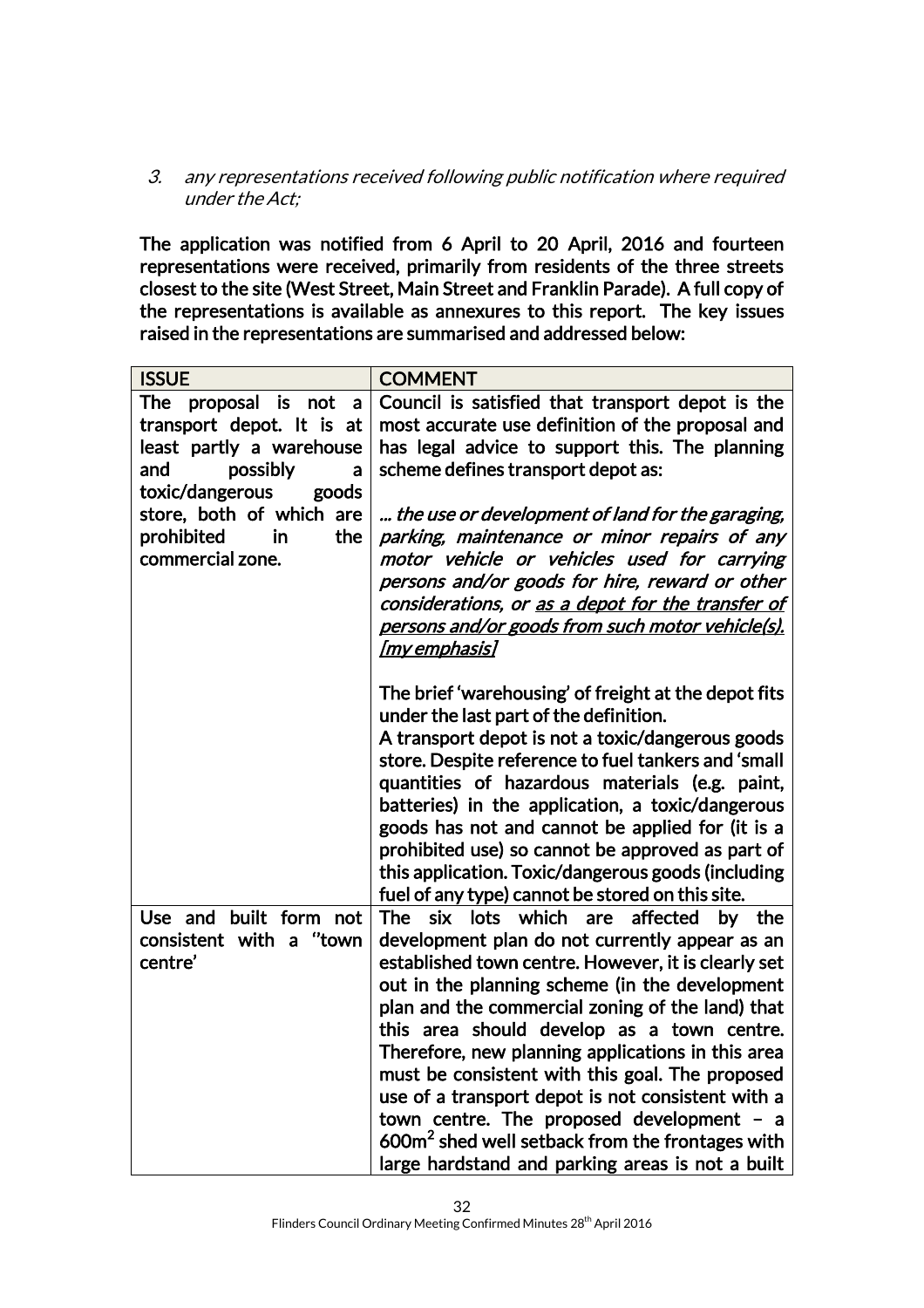|                                   | form consistent with a town centre. Please refer     |
|-----------------------------------|------------------------------------------------------|
|                                   | to the assessment under the development plan         |
|                                   | for more detail.                                     |
| <b>Does</b><br>not<br>meet<br>the | The proposal meets parts of the planning scheme      |
| requirements<br>the<br><b>of</b>  | and does not meet others. Please refer to the        |
| planning scheme.                  | assessment for details.                              |
| Impact of hazardous goods         | A transport depot is not a toxic/dangerous goods     |
|                                   | store. Despite reference to fuel tankers and 'small  |
|                                   | quantities of hazardous materials (e.g. paint,       |
|                                   | batteries) in the application, a toxic/dangerous     |
|                                   | goods has not and cannot be applied for (it is a     |
|                                   | prohibited use) so cannot be approved as part of     |
|                                   | this application. Toxic/dangerous goods (including   |
|                                   | fuel of any type) cannot be stored on this site.     |
| Dust impact                       | It is proposed to seal the hardstand area. Whilst    |
|                                   | some dust may still be generated it will not be      |
|                                   | unreasonable.                                        |
| Impact of noise and light         | The operation of the proposal involves the arrival   |
| truck<br>from<br>movements        | and departure and unloading and loading of           |
| (including headlights) and        | trucks on the site. This unavoidably generates       |
| loading<br>and<br>unloading       | diesel engine noise, reversing beepers from          |
| operations.                       | forklifts and the general shunting and banging       |
|                                   | involved in loading and unloading sometimes          |
|                                   | large loads (e.g, containers). This will regularly   |
|                                   | take place at night. This increases the impact of    |
|                                   | the noise on neighbouring residents.                 |
|                                   | The lighting required for safe operation at night    |
|                                   | will not be able to be baffled within the site and   |
|                                   | there will be light spill, with its attendant impact |
|                                   | on neighbours. Headlights from vehicles exiting      |
|                                   | the site will add to this.                           |
| <b>Questions</b><br>about<br>the  | The application does not explicitly state it, but    |
| nature of the operation,          | unloading of the ship is not the only operation      |
| particularly at night.            | that must take place. The ship has to be loaded as   |
|                                   | well. Customers on Flinders drop their freight off   |
|                                   | and it needs to be moved from the depot to the       |
|                                   | port after the ship has been unloaded but before     |
|                                   | it departs. Whilst the application states that       |
|                                   | unloading will be minimised at night, it is not      |
|                                   | clearly stated in the application how freight will   |
|                                   | be moved from the depot to the port (i.e, Bridport   |
|                                   | bound freight). It will either involve twice as many |
|                                   | trucks (one lot to remain loaded on site and one to  |
|                                   | move freight to the port), or will require the       |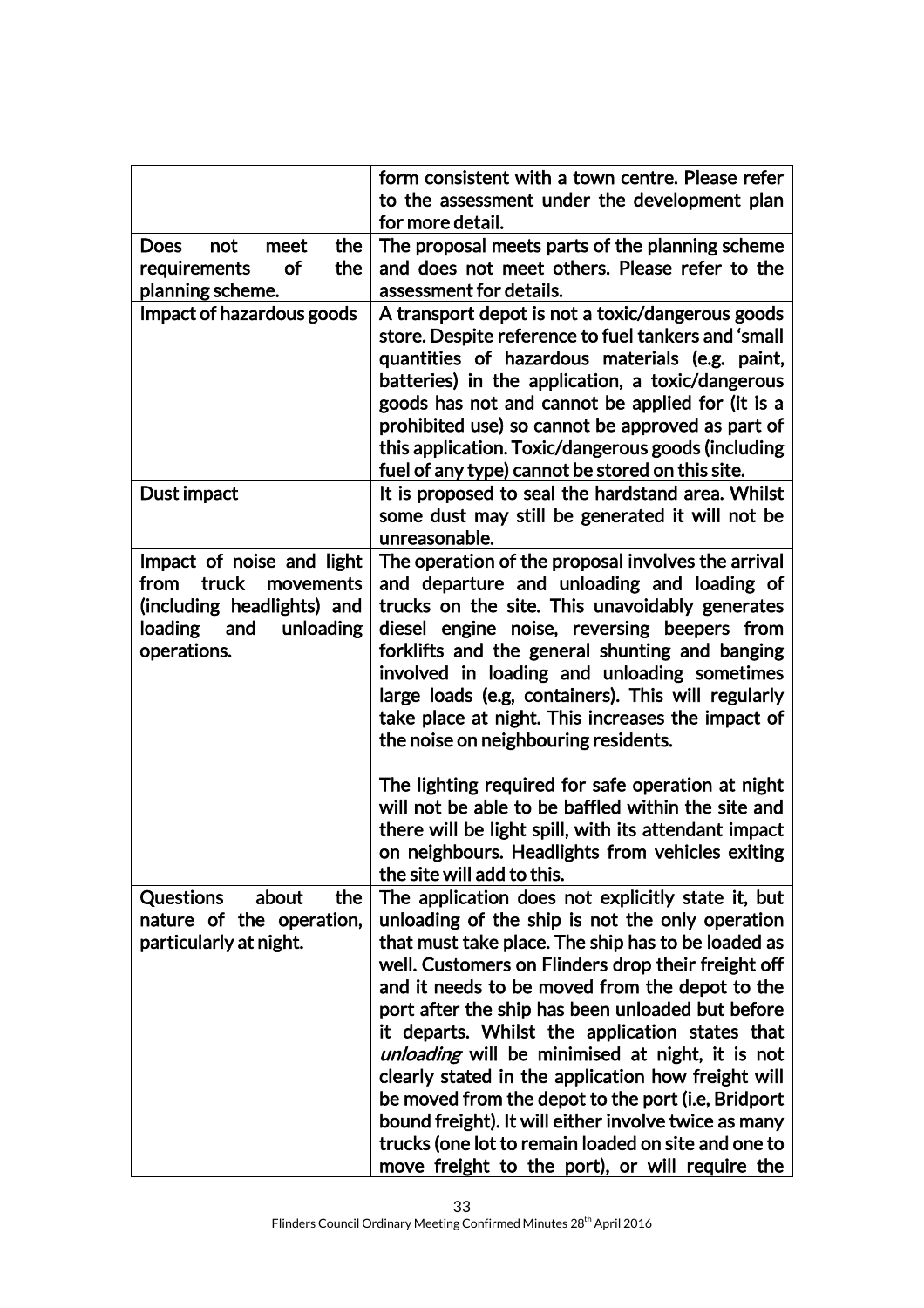|                                                                                                                                                     | unloading of the one set of trucks and the<br>reloading of same, as per the daytime operations<br>(and thus not a minimisation at all).                                                                                                                                                                                                                                                                                                                                                                                          |
|-----------------------------------------------------------------------------------------------------------------------------------------------------|----------------------------------------------------------------------------------------------------------------------------------------------------------------------------------------------------------------------------------------------------------------------------------------------------------------------------------------------------------------------------------------------------------------------------------------------------------------------------------------------------------------------------------|
|                                                                                                                                                     | Furneaux Freight's website has a sailing schedule<br>for the week commencing 26 April. It is accepted<br>that the sailing schedule is not the same every<br>week, but is based on regular tides. It shows the<br>ship docked in Lady Barron from 2330 Tuesday to<br>0430 Wednesday and 0030 to 0700 Thursday.<br>The number of sailings is consistent with that<br>stated in the application (i.e, twice per week) but<br>the timing is not. Both these sailings involve the<br>presence of the ship <i>only</i> in night hours. |
| Traffic impact / danger                                                                                                                             | Traffic impact as relates to noise and light impact<br>has been addressed above.                                                                                                                                                                                                                                                                                                                                                                                                                                                 |
|                                                                                                                                                     | As the road used for access to the proposal -<br>Main Street – is a State Government administered<br>road, in accordance with Schedule 4.4 of the<br>planning scheme, the application was referred to<br>the Department of State Growth. They provided<br>Council with written advice that they have no<br>objection to the proposal, subject to the normal<br>permit and design detail process.                                                                                                                                 |
|                                                                                                                                                     | Separately, it is noted that the proposal does not<br>meet the standard in the development plan<br>relating to exit being restricted to West Street<br>(exit is proposed to Main Street)                                                                                                                                                                                                                                                                                                                                         |
| Loss of property/business<br>value                                                                                                                  | Not planning considerations.                                                                                                                                                                                                                                                                                                                                                                                                                                                                                                     |
| Proposed use is more in<br>keeping with port zone<br>than commercial zone. The<br>port has recently<br>been<br>upgraded,<br>at<br>great<br>expense. | Not strictly a planning consideration. Council<br>must consider the application before it. The<br>suitability of the port zone for the proposal is not<br>the consideration here. The consideration is the<br>suitability or otherwise of the proposal on this<br>site in the commercial zone. Transport depot is a<br>discretionary use in the commercial<br>zone.<br>intent, character<br>the<br><b>However</b><br>zone<br>and<br>guidelines do not support the use. Please refer to<br>the assessment.                        |
| Inadequacy of landscaping,<br>consistent<br>with<br>not<br>development<br>plan                                                                      | The proposed landscaping does not meet the<br>relevant standard in the development plan.<br>Landscaping comprises 18% of the site, less than                                                                                                                                                                                                                                                                                                                                                                                     |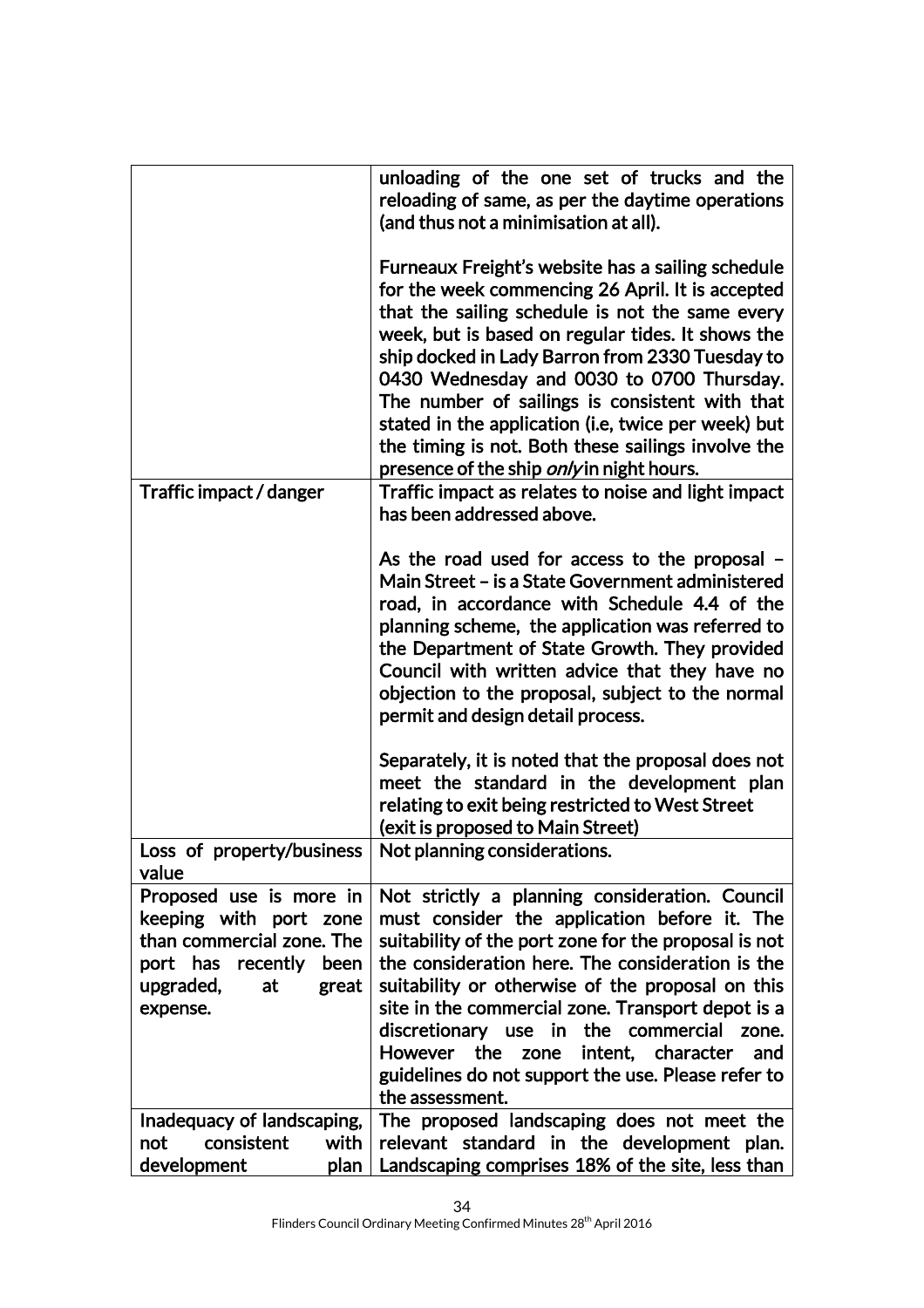| requirement for $30\%$ the 30% requirement.<br>landscaping |                                                                                                                                                                                                                                                                                                            |
|------------------------------------------------------------|------------------------------------------------------------------------------------------------------------------------------------------------------------------------------------------------------------------------------------------------------------------------------------------------------------|
| 'overflow'                                                 | Use of northern lot for $\vert$ As referred to above, the northern lot is included<br>in the subject site. As such, it could be used as part<br>of the transport depot. However, the application<br>states the lot will remain vacant with no<br>development proposed save for fencing and<br>landscaping. |

- 4. whether any part of the land is subject to:
	- (a) landslip, soil instability, or erosion;

No mapped landslip or stability issues at the site of the proposal. The subject site is 80m (and the building 90m) from the coast and separated from it by Franklin Parade and a strip of commercial zoned properties. For this reason, erosion is not an issue.

(b) excessive slope;

Not applicable.

(c) ponding or flooding;

None known on the site. The proposal addresses stormwater disposal.

(d) bush fire hazard;

Not applicable. The planning scheme only sets standards for bushfire hazard in relation to subdivision applications.

(e) a Protected Catchment District under Water Management Act 1999;

No.

(f) any Special Area Provisions in Part 7;

The proposal is within the Shorelines, Water bodies and Watercourses Special Area. An assessment against this is provided at Part 7 of this report.

(g) pollution; and

None known.

- (h) other hazards to safety or health. None known. Health and safety of the operation for employees and customers are subject to separate control.
- 5. whether the proposed use or development is satisfactory in terms of its siting, size or appearance and levels of emissions in relation to: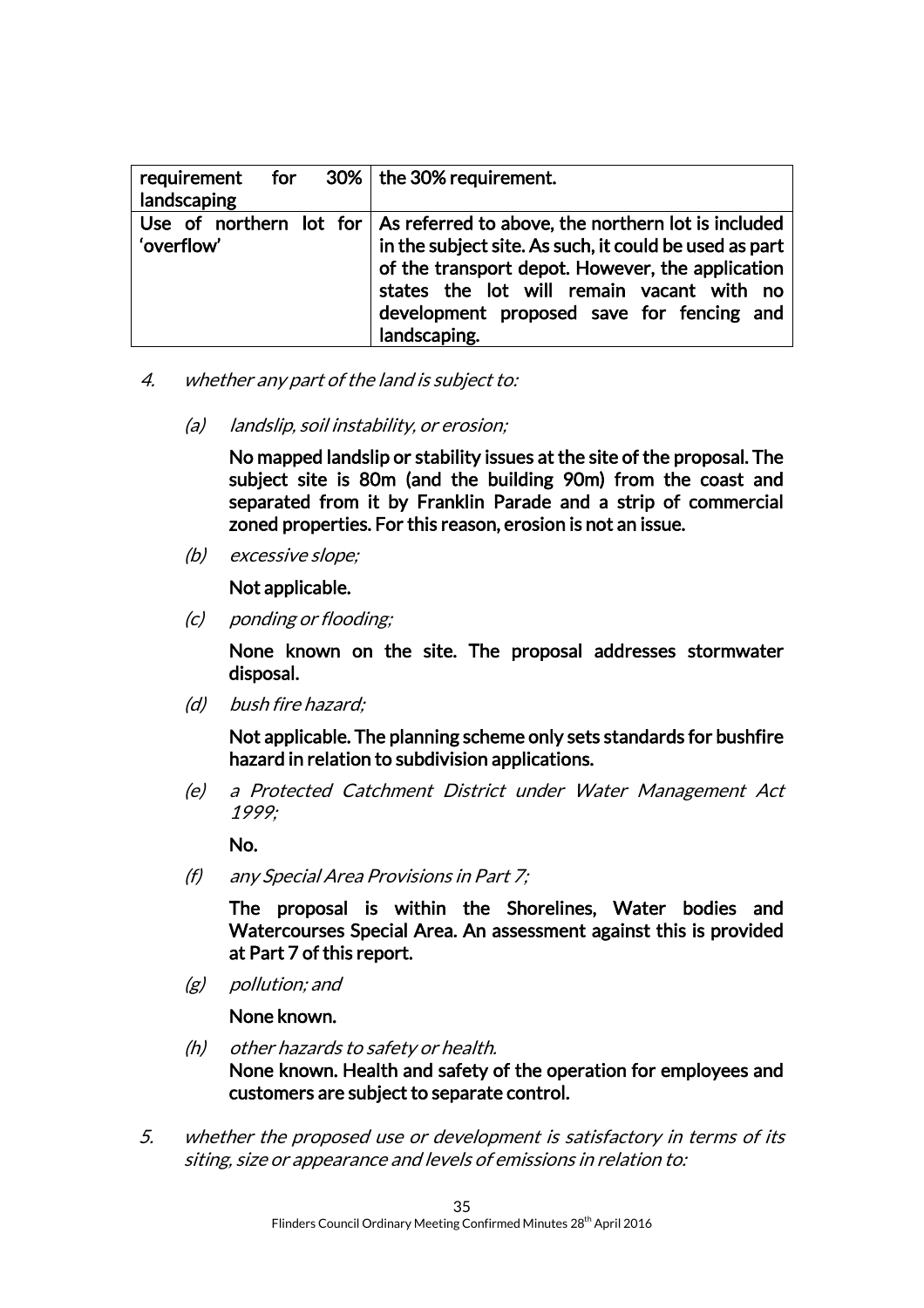(a) existing site features;

Existing site features are limited to the vegetation, in particular a number of large trees. These are not protected in the planning scheme or as part of a threatened community.

(b) adjoining land;

As limited only to adjoining land, the siting, size and appearance of the proposed building does not have a direct impact. However, the proposed use – via its emissions of noise and light – does. The operation of a transport depot primarily involves movements of heavy vehicles, including at night in this case. Significant illumination of the site is required as a result. The proposed use is not satisfactory in relation to adjoining land.

(c) the streetscape and/or landscape;

The building is not satisfactory in terms of its siting, size or appearance in relation to the streetscape. The zone provisions intend that a 'town centre' streetscape be established. This involves modestly scaled buildings with active facades located close to the frontages. The development of a  $600m^2$  shed with no windows and well set back from the frontages does not meet this requirement. The proposal requires the removal of some existing trees on the site. These make a contribution to the current streetscape.

(d) the natural environment;

The proposal is satisfactory in relation to the natural environment. The only relevant issue is the emission of potentially polluted run-off from the hardstand area to the stormwater system and ultimately the sea. The application states an oil and grease arrestor will be installed to control water quality. The satisfactory design of this can form a permit condition.

(e) items of historic, architectural or scientific interest;

#### None identified on the site.

(f) buffer zones, attenuation areas

#### None applicable.

(g) easements;

None applicable.

(h) a water supply for firefighting purposes;

The planning scheme only sets standards for bushfire hazard in relation to subdivision applications.

(i) any received pollution;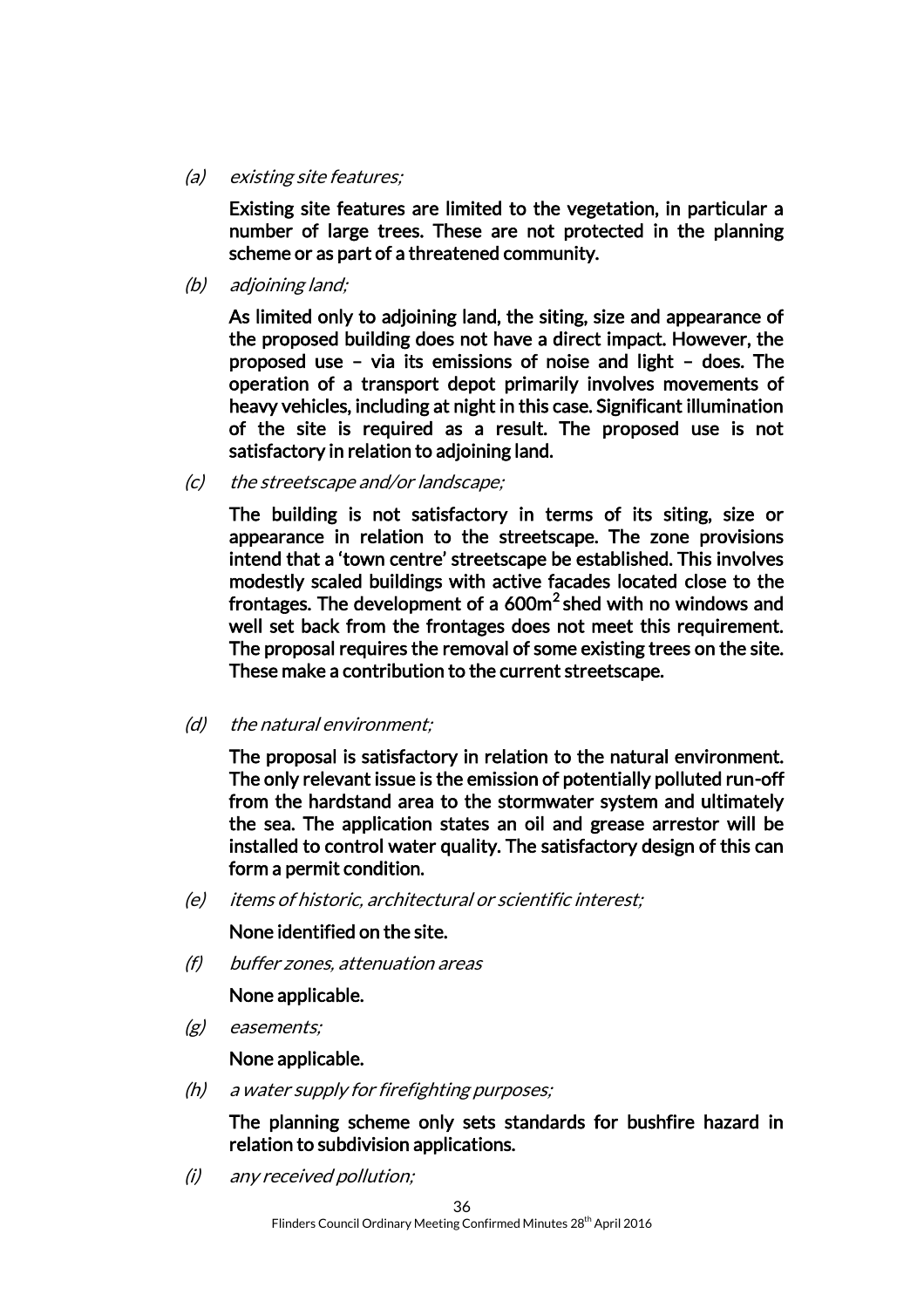## None known.

(j) the escape of pollutants into storm drains and watercourses: and

The proposal has a large sealed hardstand area (3050m2) which will be used by trucks, forklifts and cars. A composting or chemical staff toilet is proposal, which does not produce on-site effluent. The application states an oil and grease arrestor will be installed to control water quality. The satisfactory design of this can form a permit condition.

(k) isolation, separation from other lands.

## Please refer to (b).

6. whether the proposed use or development will be supplied with an adequate level of infrastructure and services, and if there is any necessity to improve deficient access, roads or road junctions, water, sewerage, electricity or transport services and the like, without detriment to existing users;

The proposal will be supplied with an adequate level of infrastructure and services. The proposal is self-sufficient in relation to water supply (tanks) and sewerage (chemical staff toilet only). Stormwater disposal has been addressed. In relation to road access, as the road used for access to the proposal – Main Street – is a State Government administered road, in accordance with Schedule 4.4 of the planning scheme, the application was referred to the Department of State Growth. They provided Council with written advice that they have no objection to the proposal, subject to the normal permit and design detail process.

7. whether the proposed use or development would adversely affect the existing and possible future use or development of adjacent land, and vice versa;

The proposed transport depot use will adversely affect the existing and possible future use of adjacent land as a result of the noise and light generated by night operations. Significant illumination of the site is required as a result and it will not be possible to contain light spill to the site. The planning scheme intends for this land to be a town centre. The location of a transport depot here will compromise this being achieved. The proposed transport depot use is unlikely to be adversely affected by the likely and allowable uses on neighbouring land.

8. the provision of adequate landscaping, amenity facilities and illumination, and the treatment of the site generally;

The proposal is not provided with adequate landscaping. The development plan requires landscaping comprise 30% of the site and it comprises 18%. The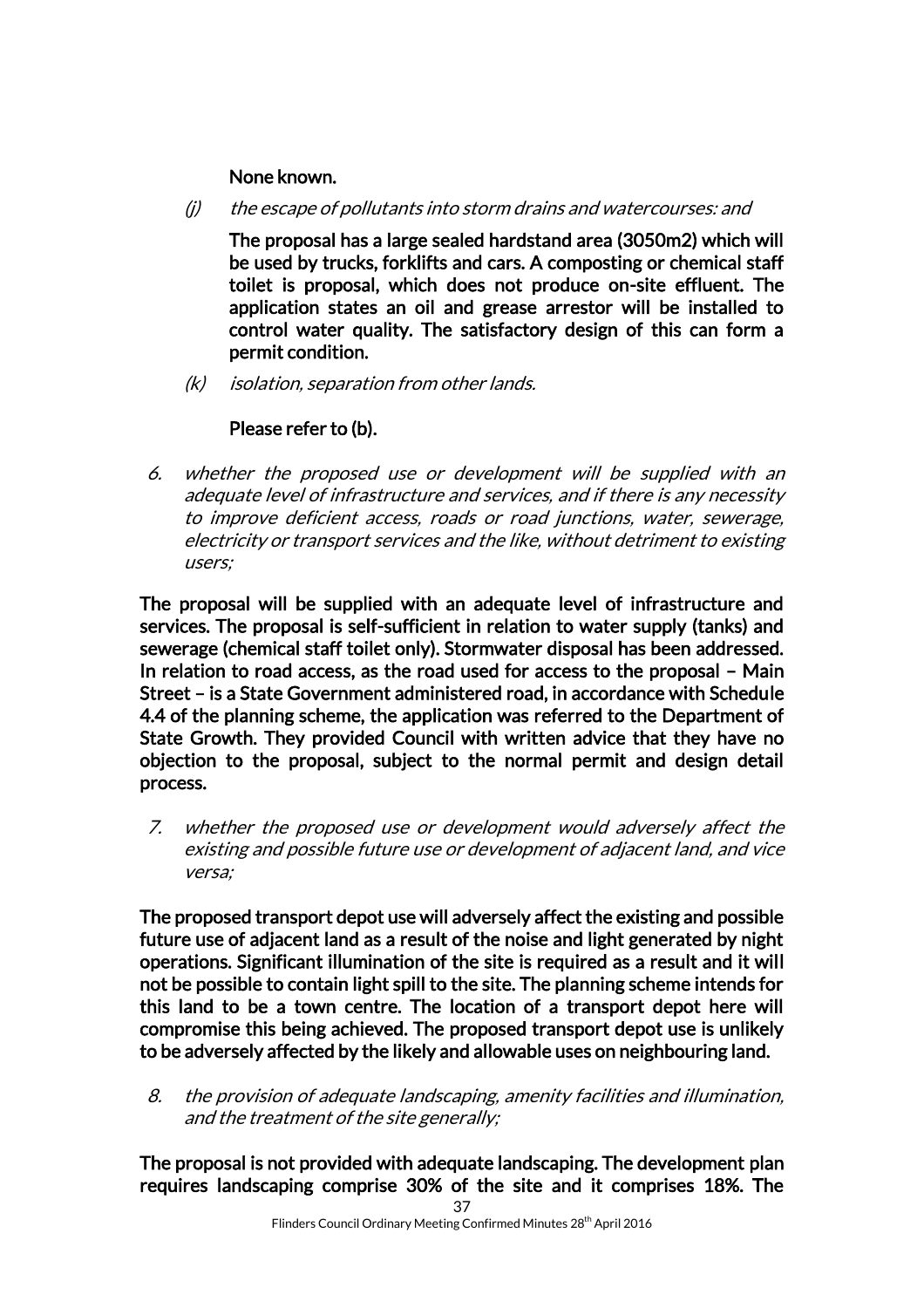variation sought in relation to this is not supported by the relevant objective. Amenities are for staff only and are adequate. Illumination of the site is proposed. The illumination required for the operation (unloading of trucks and storage in the shed) will be of an extent that is likely to affect neighbouring residential uses.

9. the sight distances available to and from proposed point(s) of access, together with an estimate of the speed of passing traffic;

In relation to road access, as the road used for access to the proposal – Main Street – is a State Government administered road, in accordance with Schedule 4.4 of the planning scheme, the application was referred to the Department of State Growth. They provided Council with written advice that they have no objection to the proposal, subject to the normal permit and design detail process.

10. the design and siting of the proposal to enable reduction in energy consumption through alternative energy use or reduction in demand; and

The proposal doesn't include anything that enables a reduction in energy consumption through alternative energy use or reduction in demand. That said, the use is unlikely to use very much energy – the largest contribution would most likely be the outdoor lighting required.

11. the safety and well-being of the general public.

Generally this is the role of the National Construction Code and health and safety requirements. The proposal does not appear to pose an unacceptable risk to the safety or wellbeing of the public.

12. Any other matter which Council is of the opinion is relevant to the particular application.

## None stated.

## Part 6 – Use and Development Principles

This part of the planning scheme provides general principles that development must be consistent with. Some of them are clearly not relevant to this application (for example those concerned with subdivision or quarrying) so these have been omitted for brevity. Furthermore, most have been addressed in more specific parts of this report. They are included here for completeness, but the comment will often refer to the part of the report where they are assessed in detail.

## 6.0 Use and development shall be consistent with the following principles: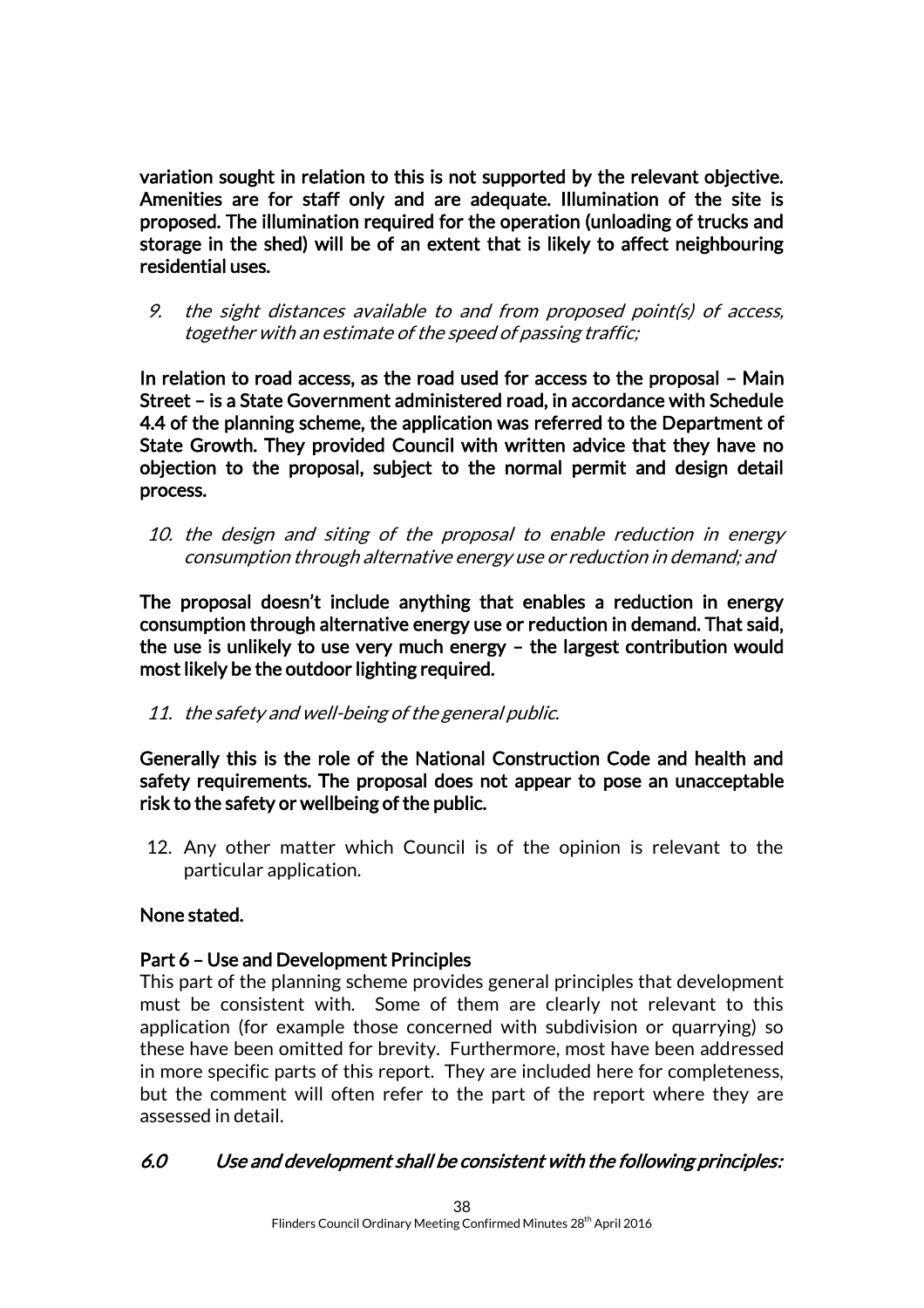#### 6.1 Use

(a) Use or development shall not unreasonably impact on any existing or intended use of development of neighbouring land.

#### COMMENT: Does not comply. For more detail refer to Part 3 assessment.

- 6.2 Character
	- (a) Use and development shall adequately respect the character of, and future intentions for the area in which it is to be located.
	- (d) Use or development (including public facilities and services) should adequately respect the surrounding streetscape and neighbouring use or development, particularly in relation to scale, setbacks, form (including roof shape), landscaping, materials, colours and fencing.
	- (d) Landscaping of use or development shall be of a type, form, variety(s) and character which is suited to the intention of the zone, the area and the nature of the use or development.
	- (e) Where trees are an important element in the character of an area they should be retained.
	- (f) Signs shall be consistent in type, scale and location, with the intention of the zone, the streetscape and the building or structure on which they are positioned or to which they otherwise relate.

#### COMMENT: Does not comply. For more detail refer to Part 3 assessment.

- 6.4 Environment
	- (a) Use or development shall not be allowed to detrimentally affect the environment. All areas and sensitive ecological and/or visual areas in particular, shall be developed in a manner and to an extent which is consistent with the protection of the values of the area.
	- (b) Use or Development and land management practices shall be directed towards achieving environmental sustainability, biodiversity and ecological balance, and avoiding environmental damage such as soil erosion, coastal dune erosion, loss of important animal and plant species and increases in vermin populations.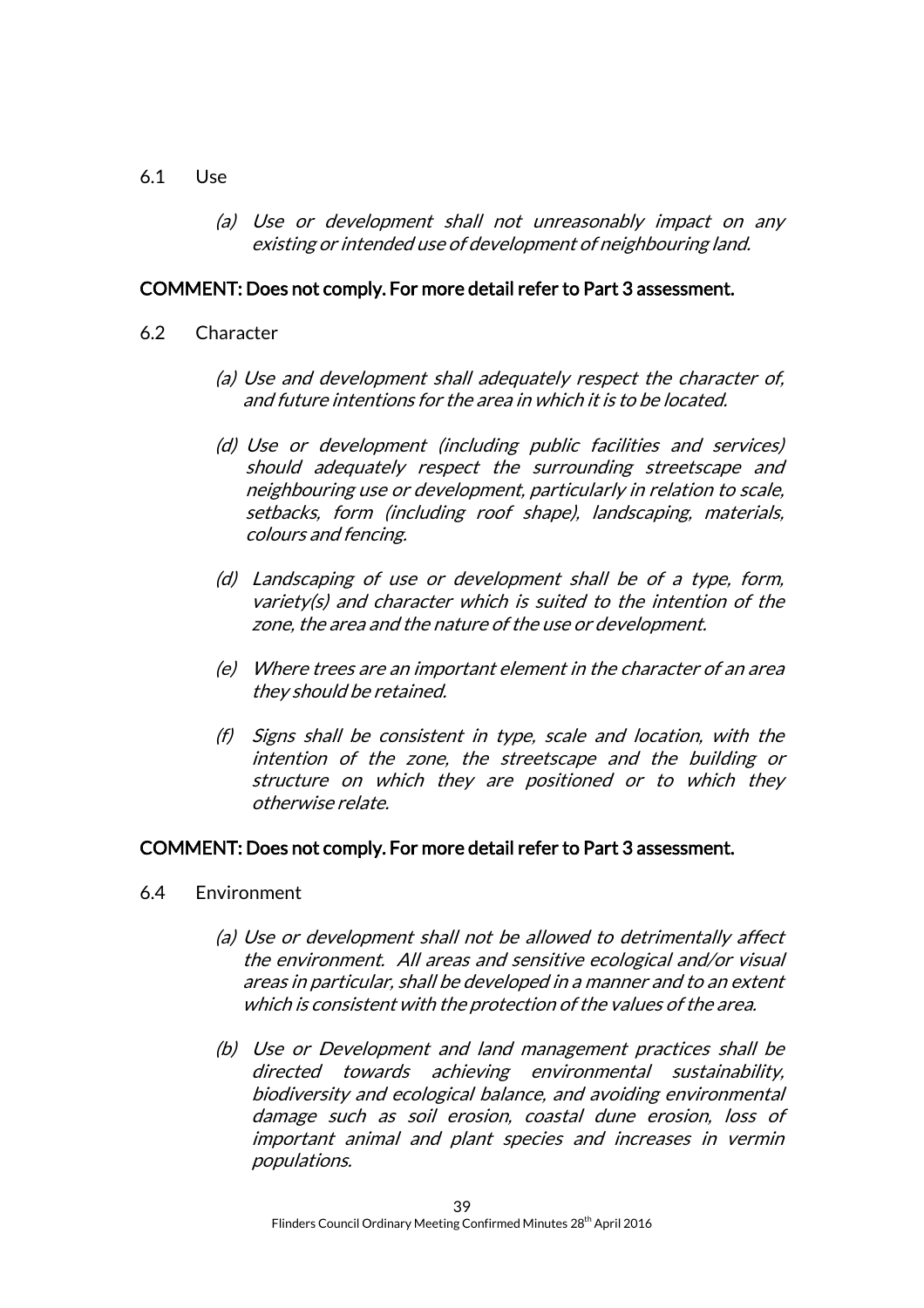- (c) Use or Development shall not be located in areas of unacceptable risk (e.g. from fire, flood or landslip). In situations where risk may exist, use and development shall be appropriately sited and designed to provide an acceptable level of protection and safety for future users. In particular.
	- i. Lands subject to flood risk are those subject to a greater than one in a 100 year flood interval (1% probability), and land, the natural surface level of which is below 3 metres Australian Height Datum (AHD); and
	- ii. Land which comprises soils of known or suspected instability, has a slope greater than 1 in 4, or is filled or reclaimed land, are deemed to constitute an unstable land hazard; and
	- iii. Use and development in bushfire prone areas will comply with the provisions of Schedule 7 Development in Bushfire Prone Areas or some other provisions acceptable to Council and the Tasmania Fire Service.

## COMMENT: Complies. For more detail refer to Part 3 assessment.

- 6.6 Access and Parking
	- (b) All Use or Development shall provide satisfactory pedestrian and vehicular access which is suited to the volume and needs of future users.
	- (c) Buildings and spaces intended for public access shall provide for satisfactory use and access by the disabled; the requirements of the Building Regulations in relation to AS1428.1-1988 shall be met.
	- (h) New Use or Development shall provide a suitably constructed driveway of a width to provide for the safe ingress and egress of the anticipated volume of traffic associated with the Use or Development
	- (i) New Use or Development shall provide adequate car parking to provide for the demand it generates and shall be capable of being safely accessed.

COMMENT: Complies. In relation to (b) and (h), As the road used for access to the proposal – Main Street – is a State Government administered road, in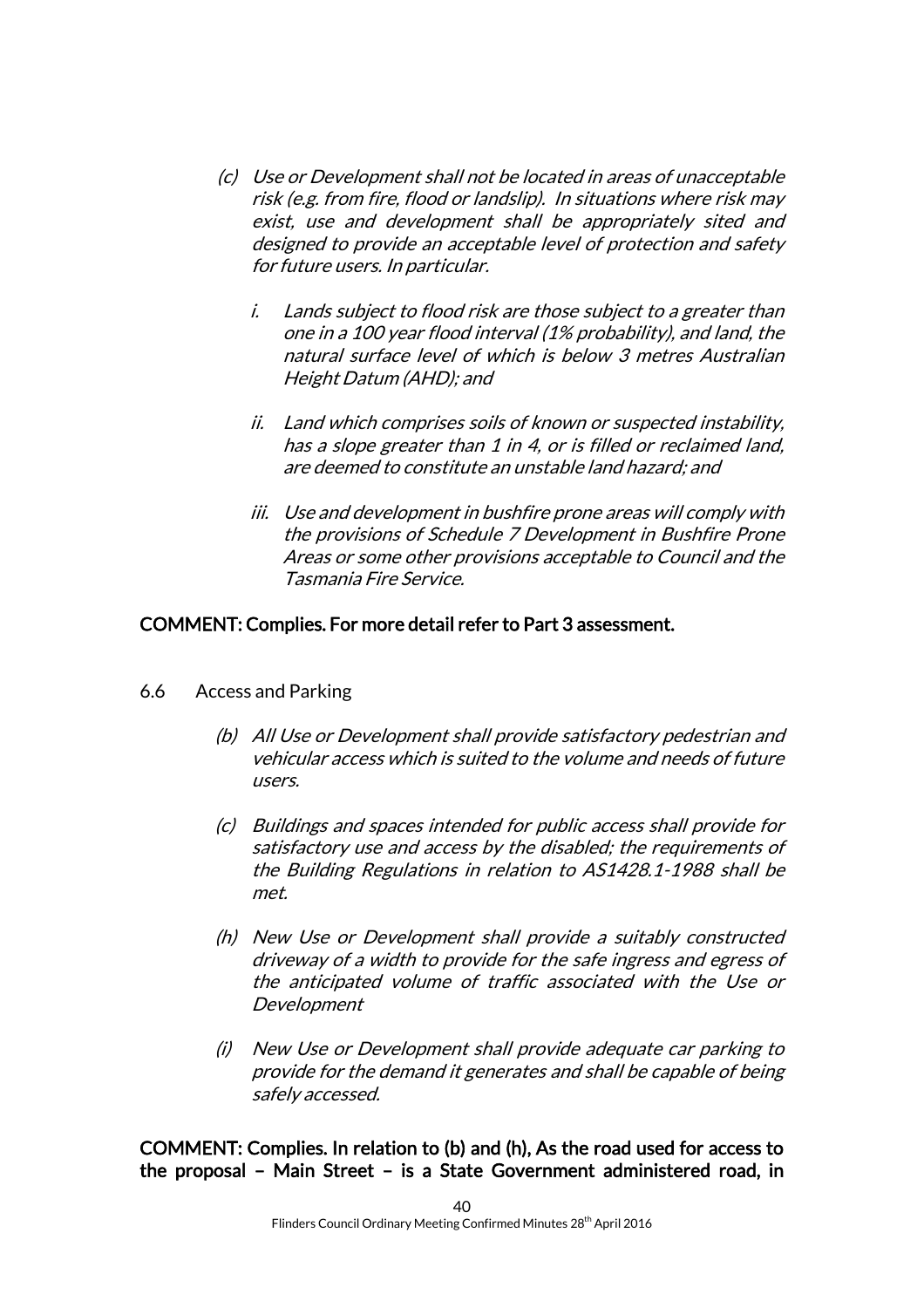accordance with Schedule 4.4 of the planning scheme, the application was referred to the Department of State Growth. They provided Council with written advice that they have no objection to the proposal, subject to the normal permit and design detail process. Criteria (c) will be subject of the building permit application. In relation to (i), the proposal is provided with four line-marked spaces. Two of these will be required for employees. It is likely most customers will park under the awning or on the hardstand to load their goods. The parking provision meets the requirement.

- 6.7 Services
	- (a) Use or Development shall be provided with adequate and appropriate services which are suited to the lifestyle requirements of people, the nature of the location, and the ability of the community to provide.
	- (c) In areas not serviced with water use or development shall provide adequate water supply and effluent disposal systems. Each dwelling shall provide a potable water storage facility (minimum capacity of 40kl) to provide for the anticipated number of occupants, and a wastewater disposal system approved by the Council's Environmental Health Officer
	- (e) Use or Development shall be appropriately sited, designed and constructed to avoid conflict with service mains (including telephone, power, sewer, water and irrigation channels/pipelines). Buildings shall not be erected over any service main or within any easement providing for same whether utilised or not.
	- (f) Servicing systems shall use adequate and appropriate design methods and materials to ensure an acceptable life span and allow for adequate maintenance requirements.

#### COMMENT: Complies. For more detail refer to Part 3 assessment.

- 6.8 Social Interest
	- 1. Use or Development should demonstrate how it suits the community interest.
	- 2. Use or Development shall have adequate and appropriate types and levels of access to social facilities and services (eg. shops, government agencies, telecommunication, health services and educational facilities).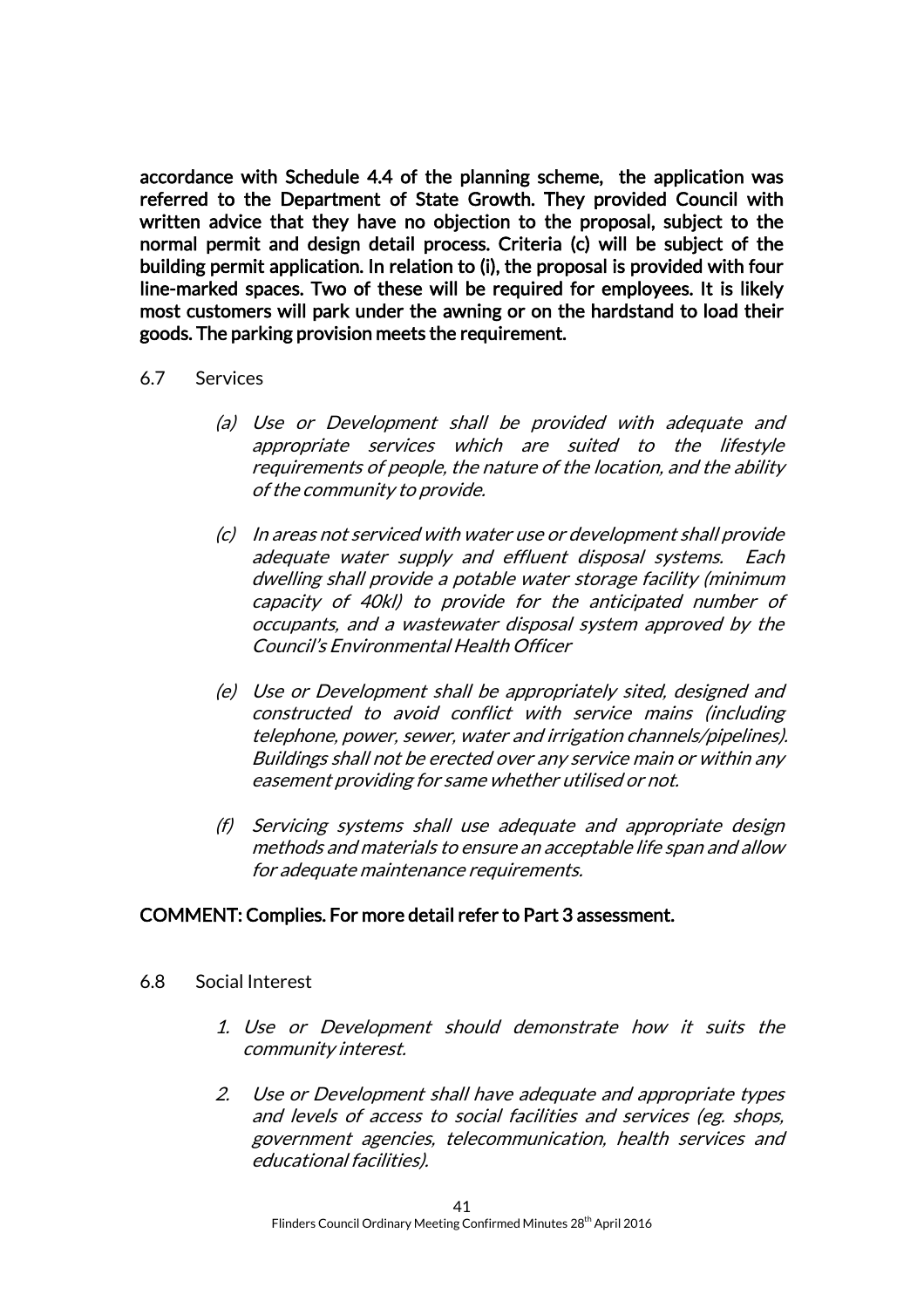COMMENT: In relation to 1., the ability of residents to collect their freight is obviously in the community interest, particularly on an island such as Flinders. This currently takes place in the port itself and moving the depot to the subject site does not affect the community interest either positively or negatively. If external circumstances result in the closure of the port location, then approving this depot as the only Furneaux Freight depot in Lady Barron does suit the community interest. The proposal meets Clause 2 as the site is in the centre of Lady Barron.

#### 6.9 Administration.

- (b) Use or Development proposals should only be approved where the cost to the public of providing and maintaining services is not exceeded by the economic benefit of the use or development to the community.
- (c) In considering any proposal, Council shall obtain the advice and opinion of other relevant group(s), individual(s) or organisation(s) with direct interest in the proposal.
- (d) A Development Plan for an integrated development may be prepared and adopted by Council for any area in this Scheme,

COMMENT: In relation to (b), this is largely a privately financed undertaking. However, Council has agreed to contribute to the necessary upgrades to the stormwater system in West Street. This may have had to happen in the future regardless, but is required for this application. In relation to (c), the application was referred to State Growth (see comments elsewhere in this report). The application was also notified under the statutory process. In relation to (d), a development plan has previously (in 2003) been prepared and forms part of the scheme as Schedule 9 – Lady Barron Commercial Zone Development Plan. An assessment against it is made elsewhere in this report.

#### Part 7 Special Area Provisions

#### 7.5 Shorelines, Water Bodies and Watercourses

In considering an application for Use or Development in Shorelines, Water Bodies and Watercourses and whether to impose conditions Council shall consider the following matters:

a) The siting, orientation, setback, bulk, form, height, scale, materials and external finishes of buildings and structures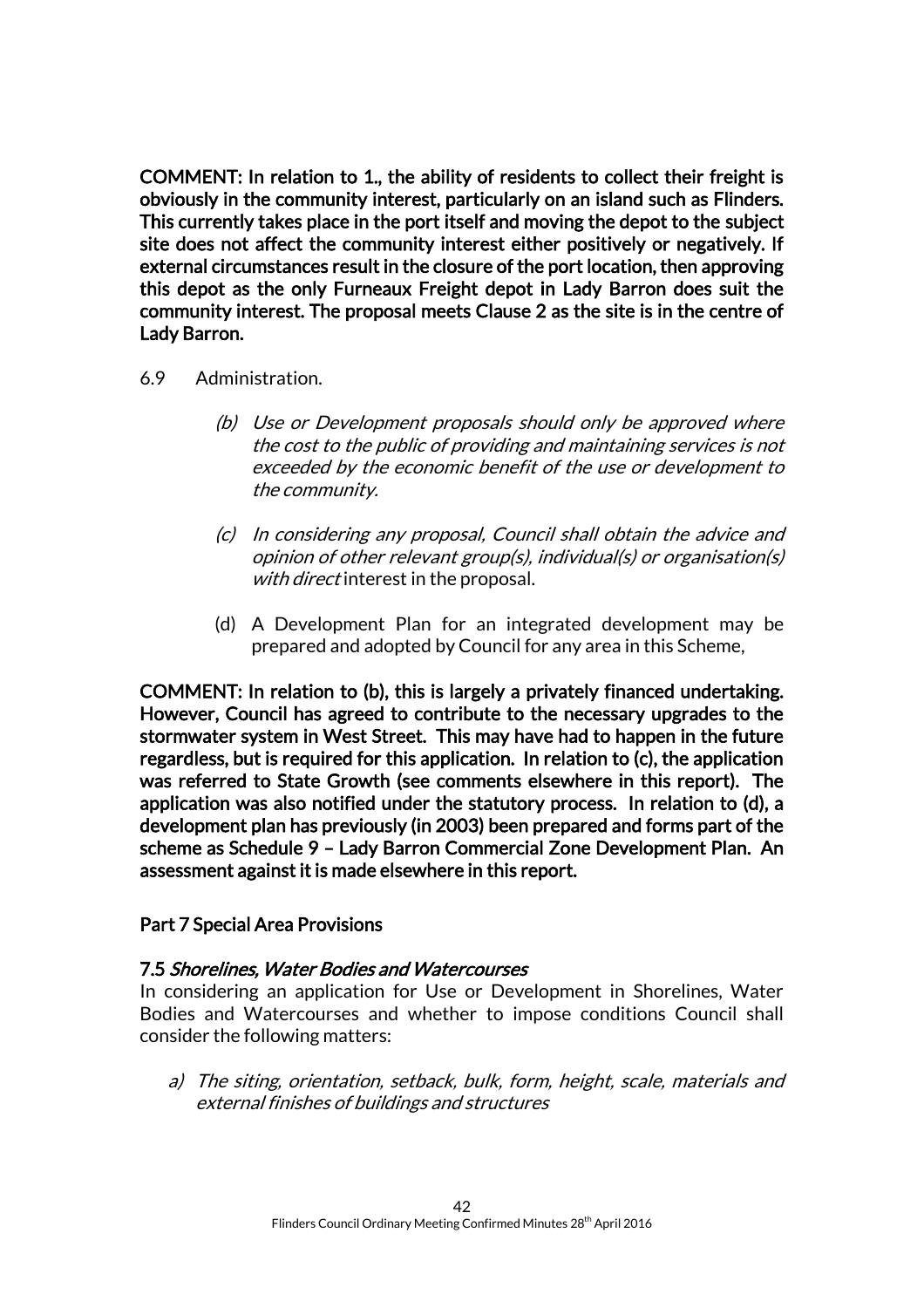- b) The impact upon water quality, foreshore or streamside vegetation and wildlife habitat of building, clearing, excavation, effluent disposal, access construction, fences, firebreaks or the deposition of fill;
- c) Whether land should be acquired by Council as a condition of subdivision or otherwise, to protect the items listed in Schedule 3;
- d) Whether additional fencing or any other special works or practices are required to protect the items listed in Schedule 3;
- e) The design, content and location of signage and interpretative displays.

COMMENTS: The subject site is 80m (and the building 90m) from the coast and separated from it by a road and a strip of commercial zoned properties. For this reason, it is not considered that any conditions are required in relation to a), c), d) or e). Clause b) is relevant in relation to effluent disposal. The proposal has a large sealed hardstand area (3050m $^2$ ) which will be used by trucks, forklifts and cars. A composting or chemical staff toilet is proposal, which does not produce on-site effluent. The application states an oil and grease arrestor will be installed to control water quality. The satisfactory design of this shall form a permit condition.

## CONCLUSION:

The proposal is not supported primarily due to the noise (and light) impact on neighbouring residential uses. This is a 24 hour operation, with its peak daily use regularly occurring in hours in the middle of the night.

Furthermore, the Lady Barron Commercial Zone Development Plan clearly sets a direction for the use and development of this site. It is for a town centre, which the proposal is not consistent with.

The 14 representations are clear and consistent. They raise objections consistent with the reasons for refusal.

## STATUTORY REQUIREMENT:

The application was advertised for 14 days in accordance with the Act.

## POLICY/STRATEGIC IMPLICATIONS:

The following strategic focus areas in the Flinders Council Strategic Plan 2015 are relevant:

## Strategic Focus Area 1: Population Growth

Focusing on strategies, projects and policy initiatives that support the community, economic development, innovation and investment attraction.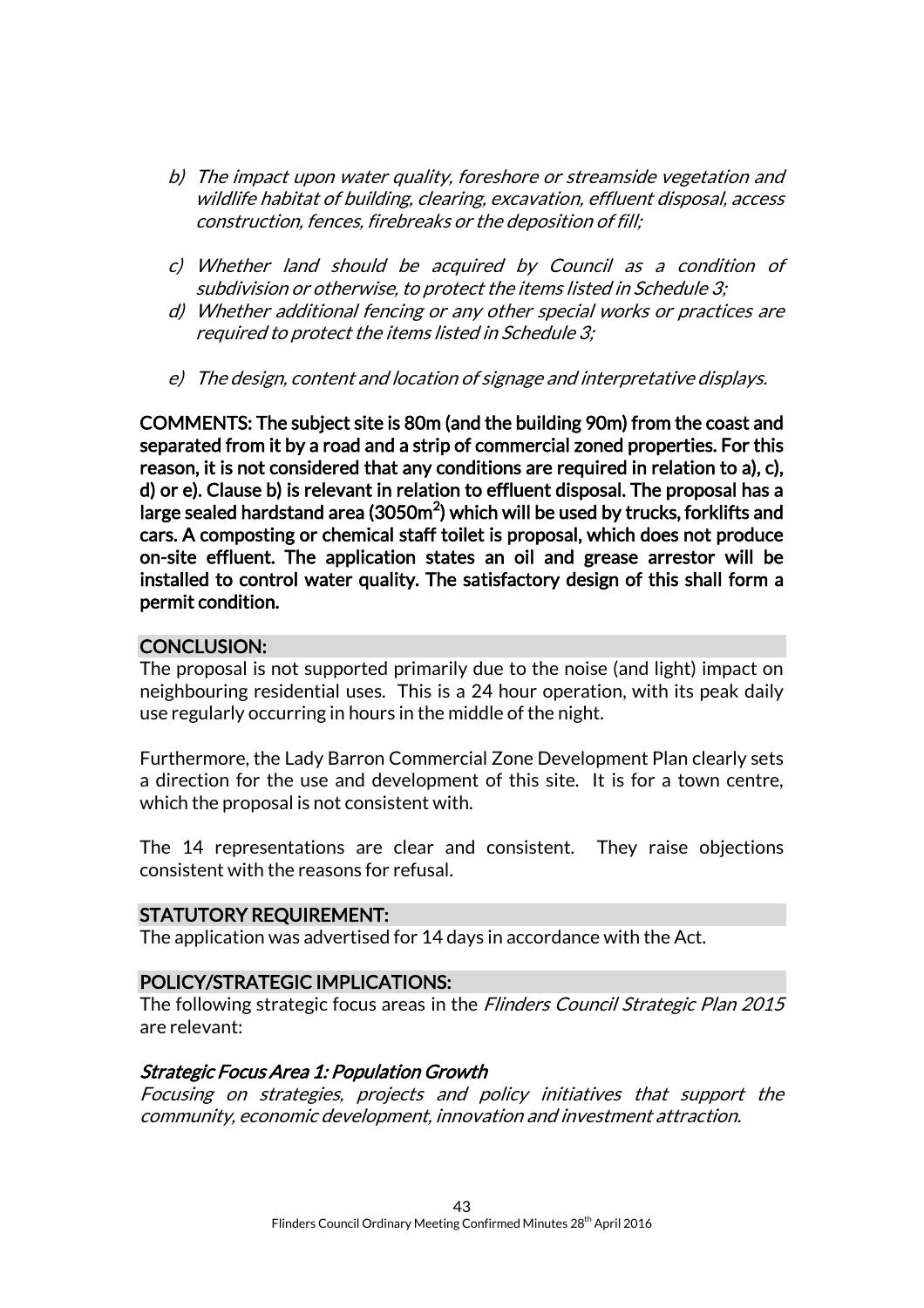COMMENT: The proposal is consistent with this focus area. The proposal is a project initiative that supports the community, economic development, innovation and investment attraction.

#### Strategic Focus Area 2: Infrastructure and Services

An Islands' specific approach to planning and delivery to ensure community and environmental values are maintained.

COMMENT: The relevant community values are embodied in the development plan that applies to the land. The proposal is not consistent with this plan. The impact of tree removal has an impact on the environment/streetscape, although the trees themselves are not a threatened species or otherwise protected by the planning scheme. Provided the oil and grease arrestor in the stormwater disposal system is designed and installed properly, the impact on the environment can be limited (this can be a permit condition).

#### Strategic Focus Area 5: Liveability

Protect, improve and promote the safety, creativity, health and wellbeing of the Islands' communities.

COMMENT: The impact of noise and light emissions from the proposal on neighbouring residential areas is such that the health and wellbeing of the community is not improved or promoted.

## BUDGET AND FINANCIAL IMPLICATIONS:

Council has agreed to contribute to the cost of the stormwater piping in West Street.

## OFFICER'S RECOMMENDATION:

That the application for a transport depot, by Furneaux Freight Pty. Ltd. At 12- 14 Main Street, Lady Barron (CTs: 134743/5 & 216180/6) be REFUSED for the following reasons:

- 1. The variation of the first development standard under S9.3 Land Use in the Lady Barron Commercial Zone Development Plan has been assessed as not being supported by the zone intent or desired zone character and zone guidelines.
- 2. The variation of the third development standard under *S9.4 Built Form* in the Lady Barron Commercial Zone Development Plan has been assessed as not being supported by the development plan intent.
- 3. The variation of the third development standard under S9.6 Landscape Values in the Lady Barron Commercial Zone Development Plan has been assessed as not being supported by the relevant objective.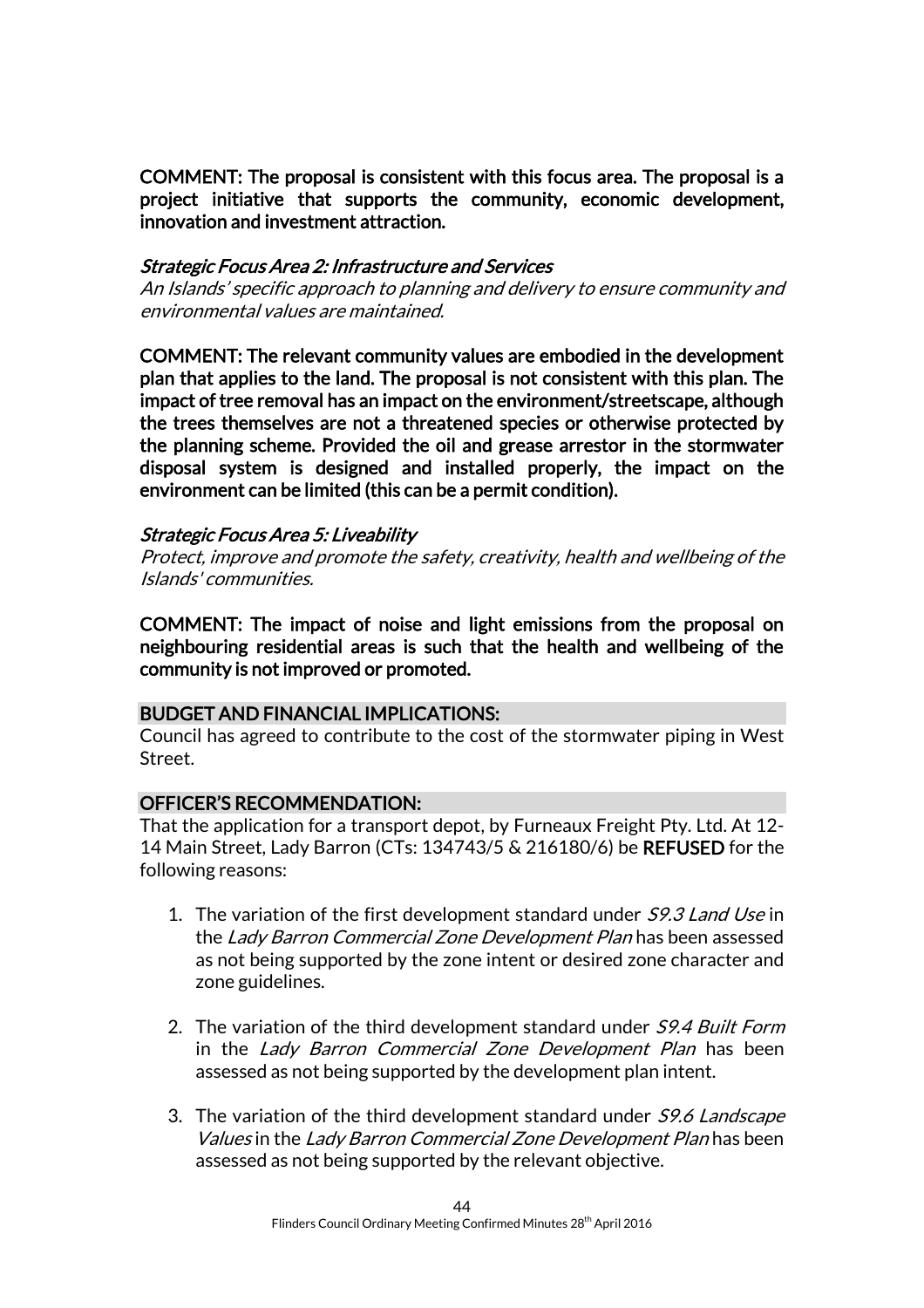## DECISION:

67.04.2016 Moved: Deputy Mayor M Cobham Seconded: Cr K Stockton That the application for a transport depot, by Furneaux Freight Pty. Ltd. At 12- 14 Main Street, Lady Barron (CTs: 134743/5 & 216180/6) be REFUSED for the following reasons:

- 1. The variation of the first development standard under S9.3 Land Use in the Lady Barron Commercial Zone Development Plan has been assessed as not being supported by the zone intent or desired zone character and zone guidelines.
- 2. The variation of the third development standard under S9.4 Built Form in the Lady Barron Commercial Zone Development Plan has been assessed as not being supported by the development plan intent.
- 3. The variation of the third development standard under S9.6 Landscape Values in the Lady Barron Commercial Zone Development Plan has been assessed as not being supported by the relevant objective.

## CARRIED (4-1)

For: Mayor Carol Cox, Deputy Mayor Marc Cobham, Cr Ken Stockton and Cr Gerald Willis.

#### Against: Cr Peter Rhodes

At 1.29pm, Mayor Carol Cox announced that the Council will now conclude its meeting as a Planning Authority under Section 25 of the Local Government (Meeting Procedures) Regulations 2015.

Cr C Rhodes and Cr D Williams rejoined the meeting at 1.30pm.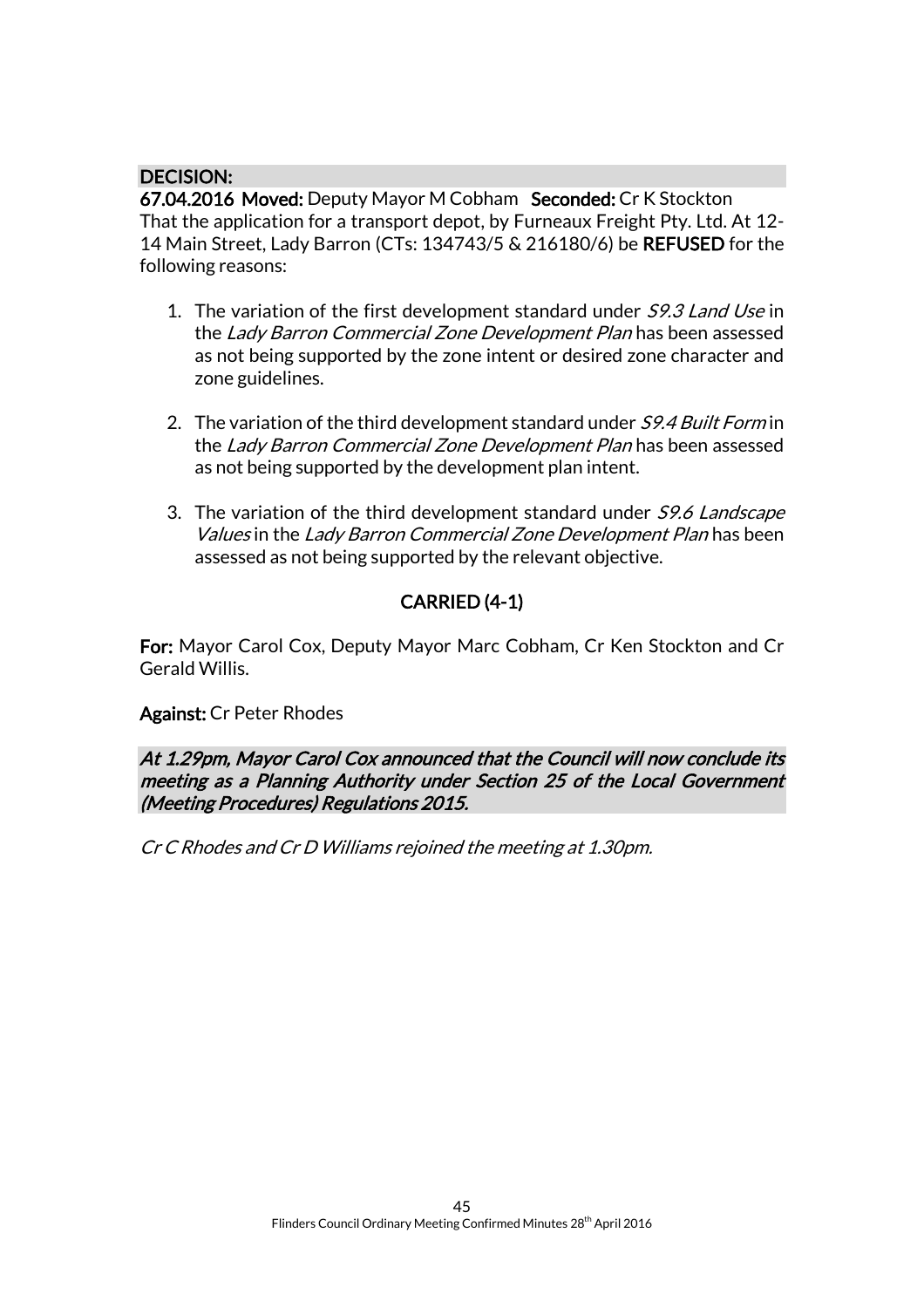| <b>ACTION</b>            | Information                                   |
|--------------------------|-----------------------------------------------|
| <b>PROPONENT</b>         | <b>Council Officer</b>                        |
| <b>OFFICER</b>           | Jacci Viney, Development Services Coordinator |
| <b>FILE REFERENCE</b>    | DSV/0300                                      |
| <b>ASSOCIATED PAPERS</b> | Annexure 6: Development Application Report -  |
|                          | March 2016                                    |

#### INTRODUCTION:

The purpose of this report is to provide Councillors with an update of the applications which have been dealt with by the Planning Department for the month of March as per the council motion 249.09.2015, passed at the  $24<sup>th</sup>$ September 2015 Council Meeting.

Council has requested that the planning consultancy service (West Tamar Council) provide this detail to Council on a monthly basis.

## PREVIOUS COUNCIL CONSIDERATION:

Some items may have been considered at meetings of Council while the remainder have been approved under delegation by the General Manager.

## OFFICER'S REPORT:

Refer to Annexure 6 Development Application Report – March 2016, provided by West Tamar Council.

#### VOTING REQUIREMENTS:

Simple Majority

## OFFICER'S RECOMMENDATION:

That the report be received.

## DECISION:

68.04.2016 Moved: Cr P Rhodes Seconded: Cr K Stockton That Council receives the Development Application Report for March 2016.

## CARRIED UNANIMOUSLY (7-0)

For: Mayor Carol Cox, Deputy Mayor Marc Cobham, Cr Chris Rhodes, Cr Peter Rhodes, Cr Ken Stockton, Cr David Williams and Cr Gerald Willis.

Jacci Viney, Development Services Coordinator, left the meeting at 1.31pm.

Mayor Carol Cox passed the Chair to Deputy Mayor Marc Cobham at 1.31pm.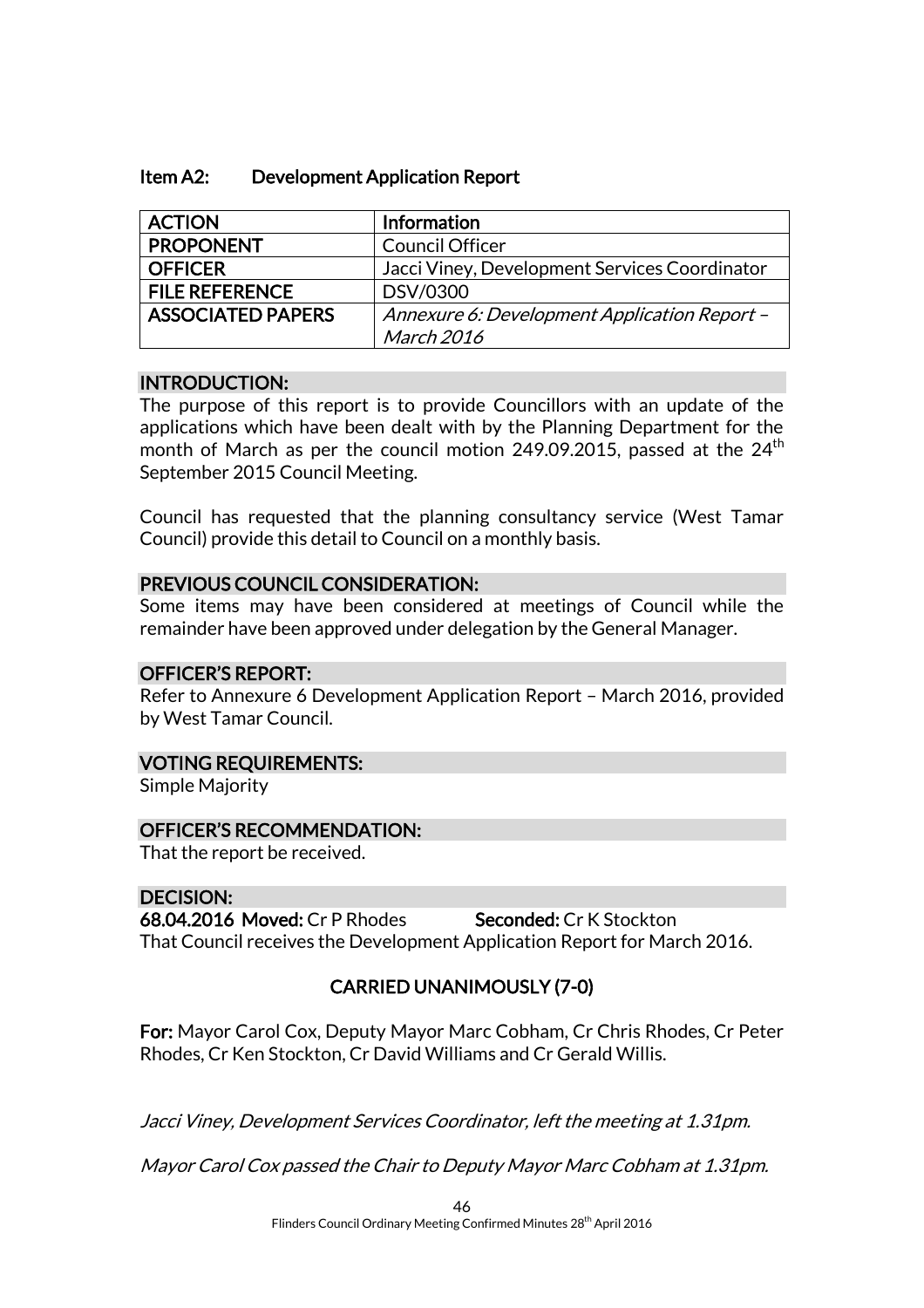## B. NOTICE OF MOTIONS

## Item B1: Notice of Motion from Mayor Carol Cox – Feasibility Study for the Flinders Island Sports and RSL Club

| <b>ACTION</b>            | Decision                                    |
|--------------------------|---------------------------------------------|
| <b>PROPONENT</b>         | Mayor Carol Cox                             |
| <b>OFFICER</b>           | Raoul Harper, General Manager               |
| <b>FILE REFERENCE</b>    | CSV/1500                                    |
| <b>ASSOCIATED PAPERS</b> | Annexure 7: Dock 4 Architects proposal (for |
|                          | elected members only)                       |

## NOTICE OF MOTION:

That Council allocates the required funding for the General Manager to engage Dock 4 Architects to deliver a feasibility study for the Flinders Island Sports and RSL Club as per the project proposal provided by Dock 4 Architects.

## COUNCILLOR'S REPORT:

This motion is brought forward to Councillors to confirm the expenditure of funds as allocated in the 2015-16 Capital Budget that is subject to the note "that any proposal is still to be decided by Council" (Motion 26.02.2016).

At the time of setting the 2015-16 budget and at the budget review, Councillors had a desire to see the Flinders Island Sports and RSL Club become sustainable although a defined project had not yet been developed as to how this might occur.

As background, for a long time the Flinders Island Sports & RSL Club ("the Club") has relied upon volunteer labour to maintain the golf course and bowls green as well as the Clubhouse itself. In more recent years it has become more onerous as the volunteers have aged and become less able to fulfil the duties required. The Clubhouse has become very tired and independent surveys have highlighted the need for substantial works to be carried out in the short term.

Accordingly, the Club put out a number of feelers to find an investor who would be interested in developing some of the unused land within the Club's boundaries with the aim of developing an income stream to fund the maintenance of the Club's facilities. Several potential investors looked at this opportunity but with the current economic climate nothing concrete developed.

It was with this background that the Club committee approached Council to see if there was any possibility of entering into a joint venture which would not only secure the future of the Club but also provide facilities which Council and the Community could benefit from in both the short and long term.

In the financial year 2014-2015 Council agreed to allocate \$50,000 to enable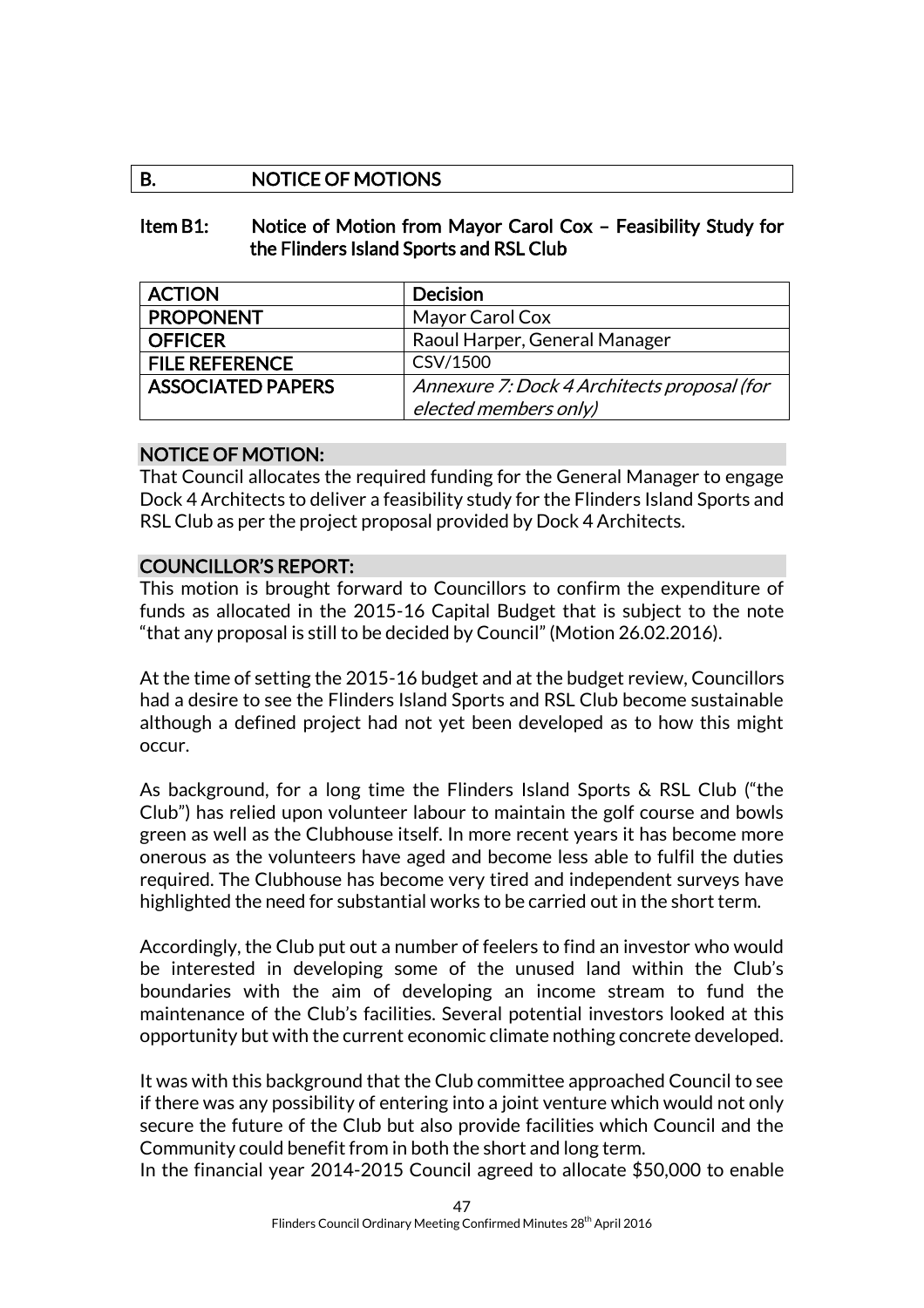Council to work with the Club to find a solution to the requirements of both parties. As a result of this the General Manager has spoken with a number of architectural firms to gain an insight into what they believe the best approach would be for the site, Club, Community and Council. Many of them were excited by the potential of the project but to develop any proposal further Council needs to expend funds to have more than just discussions.

The general idea is to propose a development for the site that will enable the Club to develop an income. In discussions such possibilities as onsite housing, accommodation, a community hub of offices, health rooms, a commercial laundry, conference facilities and others have all been mentioned, but without further work by a professional in the area the concept will not develop past the discussion stage. Recognising the importance of the golf and bowls facilities to the Island, the Council allocated funds to develop such a proposal that could be used by the Sports & RSL Club to gain funding for development.

A framework for developing such a proposal has been put forward by Architect Giles Newstead from Dock4 for consideration. Giles knows the Island, owns property on the Island and has experience with large scale site master planning, business case development and prefab housing and has capacity within his firm to undertake this project.

I commend to the Councillors that the funding allocated in the 2015 - 2016 budget be applied to develop the proposal and thus enable the Sports & RSL Club to move forward towards a sustainable future.

#### PREVIOUS COUNCIL CONSIDERATION:

21<sup>st</sup> November 2013 693.11.2013 14<sup>th</sup> April 2016 Councillor Workshop

13<sup>th</sup> November 2013 Councillor Workshop

#### OFFICER'S REPORT:

The Councillor's report provides significant detail and history of the challenges faced by the Flinders Island Sports and RSL Club and the role Council has played to date in assessing options to assist and working with the Club to develop ideas and concepts for the future.

Engaging a suitably qualified architectural practice with experience in undertaking investigations into the capabilities and capacities of the site and what options could be available to the Club (and potentially Council) architecturally and then cost these out and undertake a full business case to inform the future decision making process is a considered and sensible approach.

The notice of motion is supported.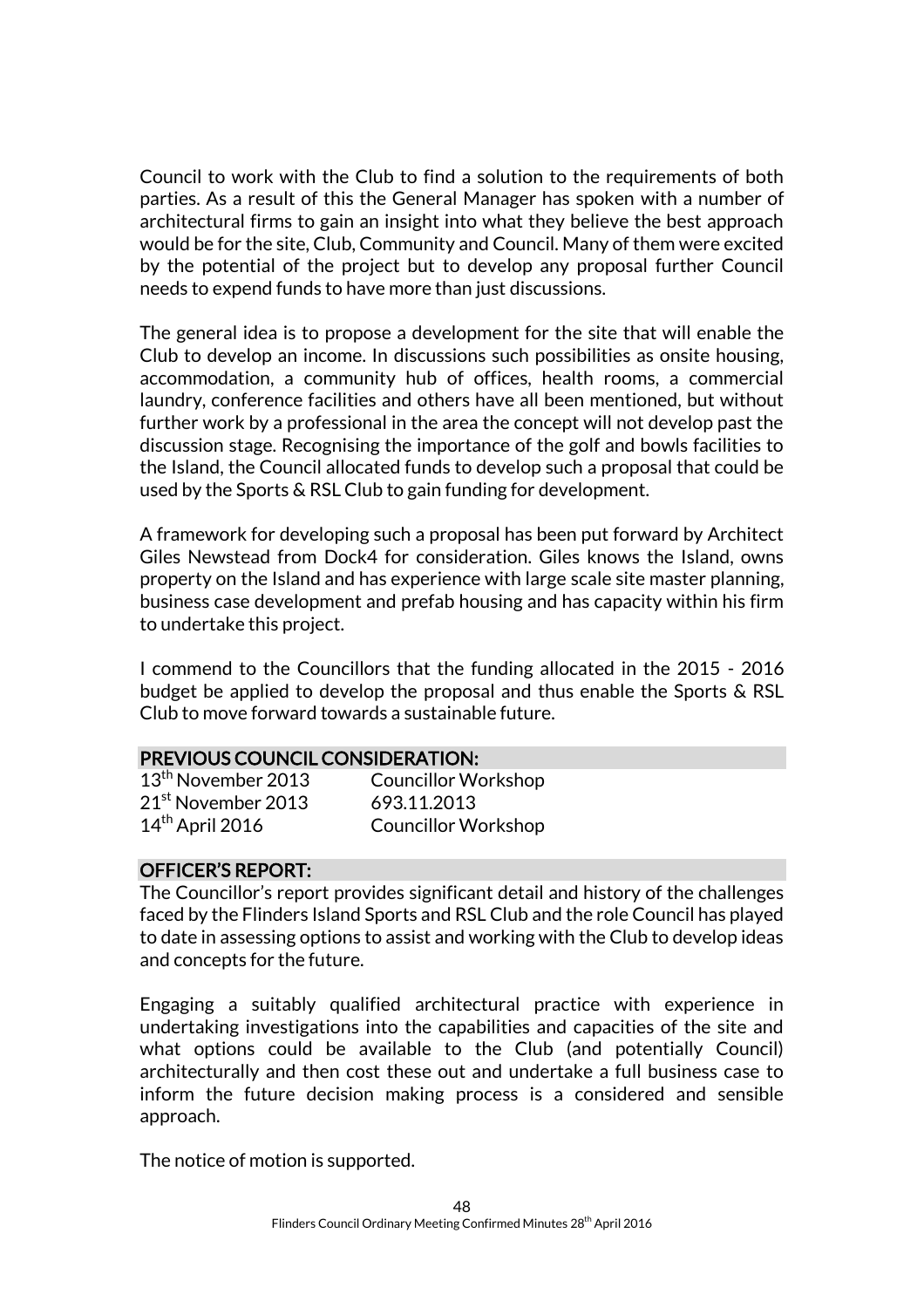## STATUTORY REQUIREMENTS:

Local Government Act 1993

#### POLICY/STRATEGIC IMPLICATIONS:

1. Population Growth - Focusing on strategies, projects and policy initiatives that support the community, economic development, innovation and investment attraction.

#### BUDGET AND FINANCIAL IMPLICATIONS:

Council has allocated funds to complete the project in the 2015-2016 budget.

#### RISK/LIABILITY:

Minimal

#### VOTING REQUIREMENTS:

Simple Majority

#### OFFICER'S RECOMMENDATION:

That Council allocate the required funding for the General Manager to engage Dock 4 Architects to deliver a feasibility study for the Flinders Island Sports and RSL Club as per the project proposal provided by Dock 4 Architects.

#### DECISION:

69.04.2016 Moved: Mayor C Cox Seconded: Cr P Rhodes That Council allocates the required funding for the General Manager to engage Dock 4 Architects to deliver a feasibility study for the Flinders Island Sports and RSL Club as per the project proposal provided by Dock 4 Architects.

## CARRIED UNANIMOUSLY (7-0)

For: Mayor Carol Cox, Deputy Mayor Marc Cobham, Cr Chris Rhodes, Cr Peter Rhodes, Cr Ken Stockton, Cr David Williams and Cr Gerald Willis.

Deputy Mayor Marc Cobham passed the Chair to Mayor Carol Cox at 1.34pm.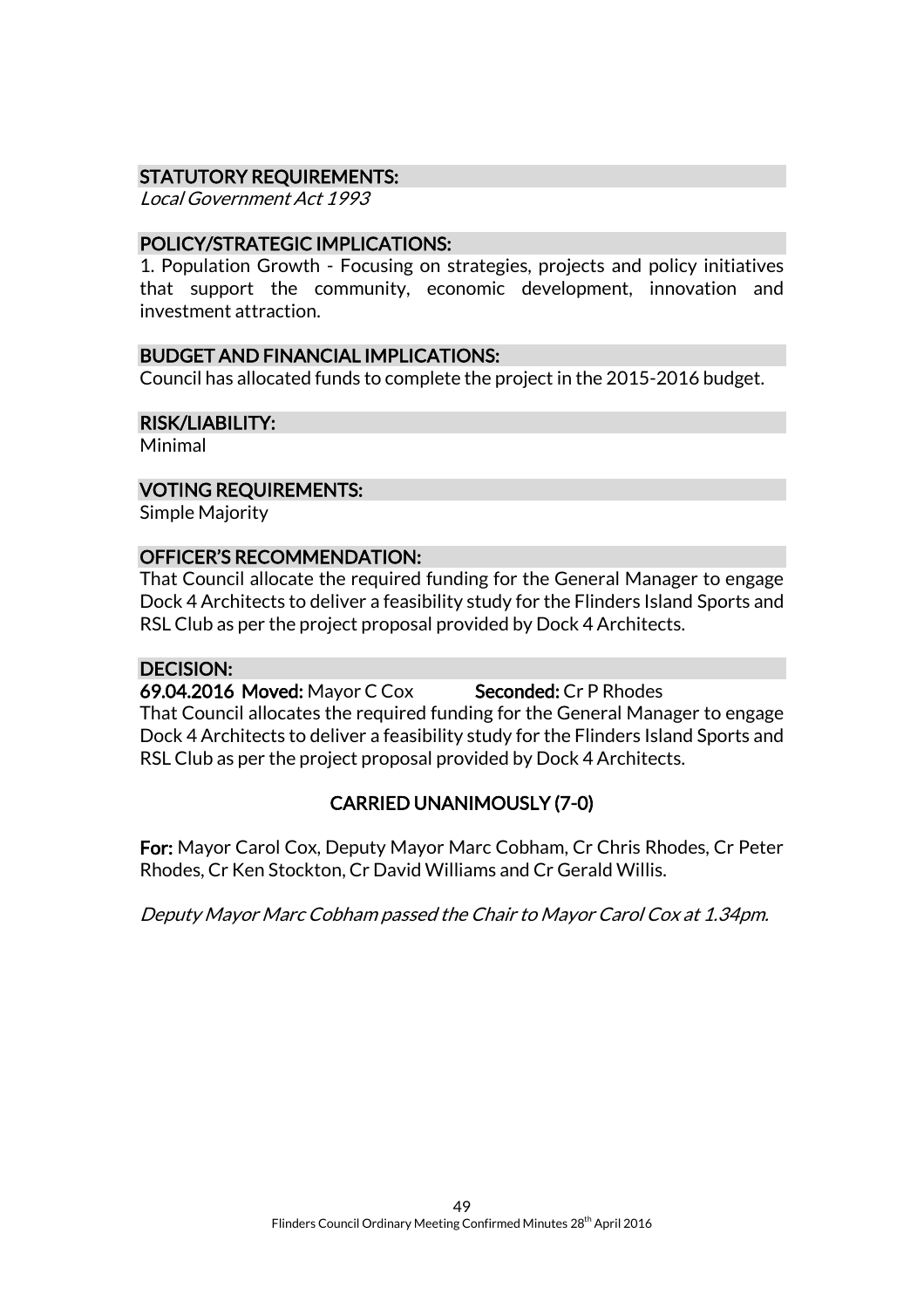## C. CORPORATE SERVICES

#### Item C1: Quarterly Financial Report for January – March 2016

| <b>ACTION</b>            | Information                                              |
|--------------------------|----------------------------------------------------------|
| <b>PROPONENT</b>         | <b>Council Officer</b>                                   |
| <b>OFFICER</b>           | Sophie Pitchford, Corporate Services Manager             |
| <b>FILE REFERENCE</b>    | FIN/0100, ADM/0600                                       |
| <b>ASSOCIATED PAPERS</b> | Annexure 8: 3 <sup>rd</sup> Quarterly Financial Report - |
|                          | January-March 2016                                       |

#### INTRODUCTION:

Presented to Council is the third Quarterly Financial Report for the period commencing  $1^{st}$  January 2016 and ending  $31^{st}$  March 2016.

#### PREVIOUS COUNCIL CONSIDERATION:

Council considers the Quarterly Financial Report on a quarterly basis.

#### OFFICER'S REPORT:

The report structure provides a summary of income and expenditure for the third quarter across all departmental divisions as individual finance reports. The Statement of Comprehensive Income includes actuals from the previous financial year, for comparison against current actuals, as well as the revised 2015/16 Annual Budget.

The Capital Works Report highlights each project and the expenditure incurred to date as well as projects carried forward as Works in Progress arising from the previous financial year.

#### STATUTORY REQUIREMENT:

Local Government Act 1993

#### POLICY/STRATEGIC IMPLICATIONS:

4.0 Strategic, Efficient and Effective Organisation - Responding to risks and opportunities.

#### BUDGET AND FINANCIAL IMPLICATIONS:

Annual Plan – all areas

#### RISK/LIABILITY:

No foreseen risks or legal obligations identified as a result of the financial report.

#### VOTING REQUIREMENTS:

Simple Majority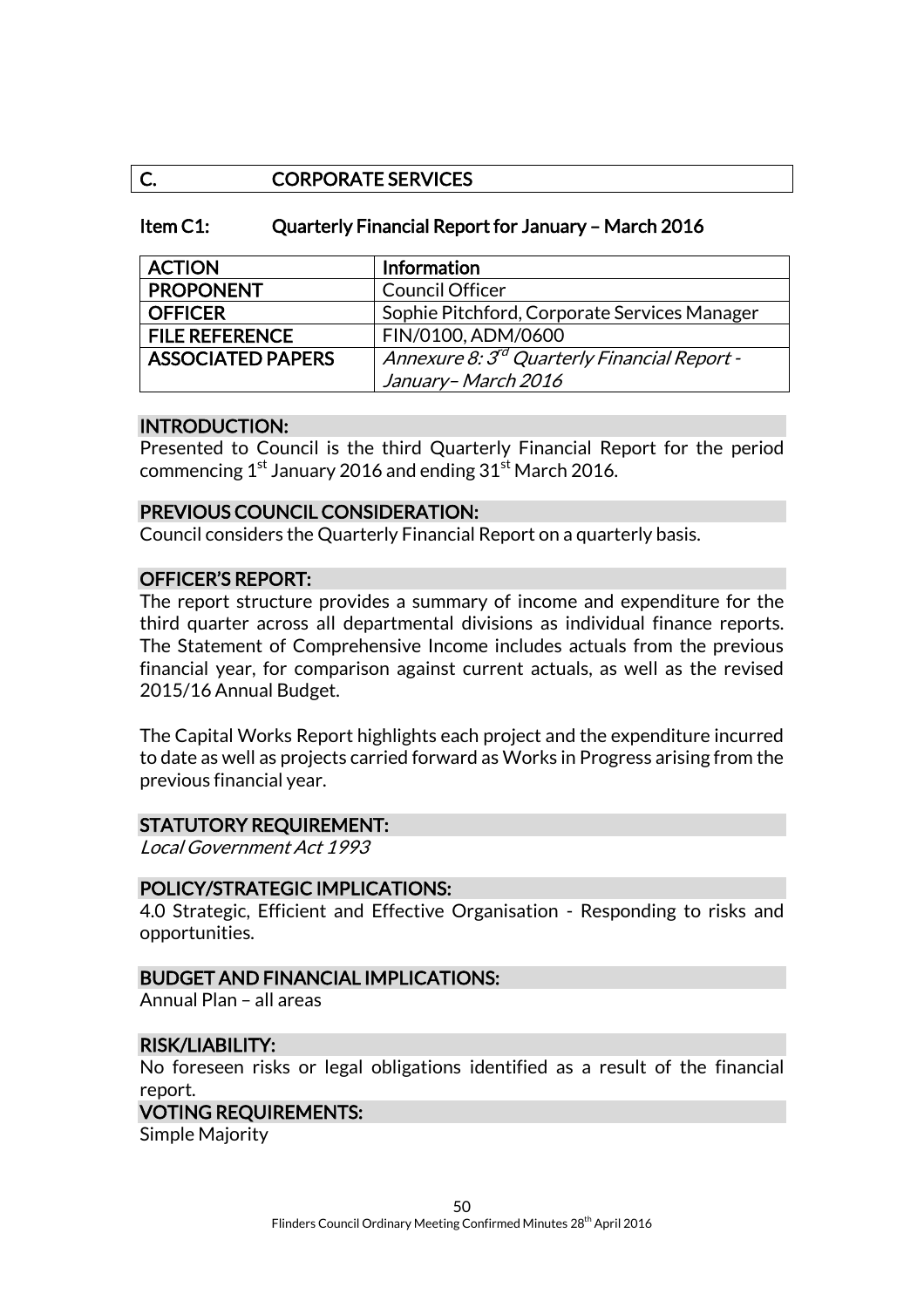## OFFICER'S RECOMMENDATION:

That the Quarterly Financial Report for the period commencing  $1<sup>st</sup>$  January 2016 and ending 31<sup>st</sup> March 2016 be received and accepted.

## DECISION:

70.04.2016 Moved: Deputy Mayor M Cobham Seconded: Cr G Willis That the Quarterly Financial Report for the period commencing  $1<sup>st</sup>$  January 2016 and ending  $31<sup>st</sup>$  March 2016 be received and accepted.

## CARRIED UNANIMOUSLY (7-0)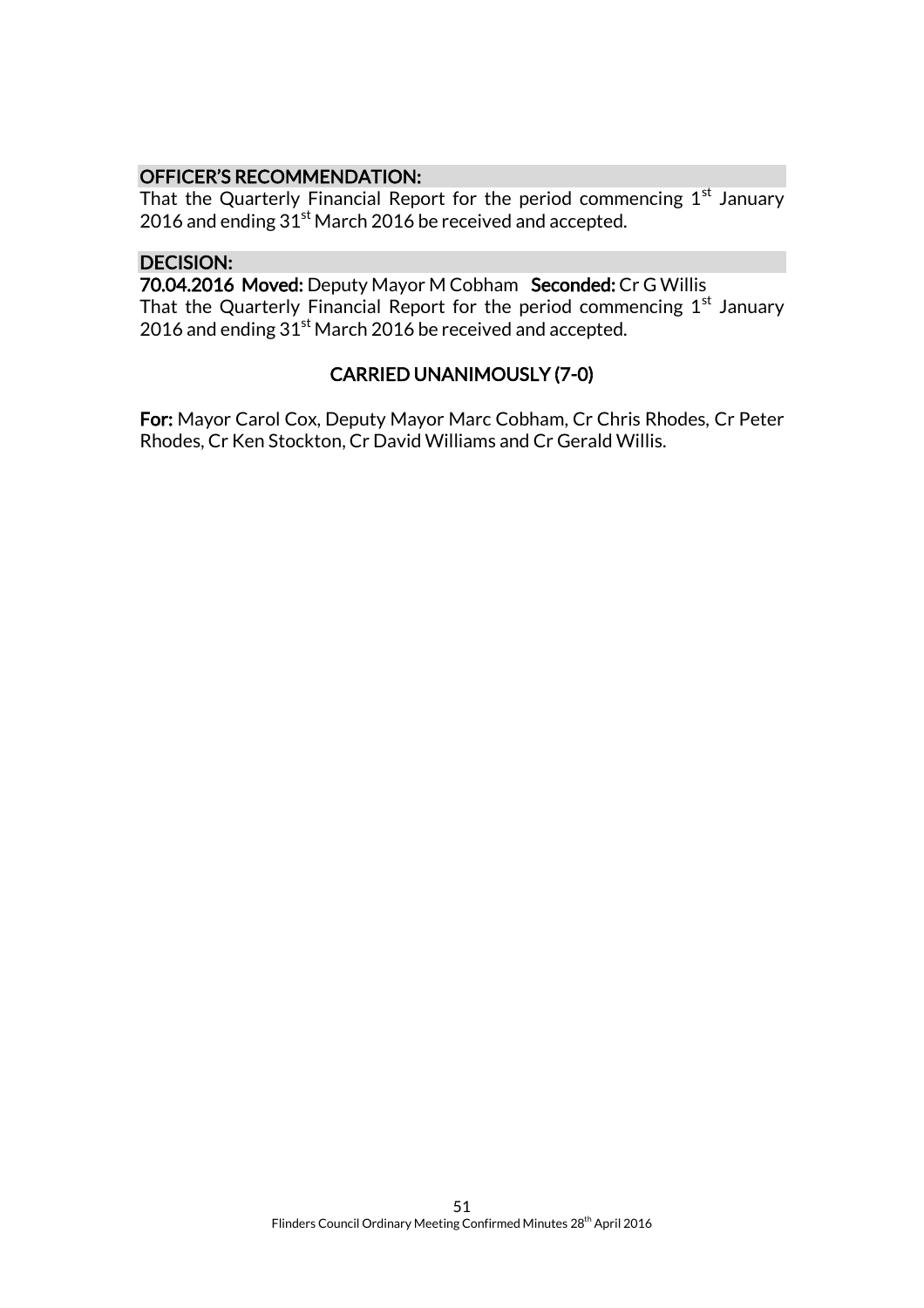## D. **GOVERNANCE**

#### Item D1: Council's 3<sup>rd</sup> Quarterly Report

| <b>ACTION</b>            | <b>Information</b>                                     |
|--------------------------|--------------------------------------------------------|
| <b>PROPONENT</b>         | <b>Council Officer</b>                                 |
| <b>OFFICER</b>           | Raoul Harper, General Manager                          |
| <b>FILE REFERENCE</b>    | COU/0600                                               |
| <b>ASSOCIATED PAPERS</b> | Annexure 9: Council's 3 <sup>rd</sup> Quarterly Report |
|                          | (January – March 2016)                                 |

#### INTRODUCTION:

The purpose of this report is to provide Councillors with an update of the various actions taken by the whole of Council for the third quarter of the financial year.

#### PREVIOUS COUNCIL CONSIDERATION:

Previously provided as a departmental monthly report then departmental quarterly reports.

#### OFFICER'S REPORT:

Please read Annexure 9 - Council's 3<sup>rd</sup> Quarterly Report (January - March 2016).

#### VOTING REQUIREMENTS:

Simple Majority

#### OFFICER'S RECOMMENDATION:

That the Council's 3<sup>rd</sup> Quarterly Report (January - March 2016) be received and accepted by Council.

## DECISION:

71.04.2016 Moved: Deputy Mayor M Cobham Seconded: Cr G Willis That the Council's 3<sup>rd</sup> Quarterly Report (January - March 2016) be received and accepted by Council.

#### CARRIED UNANIMOUSLY (7-0)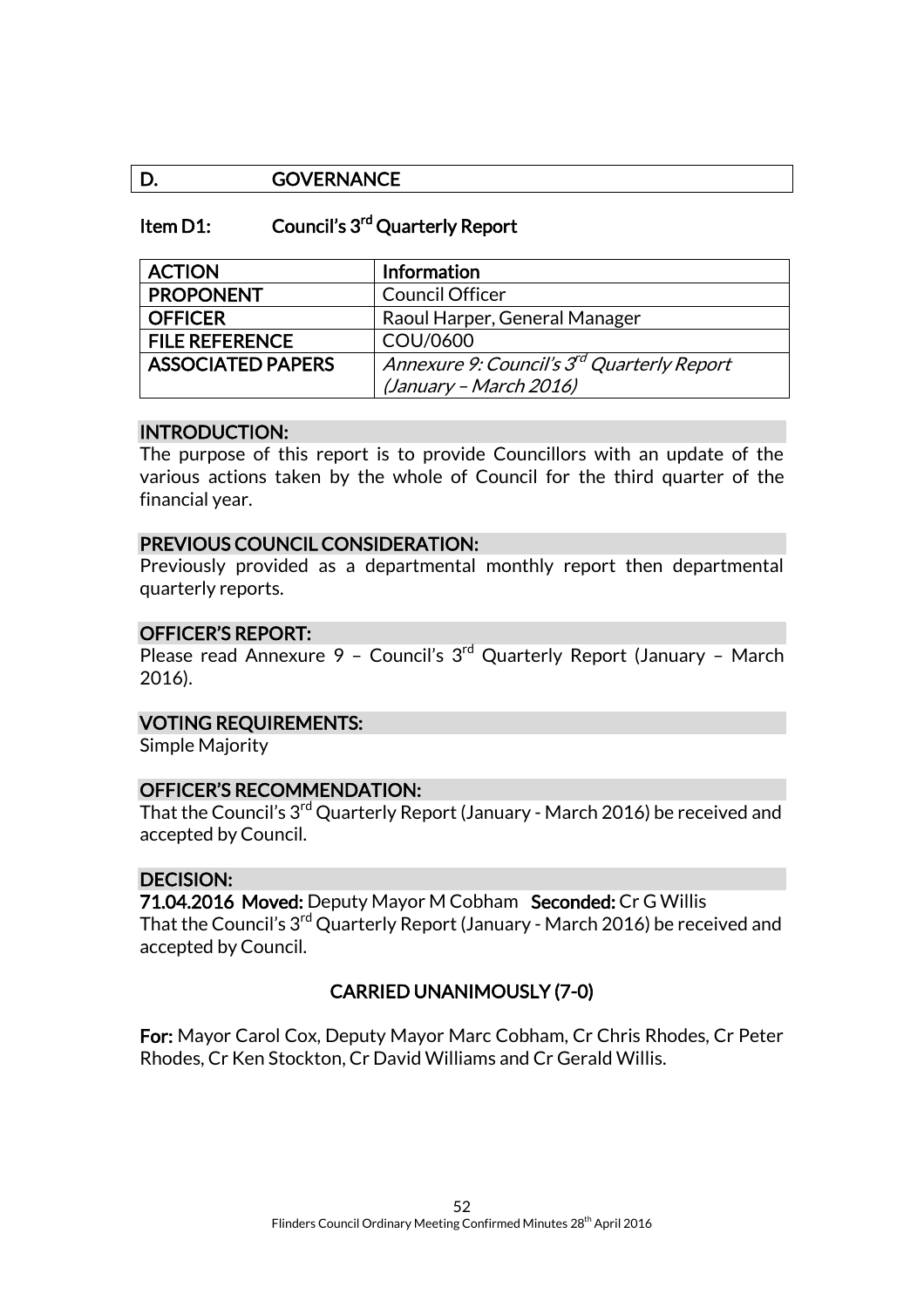#### Item D2: Councillor Resolution Report

| <b>ACTION</b>            | <b>Information</b>                              |
|--------------------------|-------------------------------------------------|
| <b>PROPONENT</b>         | <b>Council Officer</b>                          |
| <b>OFFICER</b>           | Raoul Harper, General Manager                   |
| <b>FILE REFERENCE</b>    | COU/0600                                        |
| <b>ASSOCIATED PAPERS</b> | Annexure 10: Councillor Resolution Report April |
|                          | 2016                                            |

#### INTRODUCTION:

This report identifies the actions taken and actual costs associated with implementing resolutions passed by elected members up to April 2016.

#### PREVIOUS COUNCIL CONSIDERATION:

The report is presented on a monthly basis.

#### OFFICER'S REPORT:

Please read Annexure 10 – Councillor Resolution Report April 2016.

#### VOTING REQUIREMENTS:

Simple Majority

#### OFFICER'S RECOMMENDATION:

That the Councillor Resolution Report April 2016 be noted.

#### DECISION:

72.04.2016 Moved: Deputy Mayor M Cobham Seconded: Cr K Stockton That the Councillor Resolution Report April 2016 be noted.

## CARRIED UNANIMOUSLY (7-0)

For: Mayor Carol Cox, Deputy Mayor Marc Cobham, Cr Chris Rhodes, Cr Peter Rhodes, Cr Ken Stockton, Cr David Williams and Cr Gerald Willis.

Mayor Carol Cox called a break in the meeting at 1.47pm and resumed the meeting at 1.58pm.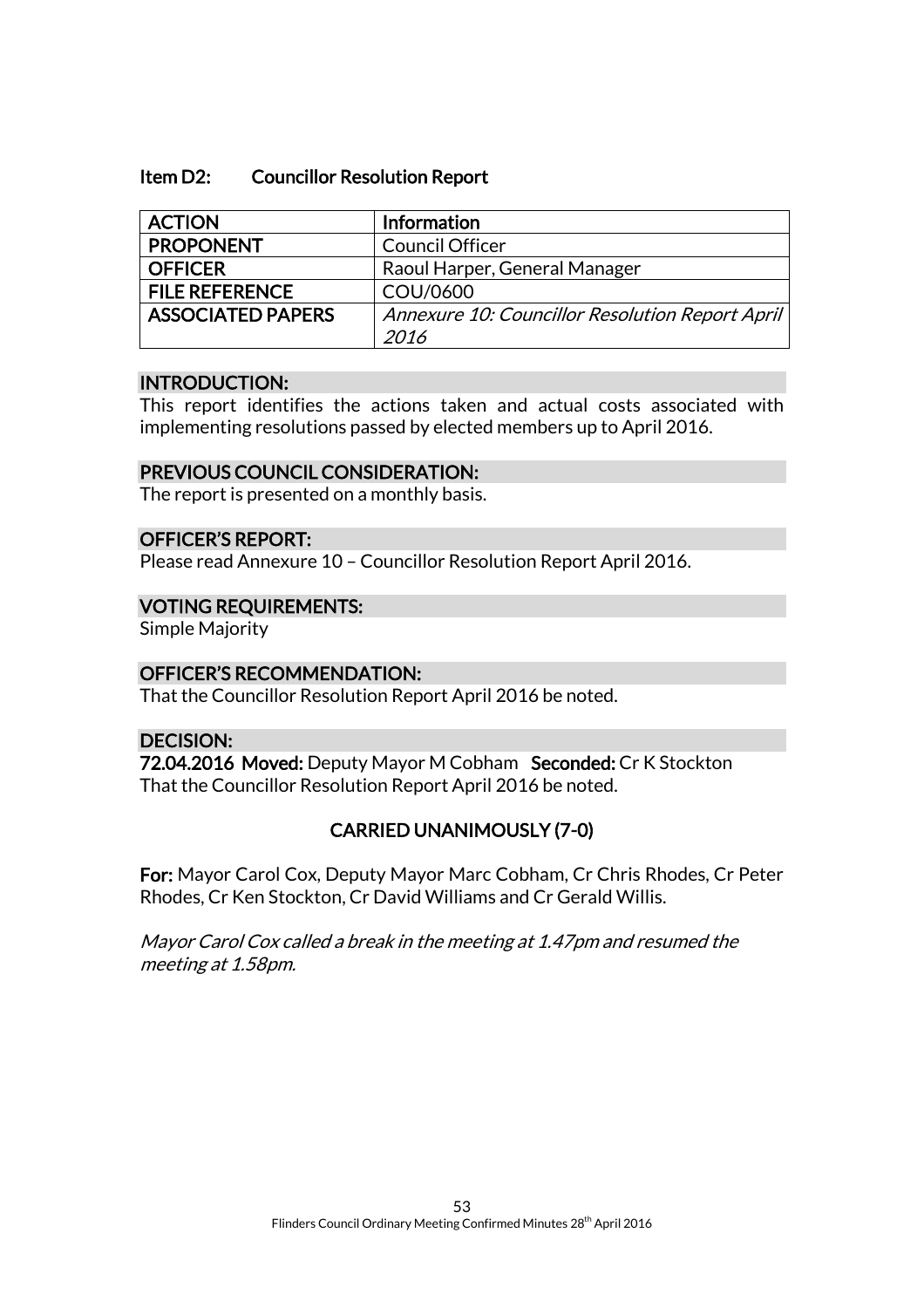## E. CLOSED COUNCIL

#### Item E1, E2 and E3: Closed Council Items

| <b>ACTION</b>            | <b>Decision</b>                           |
|--------------------------|-------------------------------------------|
| <b>PROPONENT</b>         | <b>Council Officer</b>                    |
| <b>OFFICER</b>           | Raoul Harper, General Manager             |
| <b>FILE REFERENCE</b>    | AER/0902, PER/1500                        |
| <b>ASSOCIATED PAPERS</b> | Annexures 11-16: For Elected Members only |

#### PREVIOUS COUNCIL CONSIDERATION:

231.08.2015 20th August 2016 262 – 270.09.15 24th September 2015 936.11.2014 13th November 2014 Councillor Workshop 26th November 2014 Council Meeting (motion lost) 22<sup>nd</sup> January 2015 40.02.2015 131.04.2015 30<sup>th</sup> April 2015<br>183.06.2015. 184.06.2015 & 185.06.2015 18<sup>th</sup> June 2015 183.06.2015, 184.06.2015 & 185.06.2015 322.11.2015 24th November 2015

19<sup>th</sup> February 2015

## REASON FOR CLOSED COUNCIL:

Item E1 is **CONFIDENTIAL** in accordance with Section 15(2)(c)(i) of the *Local* Government (Meeting Procedures) Regulations 2005.

Items E2 and E3 are CONFIDENTIAL in accordance with Section 15(2)(a) of the Local Government (Meeting Procedures) Regulations 2005.

#### VOTING REQUIREMENTS

Absolute Majority

#### OFFICER'S RECOMMENDATION:

That Council move into Closed Council.

#### DECISION:

73.04.2016 Moved: Cr K Stockton Seconded: Cr G Willis That Council move into Closed Council.

## CARRIED UNANIMOUSLY (7-0)

For: Mayor Carol Cox, Deputy Mayor Marc Cobham, Cr Chris Rhodes, Cr Peter Rhodes, Cr Ken Stockton, Cr David Williams and Cr Gerald Willis.

Council moved into Closed Session at 1.59pm.